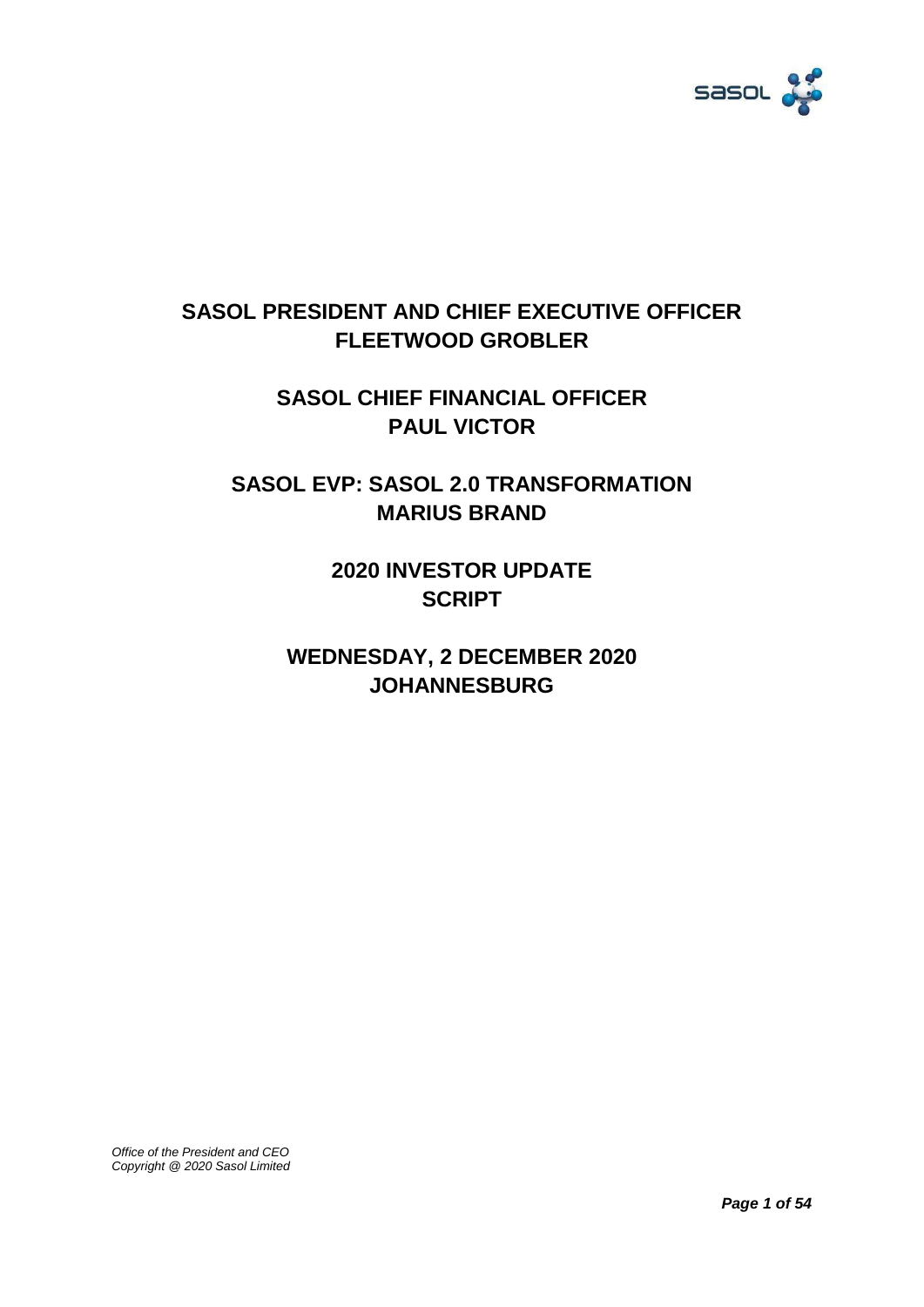

### **SLIDE 1: COVER SLIDE | Investor Update [Fleetwood]**

Good afternoon and welcome to our investor update.

Thank you for taking the time to join us.

To set the scene for today's presentation, I would like to make a few opening remarks.

2020 has been an extraordinary year, and for Sasol, as we entered our peak gearing phase, the onset of the COVID-19 pandemic and crude oil price collapse, could not have happened at a worse time.

The reasons for our elevated debt are well known, and of course, we deeply regret the cost and schedule overruns at LCCP. We have acknowledged our mistakes, learnt painful lessons and have made the necessary changes to ensure, these are never repeated.

Since March, we have also diligently executed our response plan to stabilise and strengthen Sasol's foundation, to serve as a springboard for building Future Sasol – a robust, resilient and sustainable company.

This is the focus of today's engagement – Future Sasol and our pathway to achieve it through our Sasol 2.0 transformation programme. Our priority is to stabilise the business in the short term, but we need the Sasol 2.0 business **reset**, to position for the future.

Guiding us on this journey is our new Purposestatement– **Innovating for a Better World**. This is Sasol's reason for being.

Innovating speaks to doing things differently, and in new ways, touching on every aspect of Sasol: our technologies, our products, how we run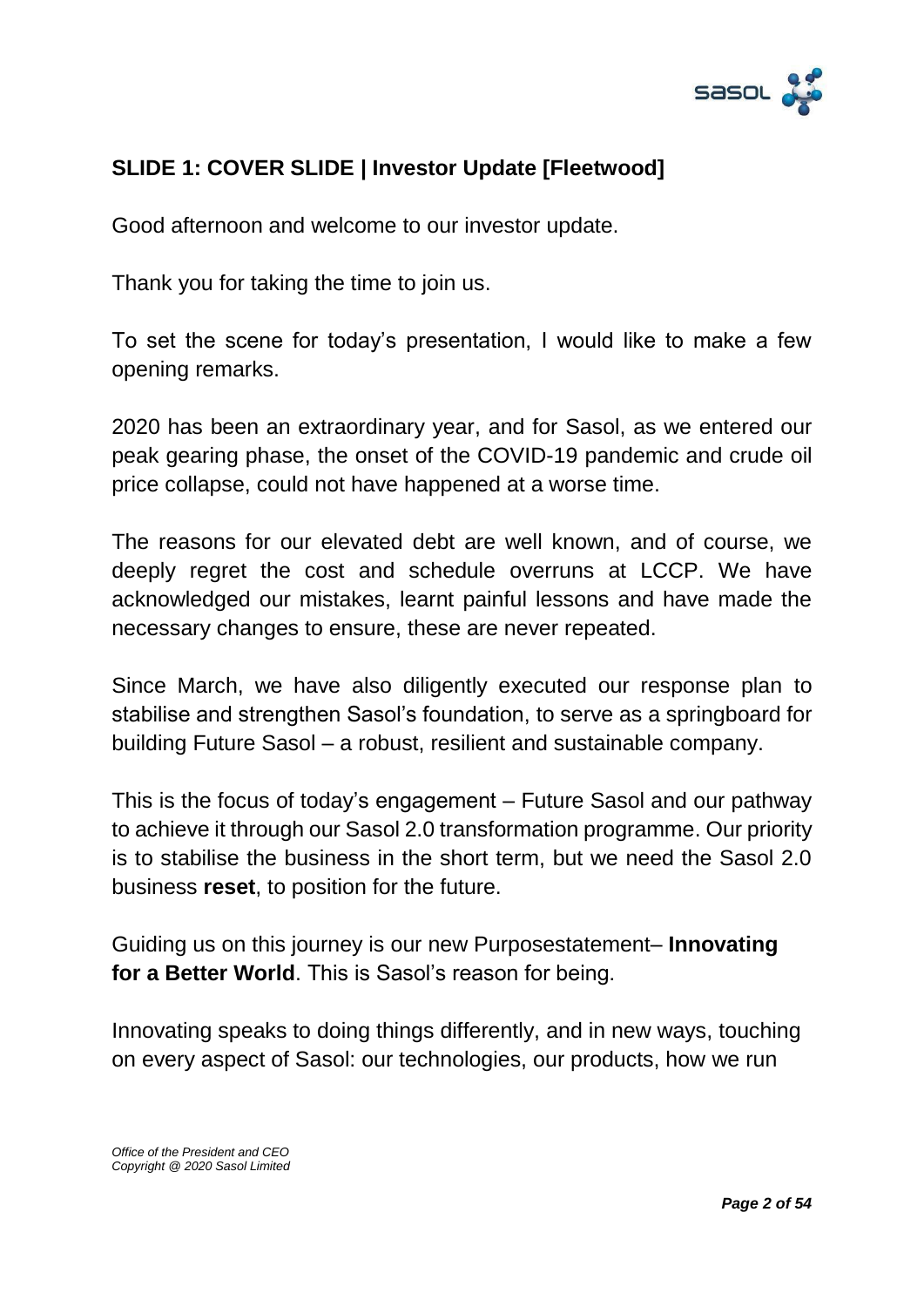

our plants, serve our customers and communities, build our brand and unleash the full potential of our people and business.

And, as importantly, we do all this to make the world a better place… to deliver on our triple bottom line outcomes of People, Planet and Profit… responsibly and always with the intent, to be a force for good.

Our purpose captures the **essence** of Future Sasol, and, our 'can-do' spirit, is ingrained in our DNA. I believe **what** we will share today will demonstrate our purpose in action.

This has probably been our toughest year on record, but we have already succeeded on a number of important early wins and this gives us confidence in our plans and targets.

In just the past 10 months, we exceeded our 1 billion US dollar cash conservation target for the financial year 20, and completed the LCCP which is now in full operation. We delivered several major asset divestments, defined a new strategy, commenced implementation of our new operating model, and, crafted a credible sustainability roadmap up to 2030. So Team Sasol has credibly delivered and we are more than up to the task to deliver Future Sasol.

Today we provide important insights into Future Sasol and the key metrics we are targeting to realise a global competitive business.

We have a clear pathway to deliver competitive returns which will be "Better for the planet" and "Better for People", although some aspects of our plans still require further work, such as our 2050 sustainability roadmap, planned for release next year.. Notwithstanding, we will provide **as much transparency** as possible today and we will continue to do so, as we progress on this journey.

*Office of the President and CEO Copyright @ 2020 Sasol Limited*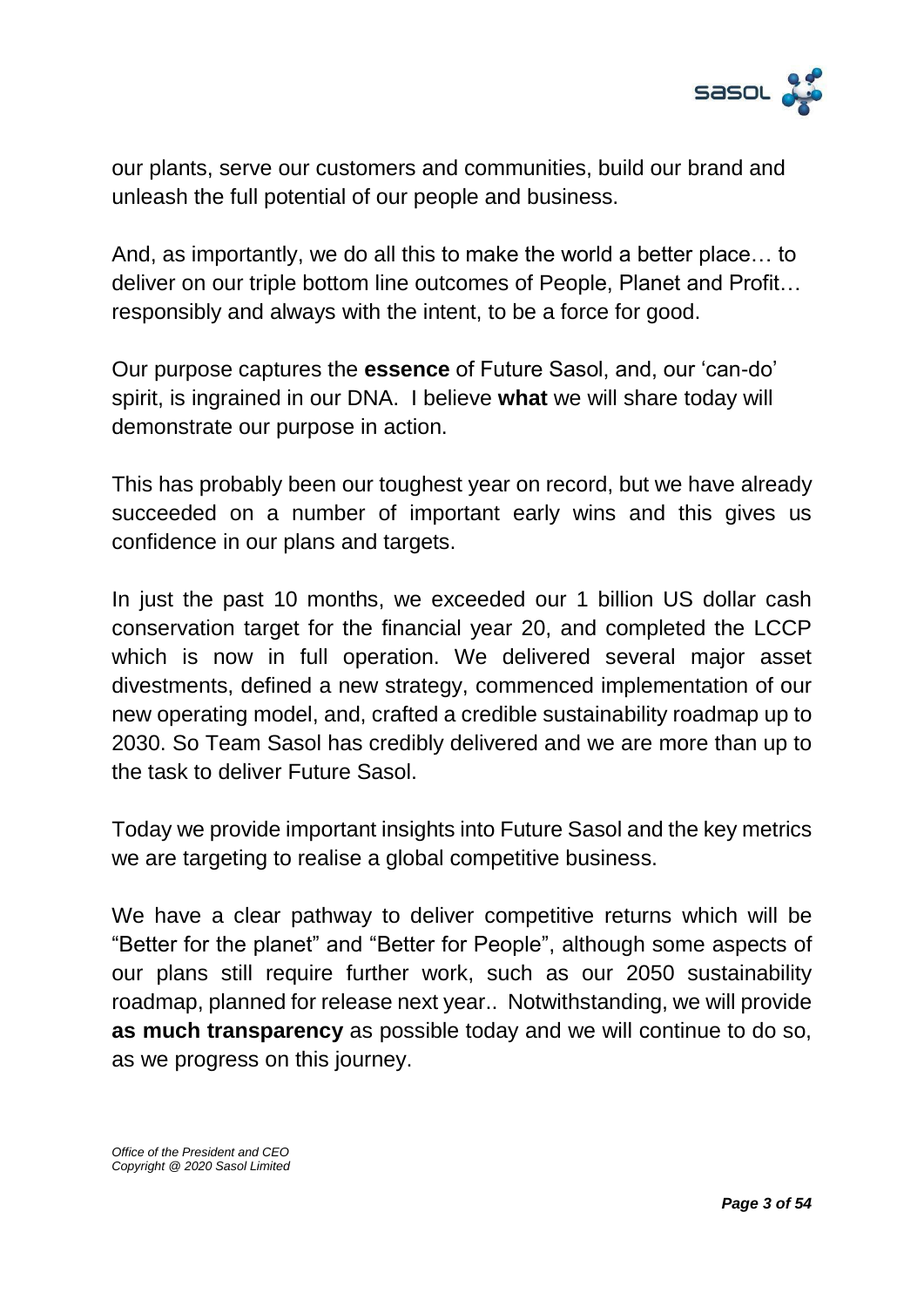

#### **SLIDE 2: Forward looking statements and definitions [Fleetwood]**

As a final note of introduction, a reminder that during today's presentation, we will make forward-looking statements that refer to our financial estimates, plans and expectations for the next few years. Please note that actual results and outcomes could differ significantly due to the factors noted on this slide and in our JSE and SEC filings.

Please refer to our Annual Report, Stock Exchange Announcements and SEC filings for more details, all of which are available on our website.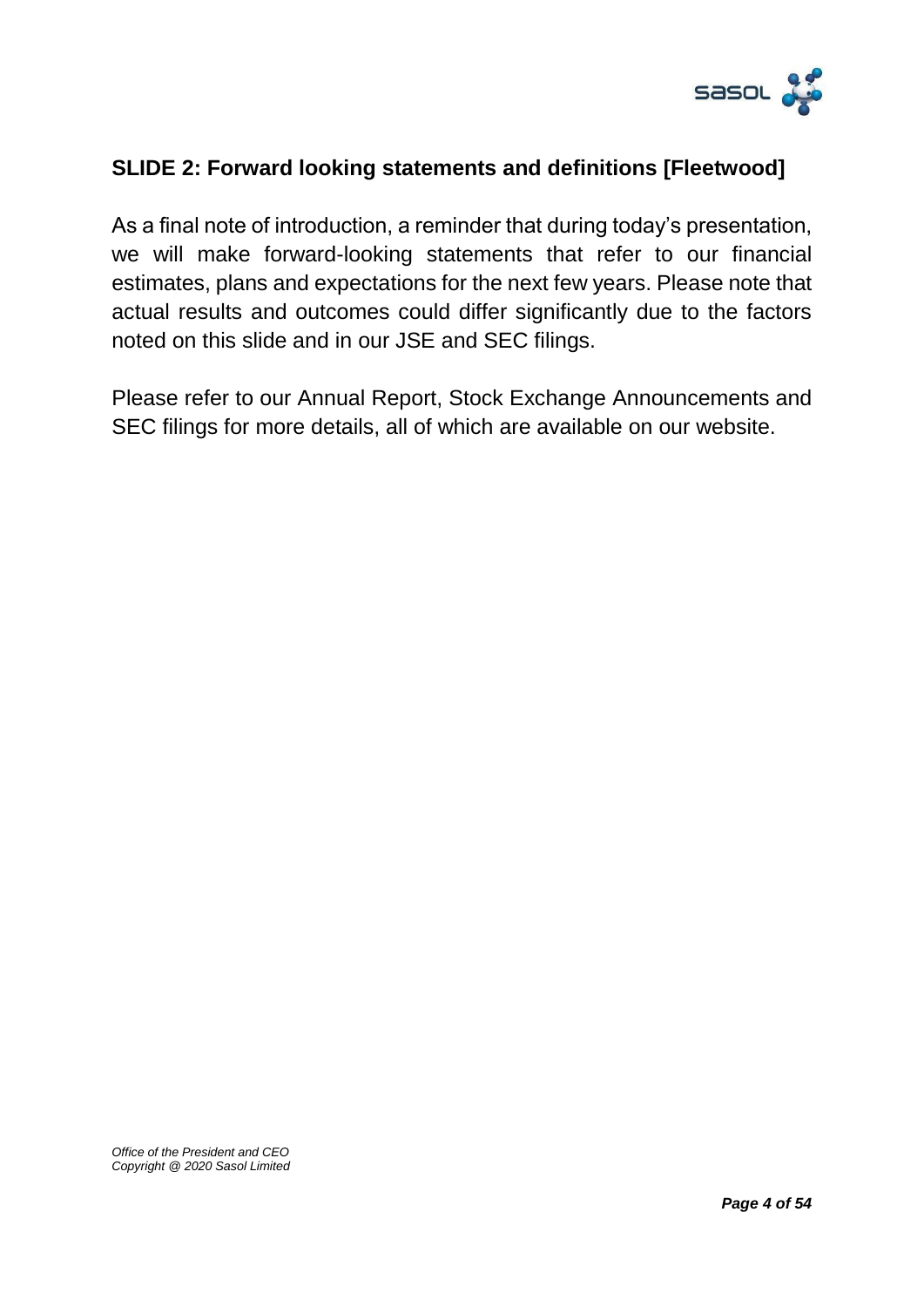

### **SLIDE 3: Agenda for today [Fleetwood]**

Now moving on to the focus areas for today's discussion.

In summary, we will share our vision for Future Sasol and how our transformation programme – called Sasol 2.0 – will deliver on this.

To this end, our presentation centres around four topics:

- 1) We start off with our case for change and the drivers that have shaped the nature and timing of our strategic reset
- 2) Following this, we unpack the Sasol 2.0 transformation programme, our vehicle to deliver Future Sasol
- 3) Next, we focus on our ambition for Future Sasol and how this translates into our Chemicals and Energy businesses, as well as our sustainability plans and triple bottom line outcomes.
- 4) This then takes us to our final discussion point, which is the path forward.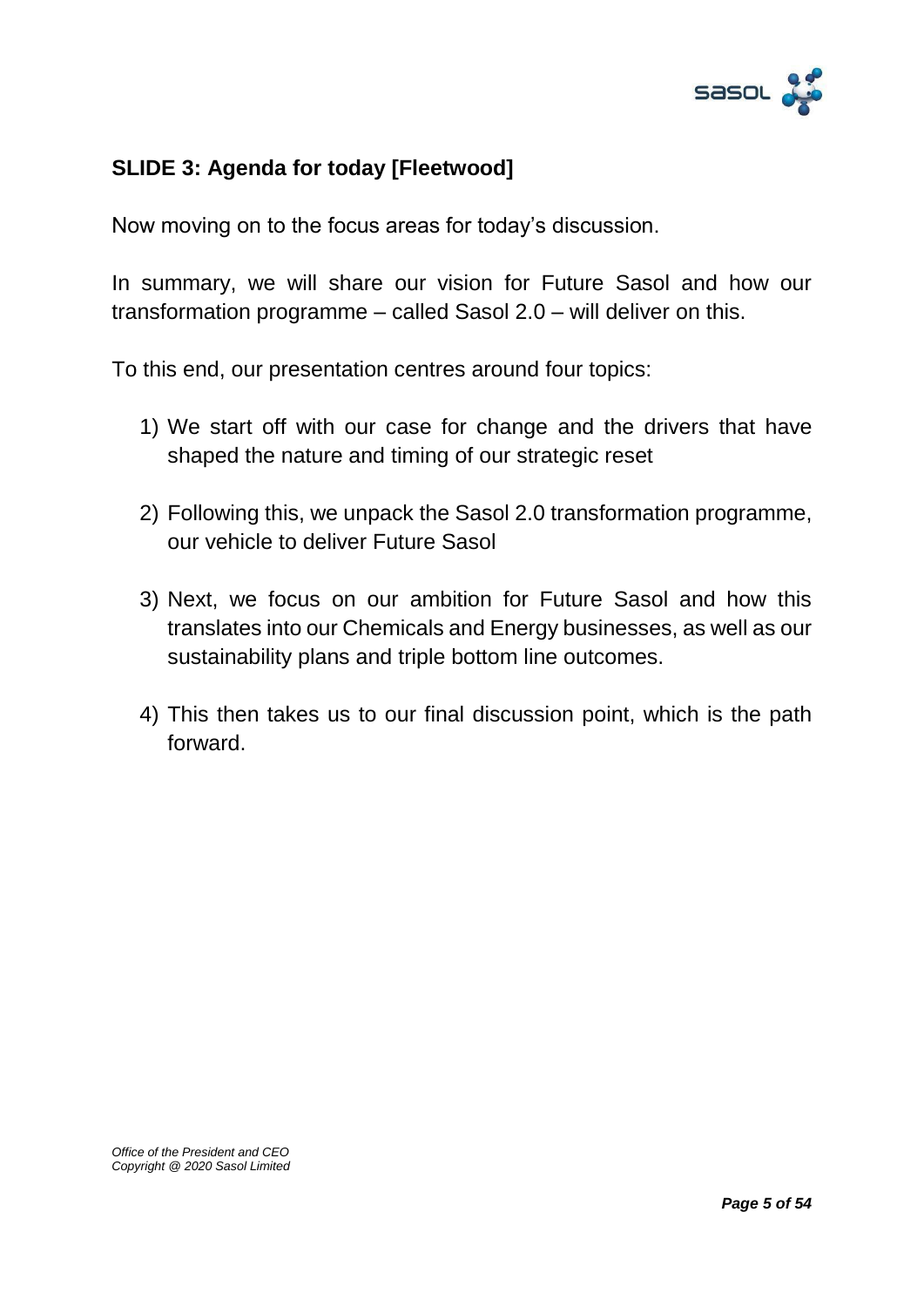

### **SLIDE 4: Case for change [Fleetwood]**

Before we cast our eyes forward, it is important to remind ourselves why a strategic reset of Sasol is required.

Earlier - I alluded to our heavily geared balance sheet. With high debt levels, we cannot pay dividends or invest in new growth opportunities and our ability to withstand market shocks, like COVID-19, is weakened.

Second, the macro environment is extremely volatile, as we have witnessed in the recent past.

Third, we wholeheartedly agree with all our stakeholders, that climate change is a critical issue. For this reason, climate change is a central feature of our strategy and we are taking significant steps towards reducing our greenhouse gas emissions.

These are **substantial factors**, which **underline** the need for both profound and rapid transformation, but we also have capabilities and **opportunities,** we will leverage in this time to deliver sustainable value.

Sasol's underlying business is sound. We have many strong market positions and are well positioned for a number of important long-term macro trends, such as growing consumer demand, for energy and chemicals products. We also have the ability to meet evolving customer needs ranging from essential care chemicals, where we have the broadest integrated alcohols and surfactants portfolio in the world, to advanced materials solutions, in for instance, emission control catalysts or battery materials.

We are taking decisive action to tackle our most pressing challenges and capitalising on those long-term trends that play to our strengths. This we do, **guided** by our purpose, **innovating for a better world**.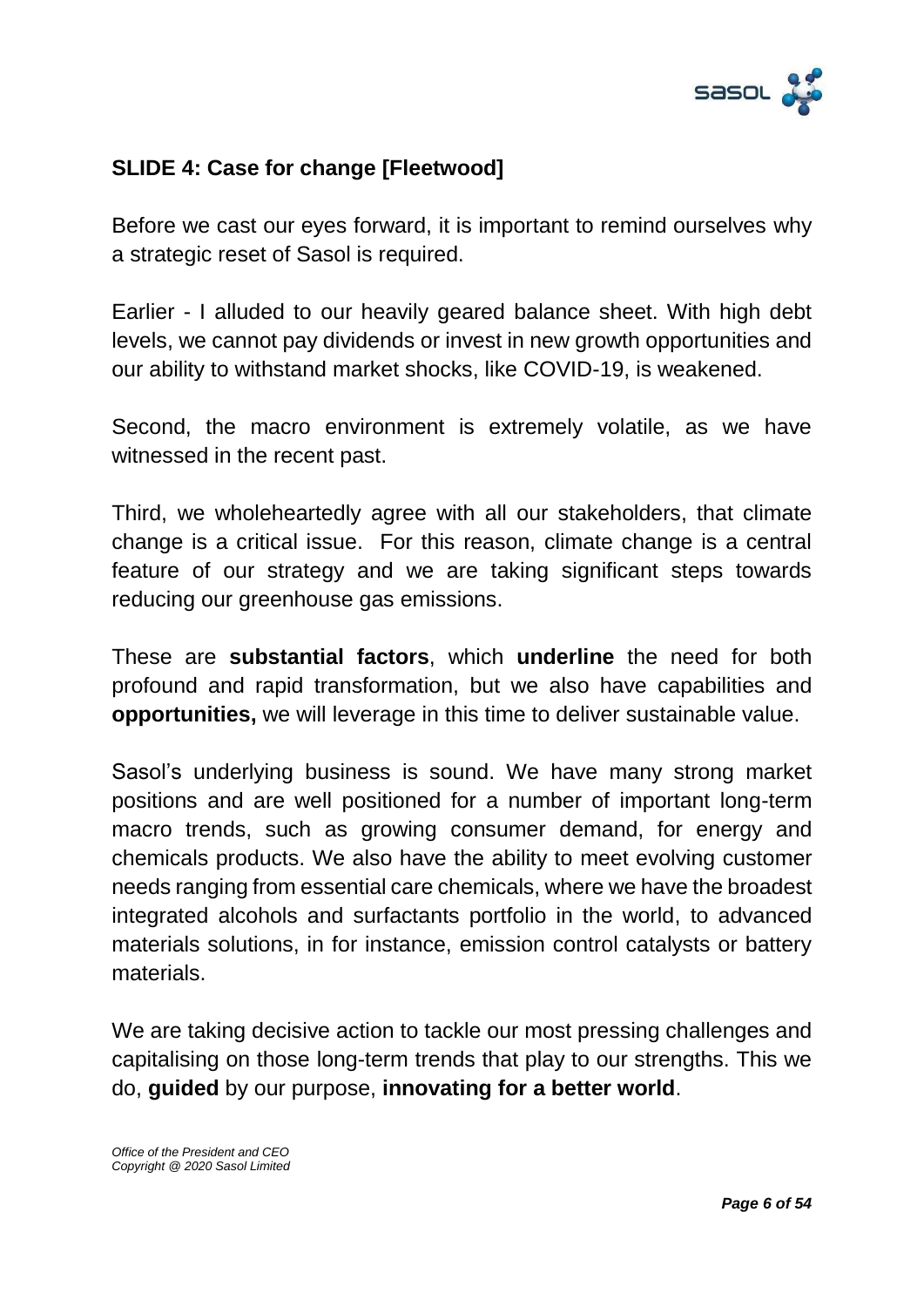

We will **move away** from businesses where we don't have competitive advantage and where we **do compete**, we will be *more competitive* – with lower costs and closer to our customer's needs.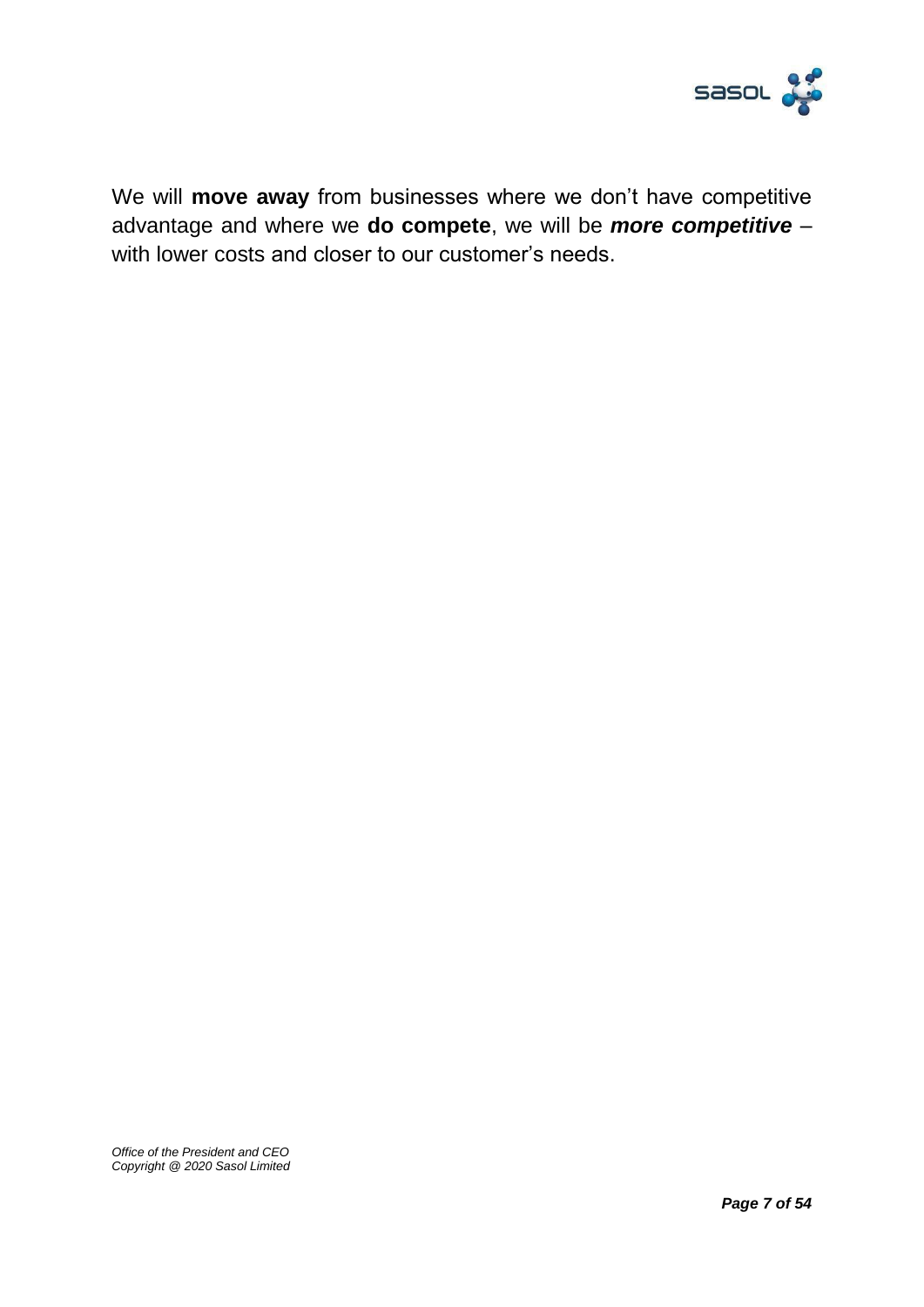

# **SLIDE 5: Business repositioning – shaping our sustainable future [Fleetwood]**

Today the focus is on business repositioning. I'll unpack **what this means** shortly, but first I want to be clear on how the other actions we are taking, fit into this.

In March we announced our response plan, comprising several initiatives to mitigate the impact of a falling oil price and COVID-19. There were five main aspects to that plan.

The good news is that we have already made **great progress** in three areas, namely cash conservation measures, divestments and liquidity. This has helped stabilise the business in the short term and substantially mitigated the financial impact of the challenges we face.

Firstly, through our cash conservation measures we saved over 1 billion USD in the FY20 and we are on track to save another 1 billion USD in FY21, without compromising safety or asset integrity.

Secondly, we have made great progress on divestments, having recently announced some material transactions, and can expect well over 3,5 billion USD **in divestments**, by the end of this financial year. These not only strengthen our balance sheet, but also fast track some of the **strategic changes we envisage**, in particular the move towards a speciality chemicals portfolio.

Thirdly, and partly as a result of these actions, we have maintained a robust liquidity position, which has helped stabilise our credit rating. We are grateful for **the support of our lenders** who have given us the flexibility we needed **to navigate** this challenging period. This includes a **covenant amendment** for the half year end, where we have agreed that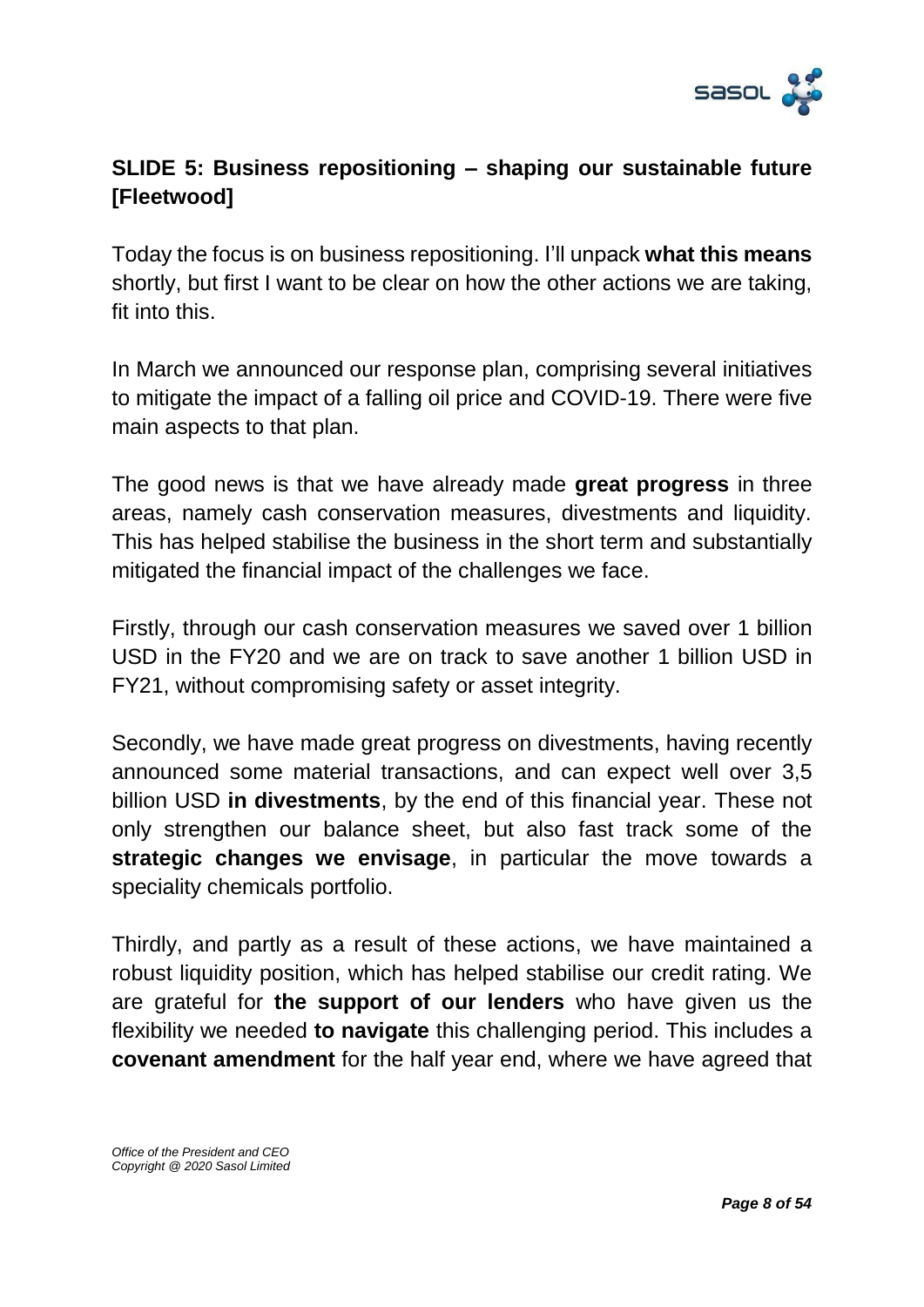

the calcutaion **will not** be impacted by hurricane Laura and receipt of divestment proceeds **beyond** December 2020.

The fourth and **most important aspect** of the response plan, is **repositioning** the business to be **sustainably profitable**. **This is our focus for today**.

Going forward, our priority will be the successful execution of our plans to deliver Future Sasol.

To realise this aspiration, the fifth aspect and one of particular interest, is whether we will need a rights issue and, if so, what is the size? We will discuss this and **provide as much transparency** as possible, on the thinking process, later in the presentation.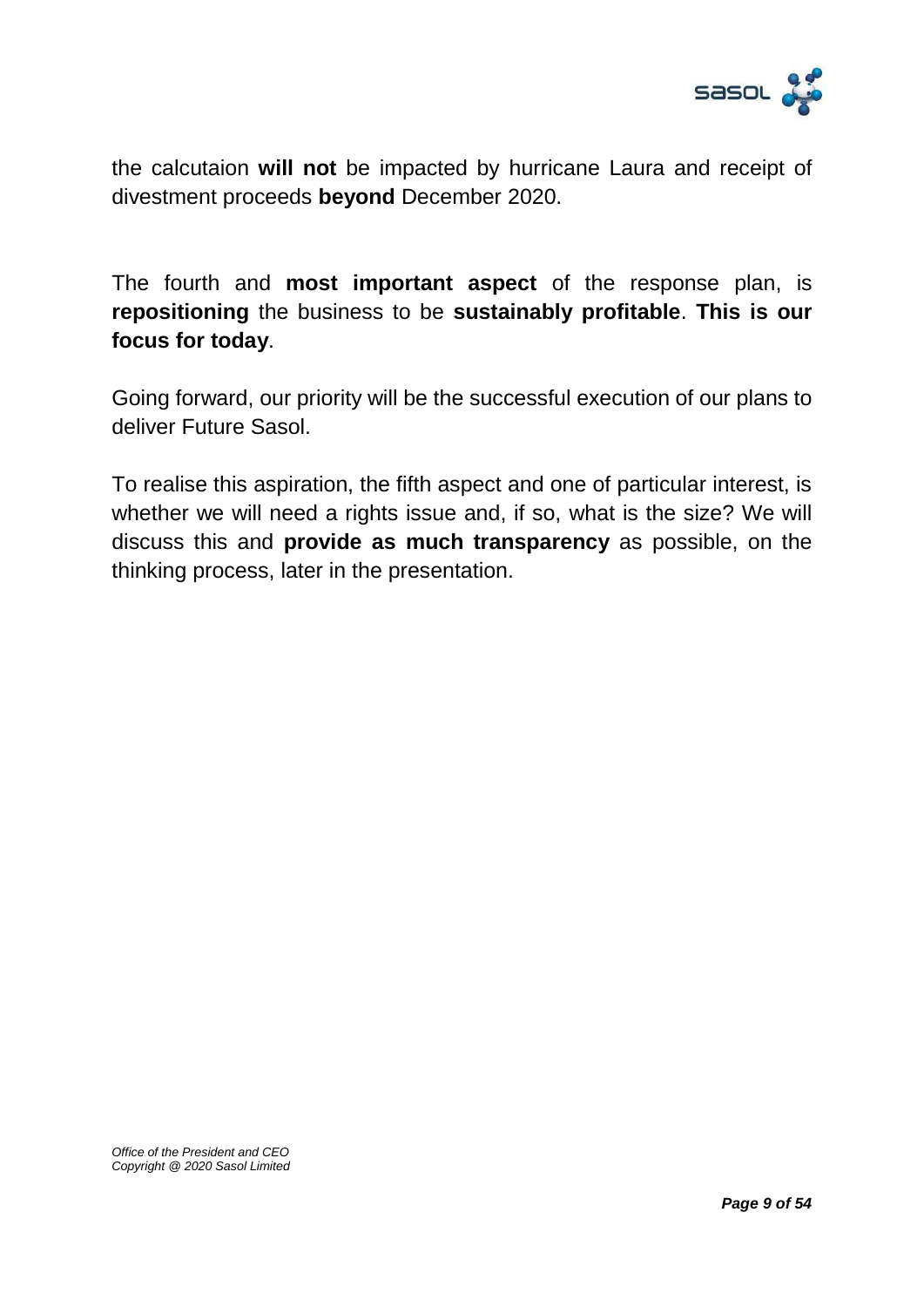

### **SLIDE 6: A clear pathway to deliver our ambition [Fleetwood]**

Before we head into the detail, let me summarise our pathway to deliver our ambition.

I will start with the case for change.

I've already talked to this, so I will be brief. We have challenges that we must address and we are clear about this. But we also have positive longterm macro trends and capabilities that give us confidence in the future. Where we can compete, we will be more effective. Where we cannot compete, we will exit.

The pathway to enable our change, is what we call the Sasol 2.0 transformation programme. This is about fundamentally changing our business.

We commenced with making the business leaner and more agile with a new operating model to help facilitate this. The transition to this new operating model **commenced on 1 November**, providing the chemicals and energy businesses with greater autonomy to enable **faster decision** making, and **closer to the customer**.

We will make the business much more **effective**, by critically assessing the business against the best in class and **changing** it where there are opportunities to do so. This results in a wide variety of initiatives, to be implemented **through a proven** transformation process.

We have now put in place this system, done the comparative work, identified the initiatives and understand how it can change the business and its financial performance. On this basis, we have set ourselves some clear and bold financial targets and we will talk through these in more detail shortly.

*Office of the President and CEO Copyright @ 2020 Sasol Limited*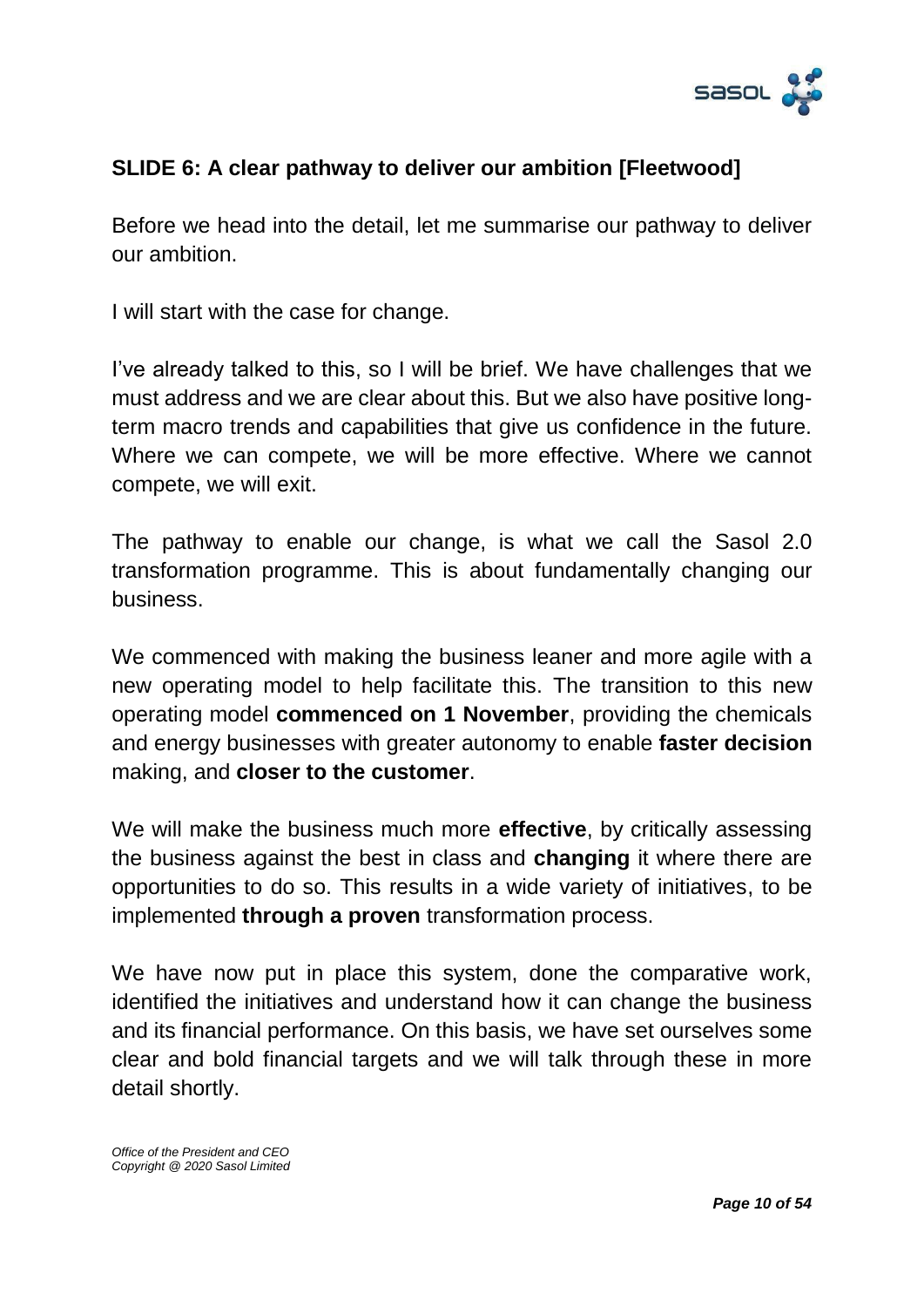

Through all of this, we are creating a Future Sasol business that will be set to compete in a **decarbonising economy** and that is **profitable** in a 45 USD per bbl oil price world. It is a business focused on areas where we see **structural growth** in which Sasol has **competitive advantages** and it moves us towards **taking the lead** in the energy transition in Southern Africa.

Throughout this process we will maintain **disciplined** capital allocation and we believe this will facilitate **attractive shareholder returns** over time – initially we hope, by driving a share price recovery, through *delivery and market trust*, and finally through a combination of **dividends and long-term capital growth**.

In conclusion, we are clear on the drivers of change, we are well progressed on shaping and implementing that change and we are heading towards a future business - that is **genuinely attractive**.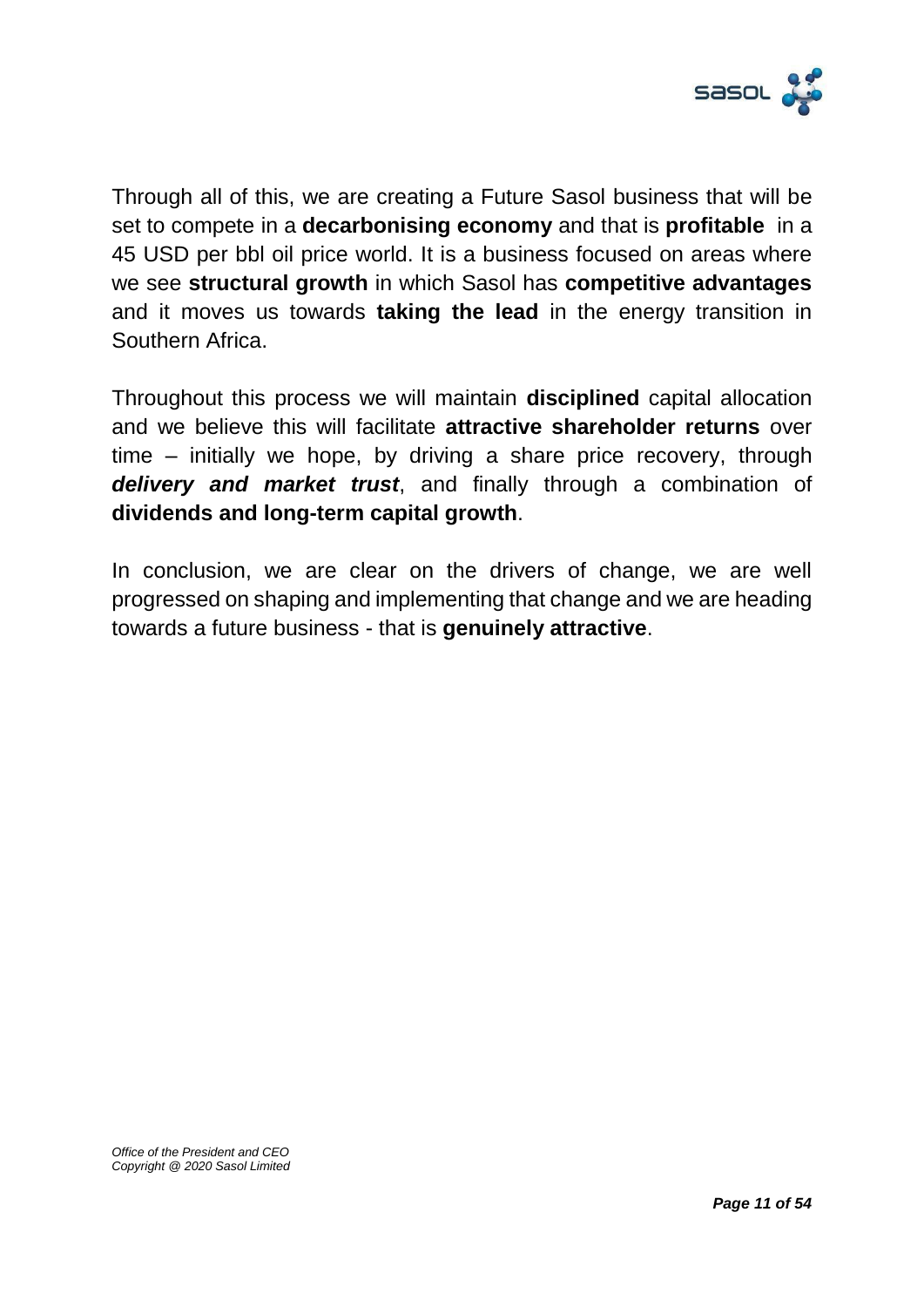

# **Slide 7: Agenda for today [Sasol 2.0 transformation programme] [Fleetwood]**

Moving on to the next discussion point, we will talk through the Sasol 2.0 transformation programme in three stages.

We will outline the Sasol 2.0 targets, before talking through the underlying plan to deliver these. This is a **combination of using** a **proven process** to effect change and a **well-defined delivery plan**. I will now handover to Paul **-** to talk through the Sasol 2.0 **financial targets** and balance sheet **repositioning pathway**.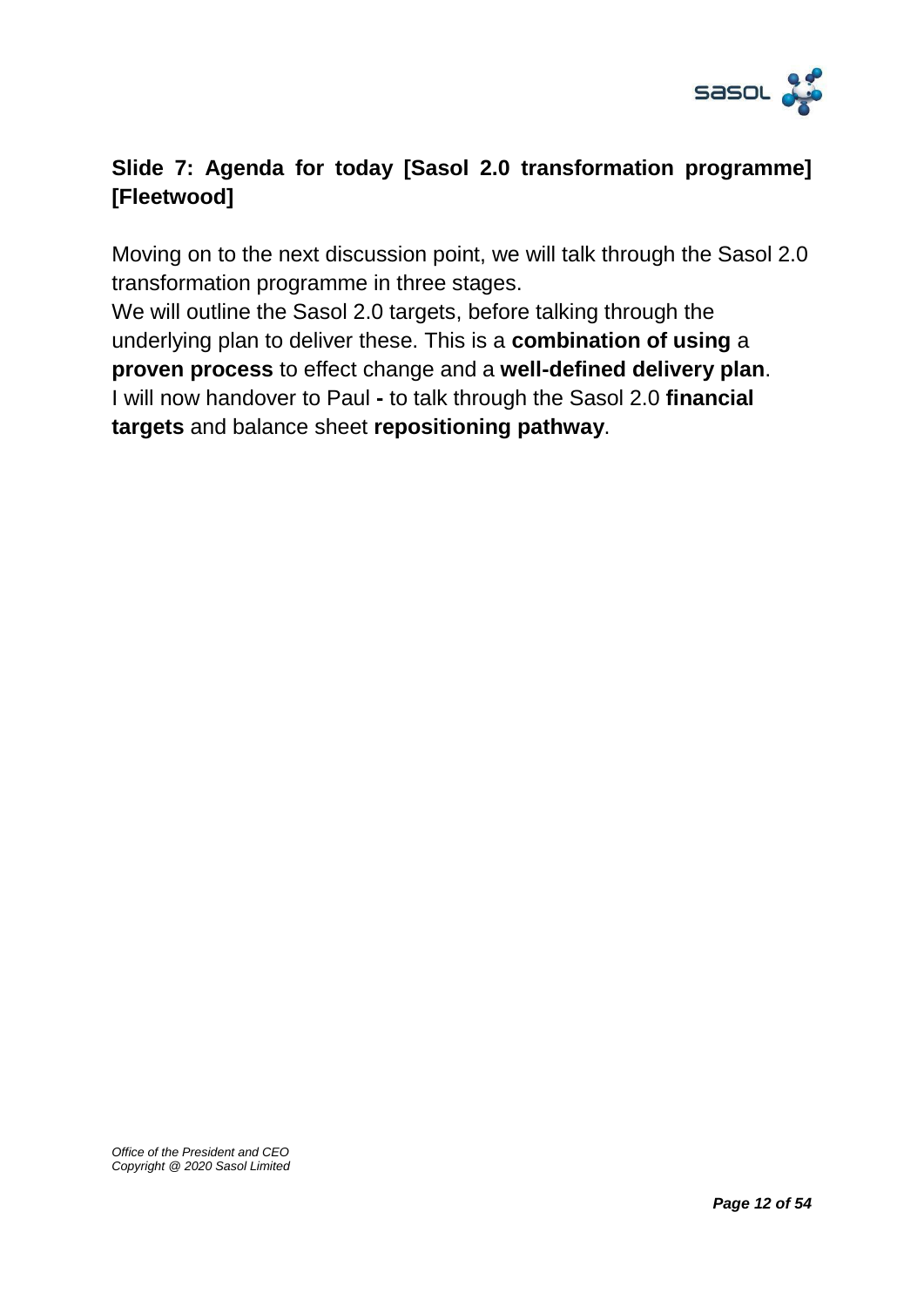

### **Slide 8: Sasol 2.0 to drive change and deliver Future Sasol [Paul]**

Thank you Fleetwood and good afternoon ladies and gentlemen. Please allow me to make a couple of opening remarks to set the context of what we want to achieve with Sasol 2.0 and the journey we have travelled thus far.

As Fleetwood has already outlined, Sasol 2.0 is a complete end-to-end transformation programme designed to drive the wide ranging change that we need to reach our ambition for a new and sustainable Future Sasol.

Our targets will not only significantly improve our cost competitive position relative to our peers, but will also leave us with a highly cash generative business which yields value to shareholders.

These targets will be delivered over the the next 3 to 4 years. Clear milestones are allocated to each target with an objective of delivering the majority of these targets by end of financial year 23.

I will now talk you through the targets we have set for ourselves.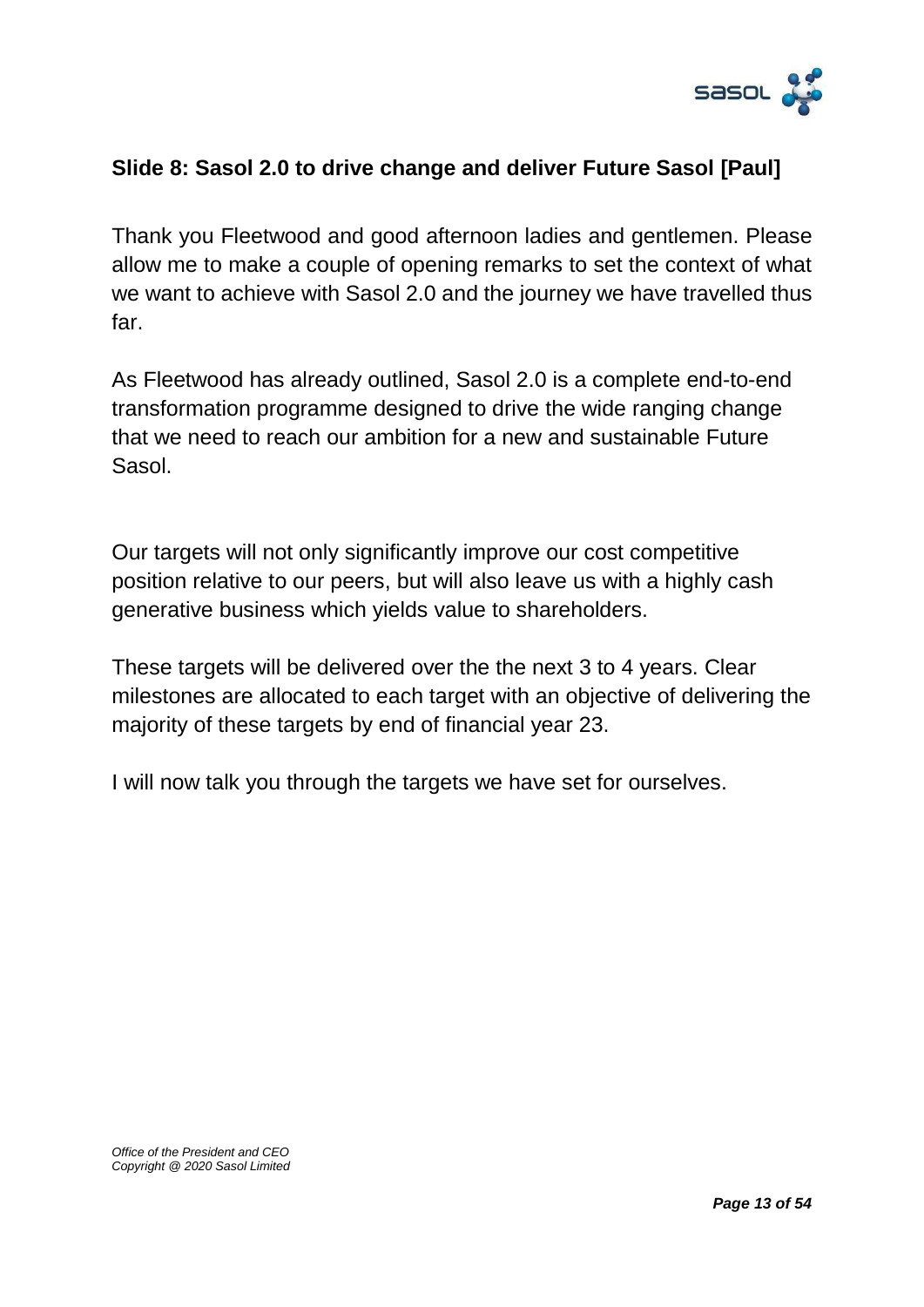

### **Slide 9: Setting bold targets to transform our business [Paul]**

We believe that Sasol 2.0 can deliver a step change in our financial performance and ensure business resilience. In line with that, we have set clear, bold and what we believe to be achievable financial targets.

At the heart of it, we need to transform the business so that it is highly cash generative with a diversified asset base that yields competitive returns to shareholders through commodity cycles and market volatily. To be more specific this means making money at \$45 oil whilst funding our transition to a more sustainable business.

To deliver this, we have selected four key financial metrics to track and measure the results of the Sasol 2.0 programme, based on our diagnostic and benchmarking process.

It will come as no surprise that the focus metrics are cash fixed cost reduction, gross margin improvement, capital expenditure optimisation and working capital management.

The cash fixed costs and gross margin improvement targets are baselined against financial year 2020. Please note that targets have been calculated after the impacts of asset divestments have been factored in, to provide a real like -for- like improvement objective as the initiavtives are in addition to the impact of divestments.

Let me break it down for you…..By the end of financial year 2025, our target is to reduce our run rate cash fixed costs by 15 to 20 percent or 8 to 10 billion rand.

We believe that the cash fixed cost reductions will place us in the first quartile for functional cost performance compared to our peers.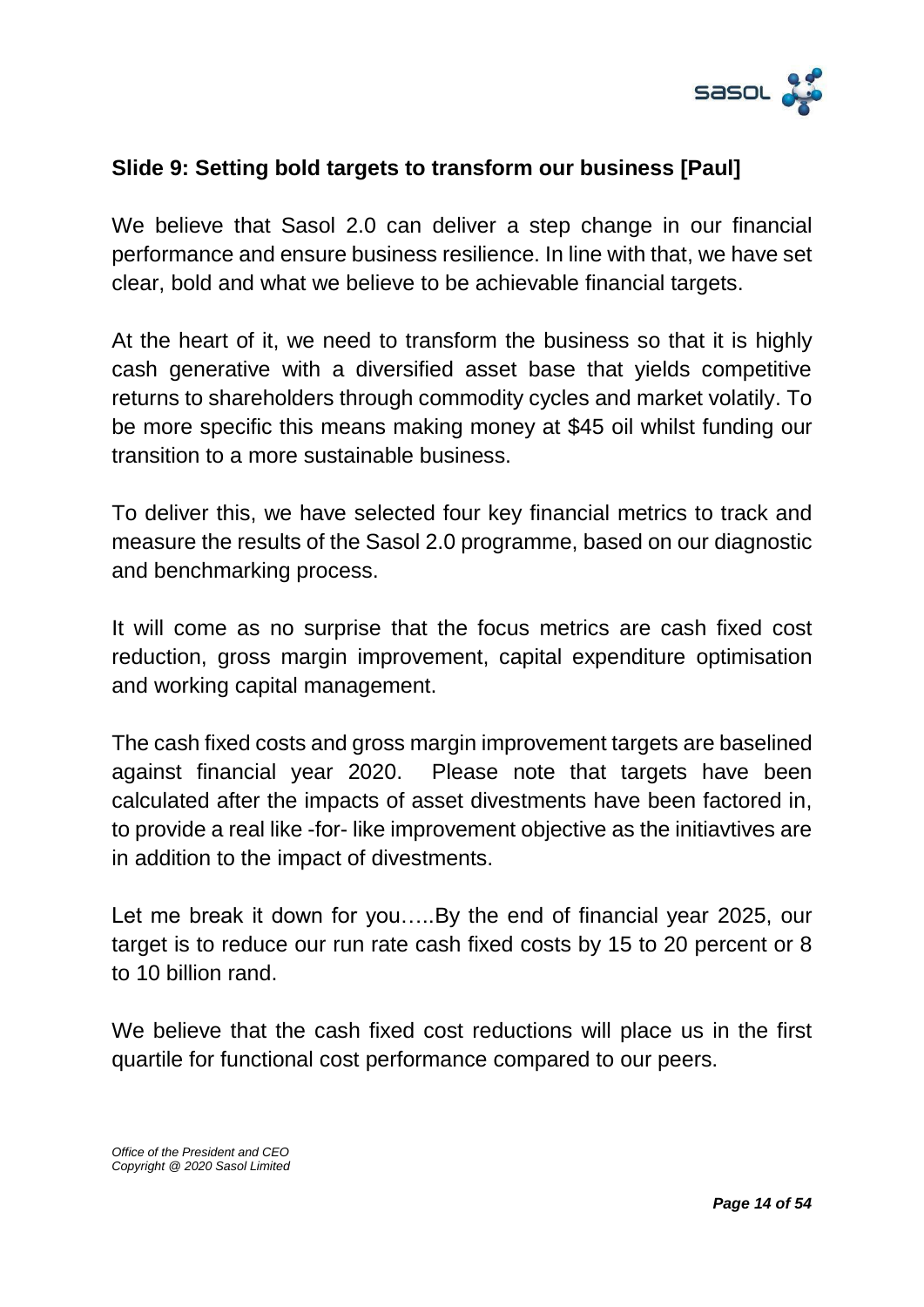

For gross margin we target a sustainable increase of 5 to 10 percent, which equates to 6 to 8 billion rand. We will achieve this through a variety of measures including increased focus on areas of the business where we have the opportunity to deliver higher margins and building on our improved commercial capabilities.

We don't foresee any significant capex investment in order for us to deliver this incremental benefit. Where organic capital investments are required, these will be driven by clear business cases and in line with our capital allocation framework.

In terms of capex, we have critically reviewed our capital plan for the next 5 years. We believe that we can achieve a 30% reduction relative to the prior forecast on sustenance capital, which means an annualized spend rate of 20 to 25 billion rand. This is in line with our 2017 CMD sustenance targets of 20 billion rand or 1,5 billion US dollar.

Our capital portfolio review mostly allows for spend to ensure licence-tooperate, sustenance, feedstock replacement and environmental compliance capital.

We are confident that this level of capex is sufficient to maintain long term asset integrity and ongoing safe, reliable operations. The level of improvement does beg the question whether we are unnecessarily increasing our risk profile.

Here, we have tapped into the great work the Sasol team has done over the past 8 to ten years in improving our sustenance in a safe and sustainable manner. We have also considered best practices from our industry peers to inform our risk based sustenance capital management approach.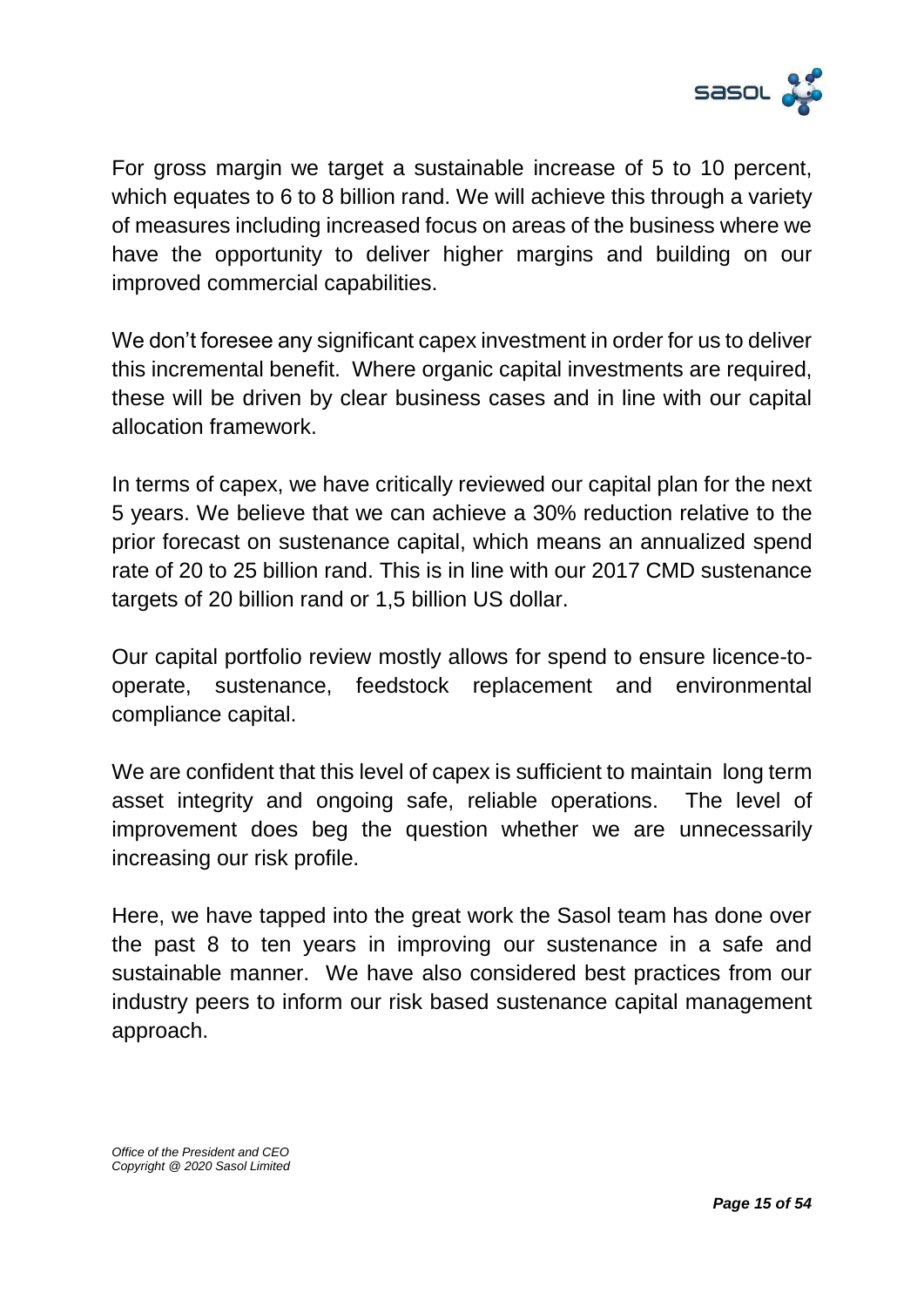

Lastly, for working capital, we are taking 14% of revenue as the benchmark target which is an improvement of 1% from FY 2019. We believe that FY 19 is the more suitable baseline year given the level of disruption to supply in June 2020.

Taken in aggregate, as we will demonstrate, that this gives us a business that is really competitive, highly cash generative and able to make attractive returns even in a 45 oil price environment.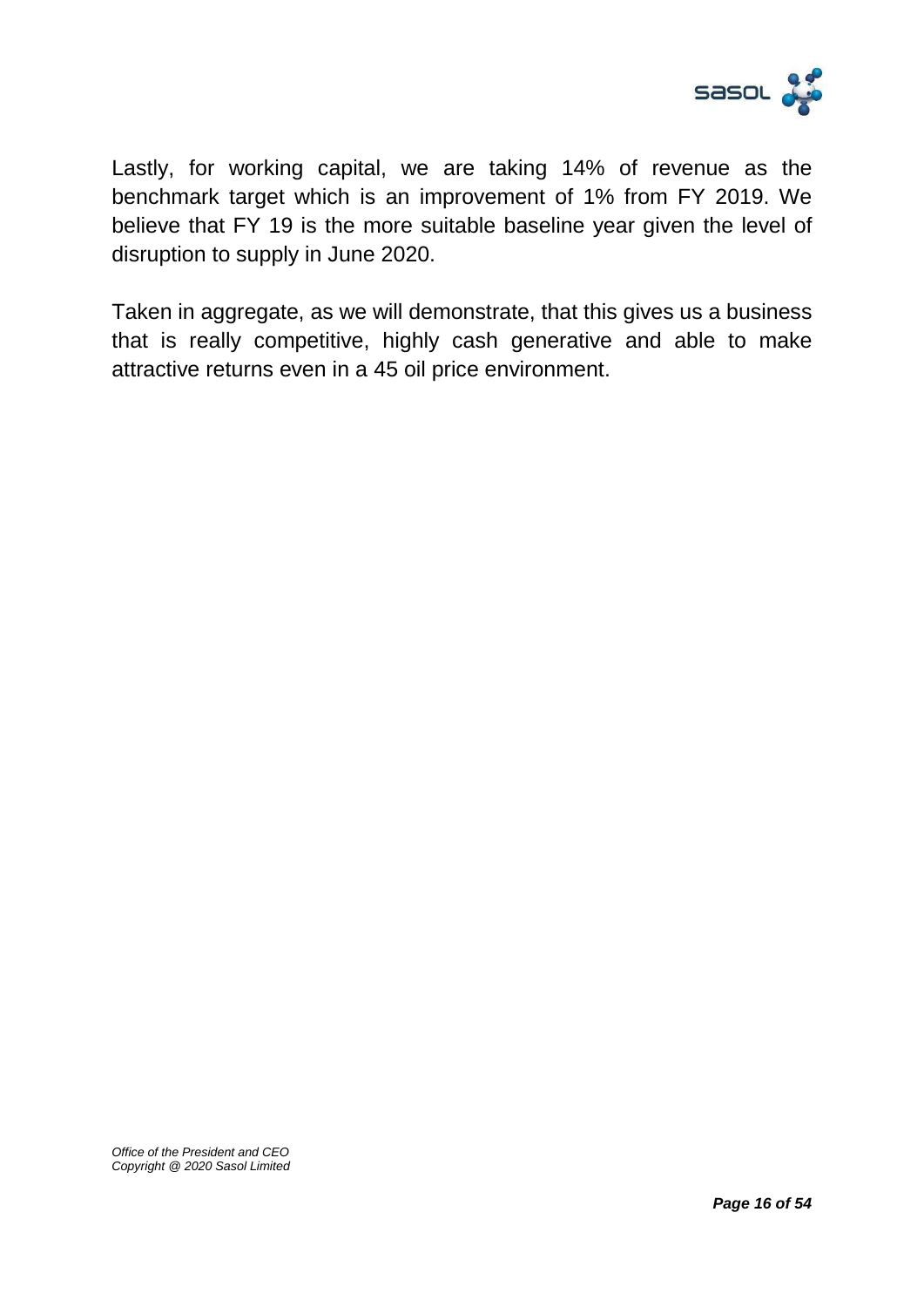

# **Slide 10: Southern Africa value chain more competitive at US\$45 / bbl oil [Paul]**

In order to translate these targets through to what they would mean for the underlying business, let me relate what the impact would be on the cash breakeven price for the Southern Africa value chain.

The South African value chain will remain a large cash contributor to Sasol and hence we need to ensure that it remains safe, reliable and competitive.

In a US45 oil environment, margin and cash spreads are just too narrow to absorb any significant market shocks or to yield sustainable and attractive returns.

In addition, our efforts to transform this value chain to a more sustainable and more robust future requires careful enablement.

Our immediate focus with Sasol 2.0 is to find a pathway to take the cash breakeven price for the business down to around US\$30-35 per barrel from around US\$35-45 per barrel before the implementation of Sasol 2.0.

Please note that this objective is a total cash break-even and not a cash cost of production break-even.

These improvements span across the range of measures that I have just talked about and Marius will share more colour on those later during the presentation.

Again I want to emphasize that capital spend in pursuit of our 10% greenhouse gas emission reduction targets up to 2025 is all included. The more significant impact of a greener future on cost and returns will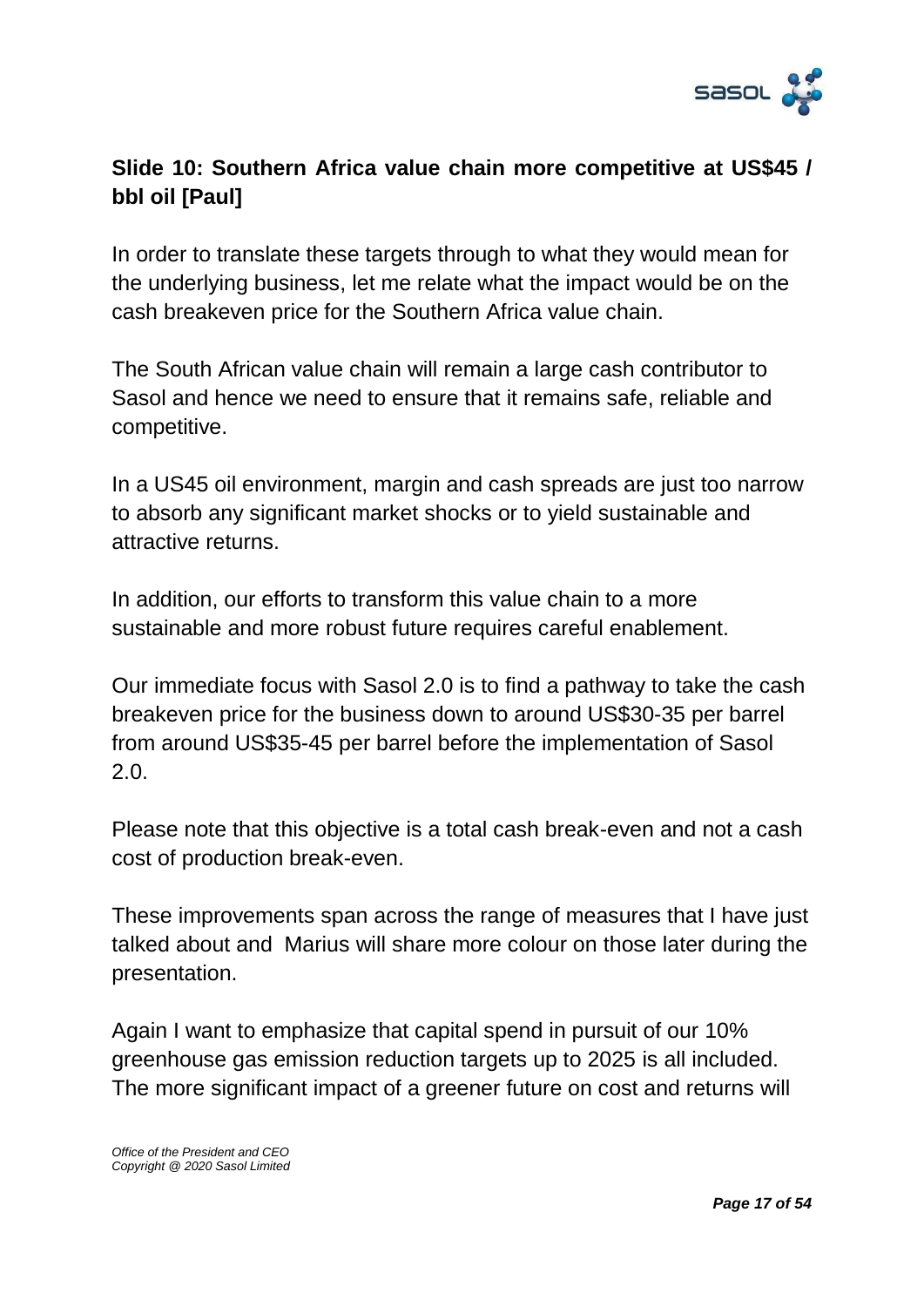

feature post financial year 25. We will provide more colour on our greenhouse gas emission reduction capital needs post 2025, at our CMD in 2021.

We acknowledge that the cash breakeven level will be impacted by prevailing macro assumptions especially movements in the Rand Dollar exchange rate.

We do hold the view that the underlying assumptions to improve the business fundamentals are robust and despite market movements, will make the value chain much more agile and competitive.

Through this, we can see a clear pathway to a balance sheet with more sustainable leverage and assets yielding competitive retruns even in a 45 US oil world, which is below where consensus price outlook for our peer group and IOC's currently sits.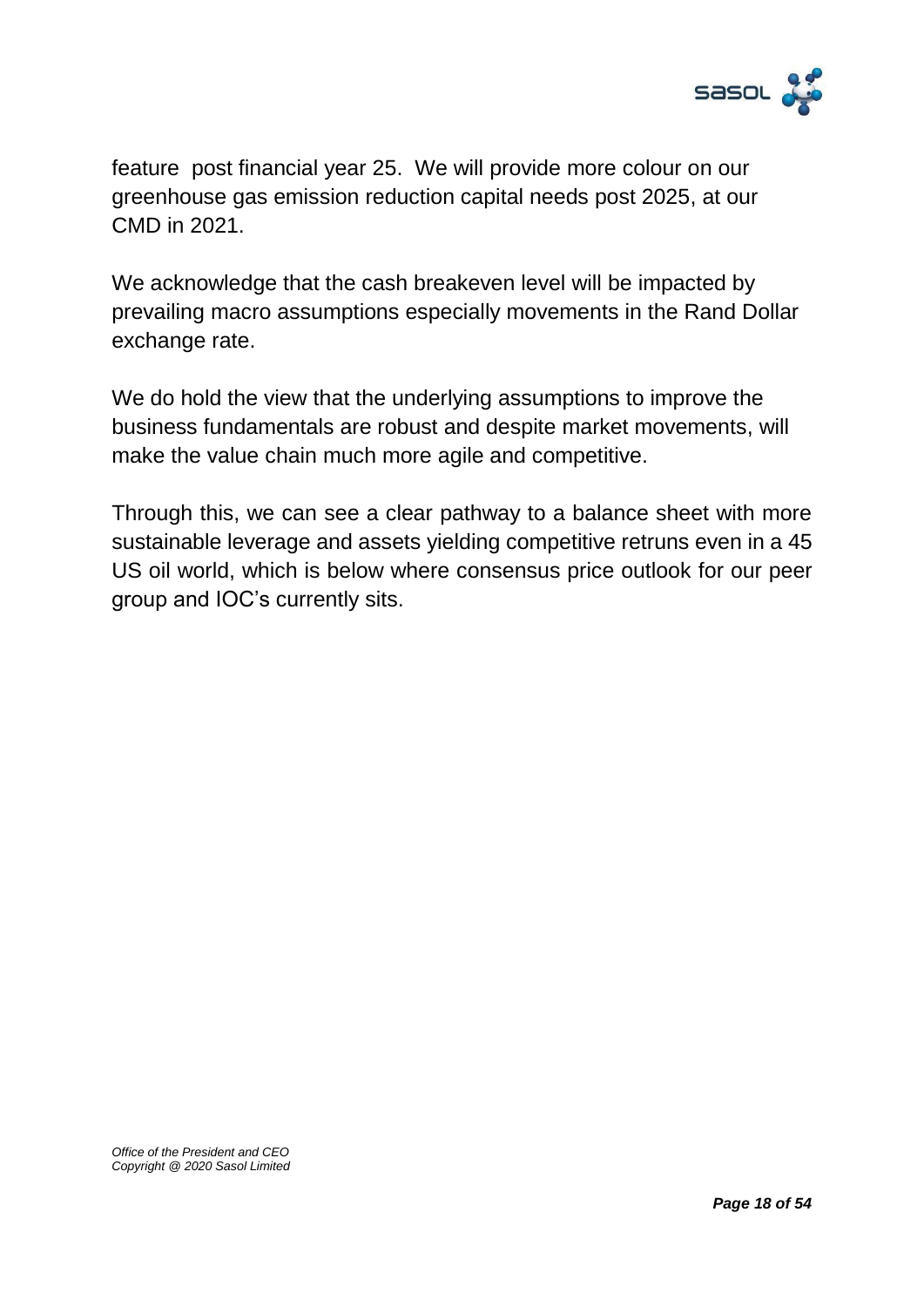

### **SLIDE 11: Balance sheet repositioning pathway [Paul]**

The Sasol 2.0 transformation process is a critical part of making our business sustainably profitable.

Alongside that, we also need to continue to delever the balance sheet, where progress is more urgent ,so that we can absorb any further volatility that the market throws at us, whilst not breaking our stride in delivering Sasol 2.0.

That has already required a number of bold steps which has significantly improved our positioni and I just want to take a few moments to talk through our expected balance sheet repositioning pathway.

The intention is therefore to make sure that we reset the balance sheet over the course of the next 18 months. That gives us the firm platform we need.

As soon as we have restored sustained balance sheet flexibility, we will hopefully be in a position to resume our dividend program.

Our capital allocation framework does then allow us to follow a balanced approach in delivering and driving returns, making investment decisions and delivering long-term value growth as part of our Future Sasol ambition.

The cash conservation measures that we have implemented to date have had a material impact and the disposals that we have announced recently will also reduce debt levels significantly as the proceeds arrive over the next few months.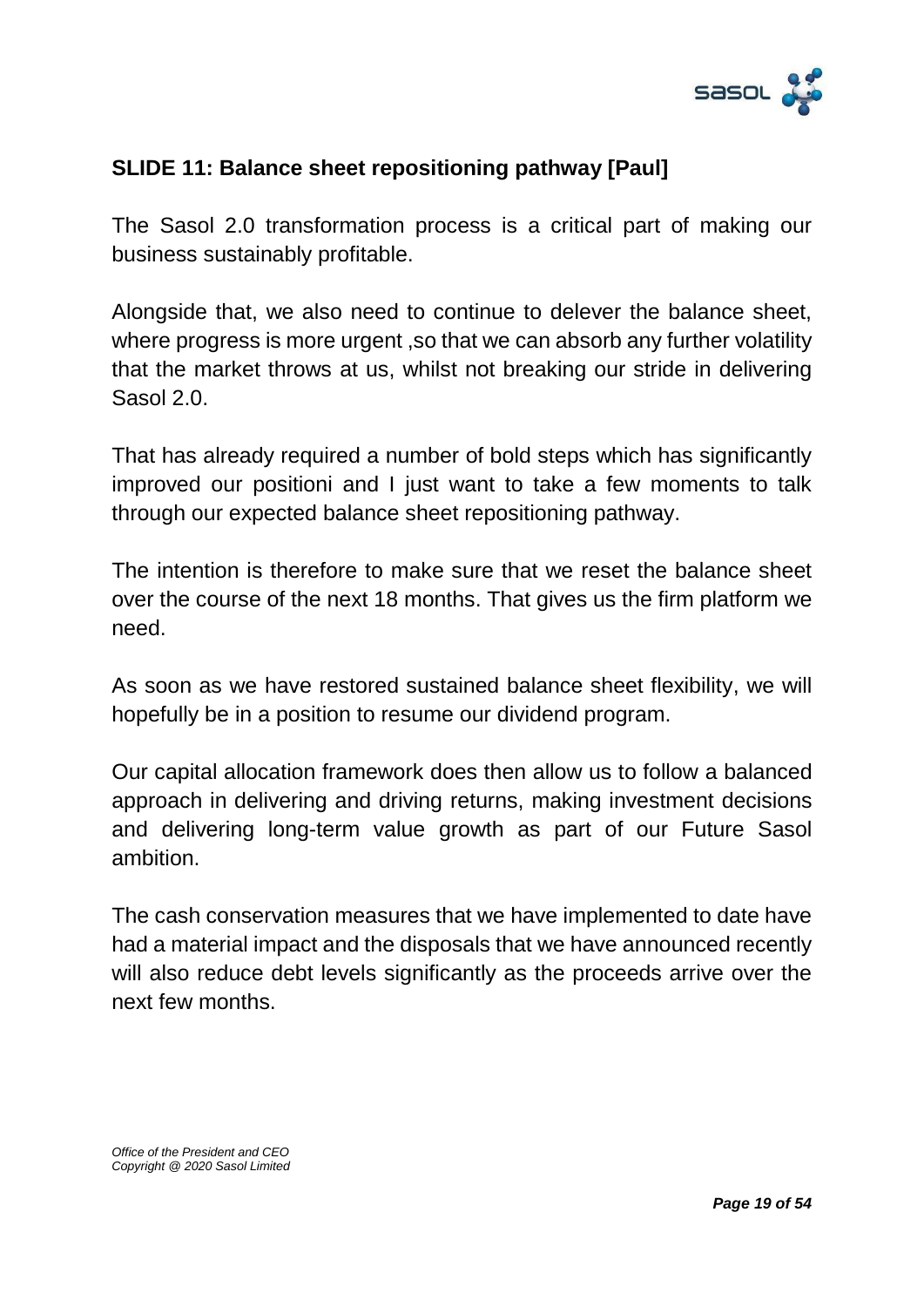

The Sasol 2.0 transformation programme ensures sure that the balance sheet doesn't just get in better shape, but stays there in the face of continuing market volatility.

The potential last step in delivering a stronger balance sheet is a rights issue, which we would expect to implement in the second half of this financial year, if it is needed. I will come to talk about that in more detail towards the end of the presentation.

We are targeting to manage Net debt to EBITDA to below 2 times, which keeps the balance sheet efficient with a good buffer to our covenant level at 3 times. This is expected to be achieved by the beginning of the FY23 depending fon the factors described above.

This level not only allows us to absorb shocks but provide us the flexibility to:

- Execute our value based growth strategy
- Have a pathway back to investment grade
- Effectively restructure our debt financing
- Re-start our dividend cycle

Improving our ROIC is also a key priority. Sasol 2.0 as well as further strategy-led portfolio optimization actions will provide us with more competitive returns from our global diversified asset base. More on this topic will be shared at our CMD in 2021.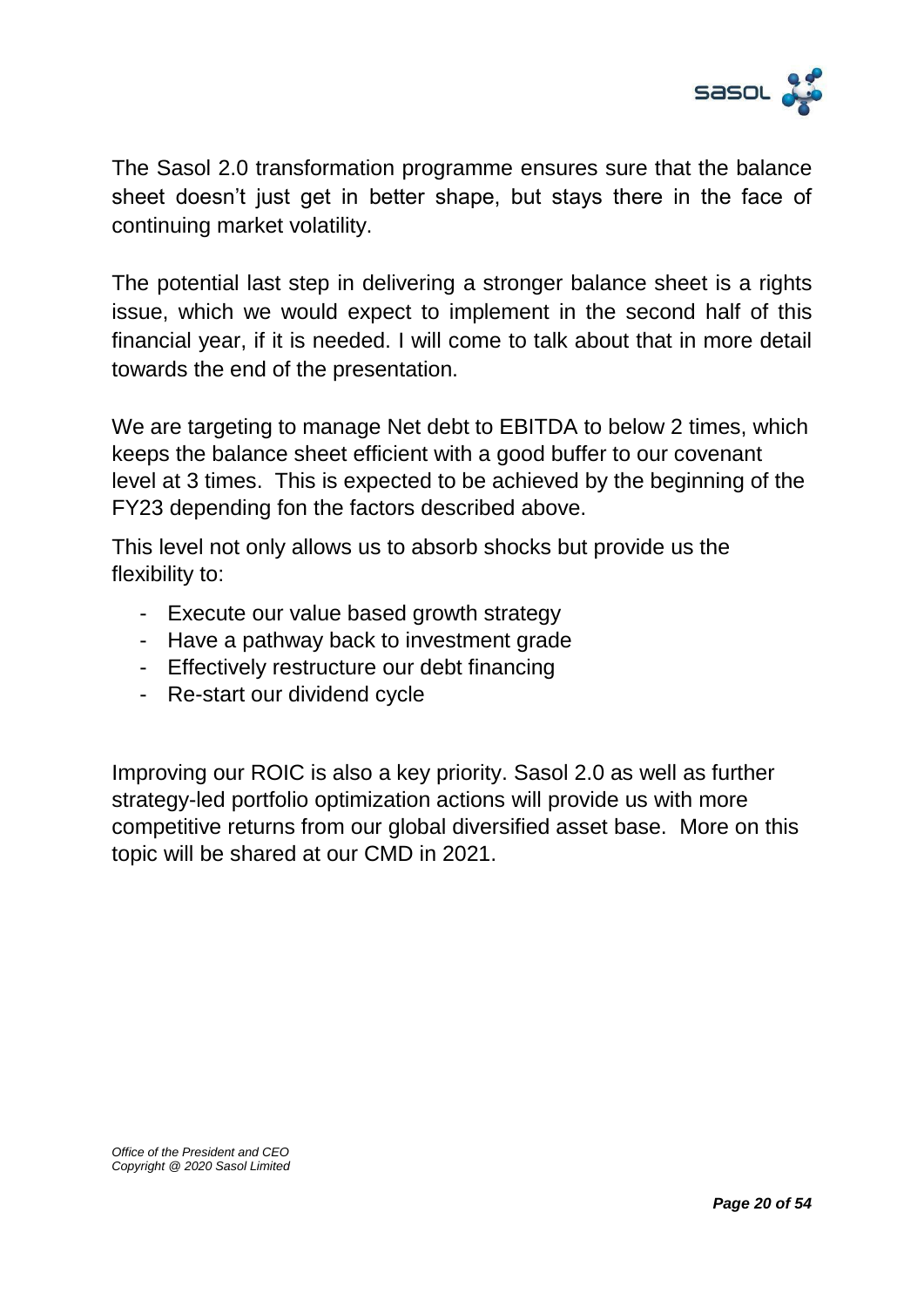

### **SLIDE 12: Disciplined capital allocation framework is unchanged from 2017 [Paul]**

We have learnt a costly lesson on capital allocation and the impact it had on our past business performance. We still hold the view that our 2017 CMD capital allocation framework is best suited to enable our strategy going forward, which already incorporated the learnings from LCCP.

We obviously had to push out our timing objectives given the LCCP capital overrun and then the adverse changes in the macro environment, but the principles still apply.

Future returns will be highly dependant on how we allocate capital. Please allow me to briefly step you through our disciplined capital allocation framework:

Our first order of capital allocation is to strengthen the balance sheet as described in the previous slide. Available cash will be allocated to an optimised sustenance capital portfolio, focussed on protecting business integrity and our licence to operate.

A minimum dividend of 2,8 times or a 36% pay-out ratio will be the second taker of capital. A key trigger for this level, is a balance sheet debt level of less than 2,5 times net debt to ebitda and a decreasing debt trajectory.

Our second order of capital allocation is aimed at following a balanced approach in returning value to shareholders. Available capital will be considered between organic and /inorganic growth opportunities and/or further stepping up the dividend to 2.0 times CHEPS or payout ration of 45% per share and/or share-buy backs. Capital will be allocated where the best possible balanced long-term value for shareholders is.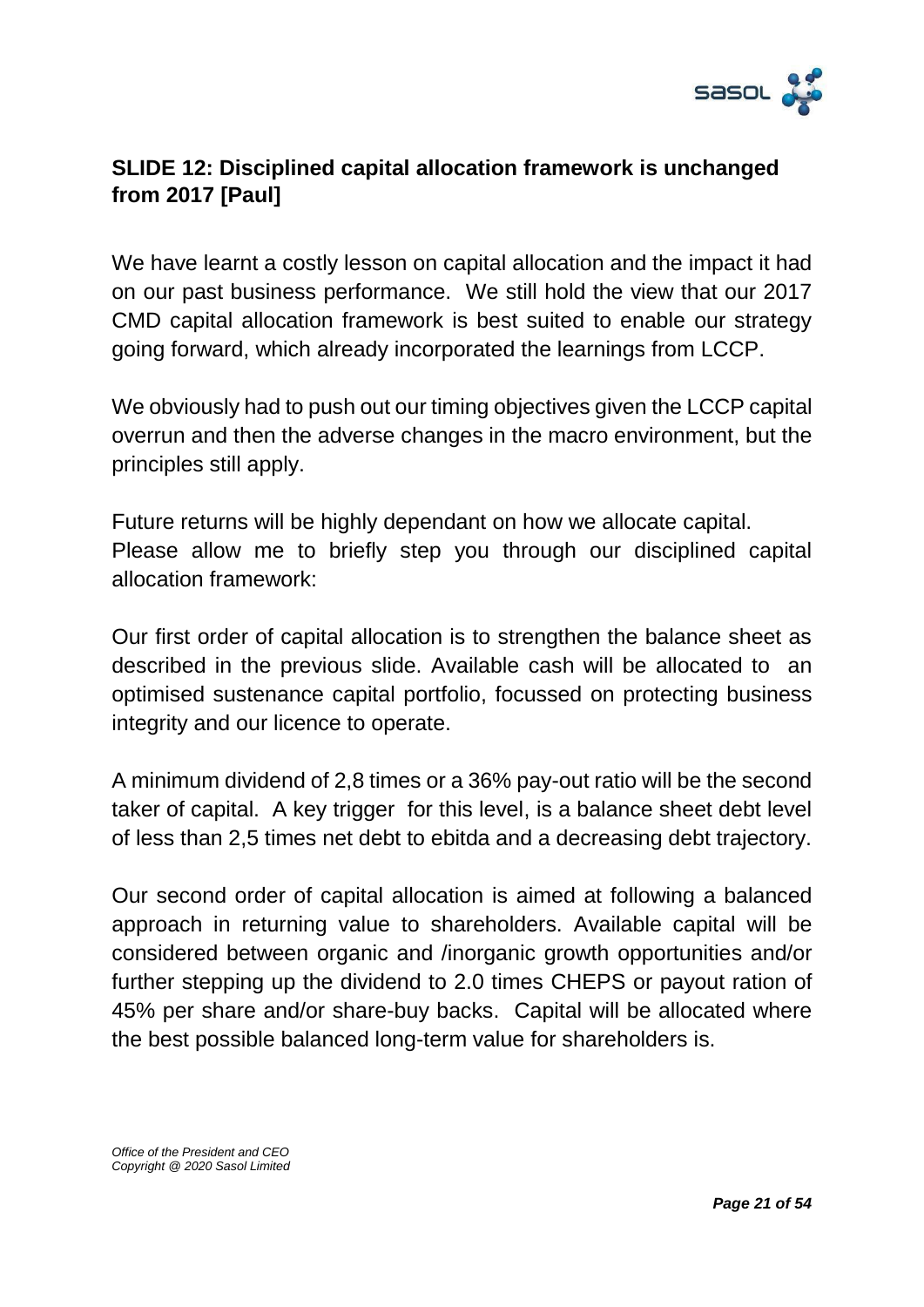

We believe that this approach reflects our commitment to share improved returns with our shareholders.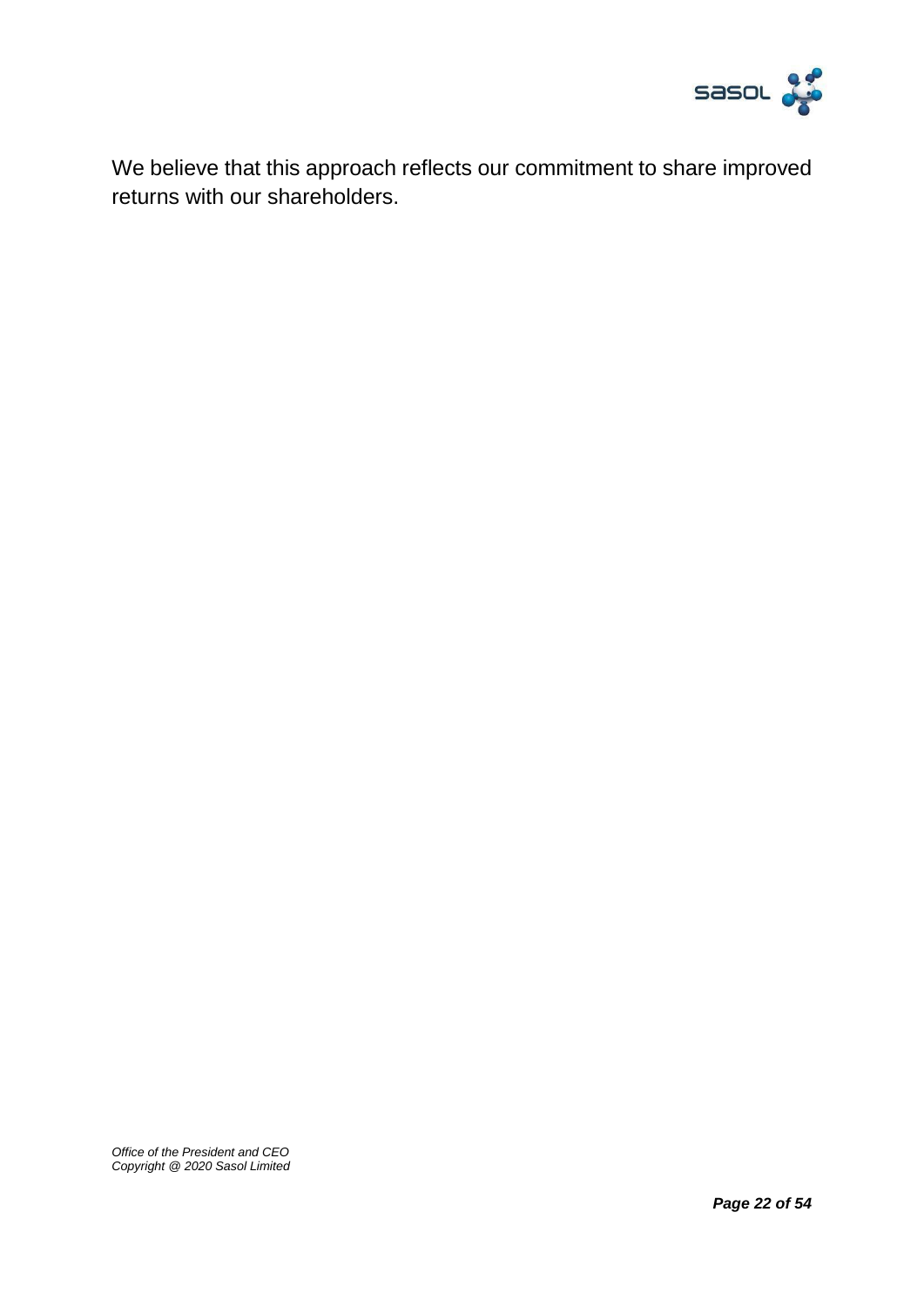

#### **SLIDE 13: Strategy - led portfolio optimisation will continue [Paul]**

In addition to changing how we run the business, we will also continue to keep the portfolio under review. We want to make sure that all our capital is deployed in businesses where we are the best owner, that are consistent with our strategic focus and where we can generate attractive returns for the long term.

We undertook a systematic portfolio review several years ago and we have been able to build on that work and refine its conclusions as we have updated our strategic focus and increased our return requirements.

This has resulted in the expanded and accelerated divestment programme that we are currently executing on and expect about US\$3,5 billion of divestments to be announced by the end of this financial year.

However, to repeat what we have said several times before, we will only sell assets where we believe it is the best value outcome, and we are not a forced seller of any asset.

Our asset portfolio, post our divestment program, still leaves us with a diversified global asset portfolio base both from a sector and geographical perspective. Asset divestments were necessary to reset the balance sheet, but also to fast track our strategy.

Beyond 2021, we will continue to keep the portfolio under review in line with our strategic focus, in particular reducing our exposure from base chemicals, the transition to a more sustainable business, taking swift action for businesses that cannot make an adequate contribution to profitability and cash flows over the longer term.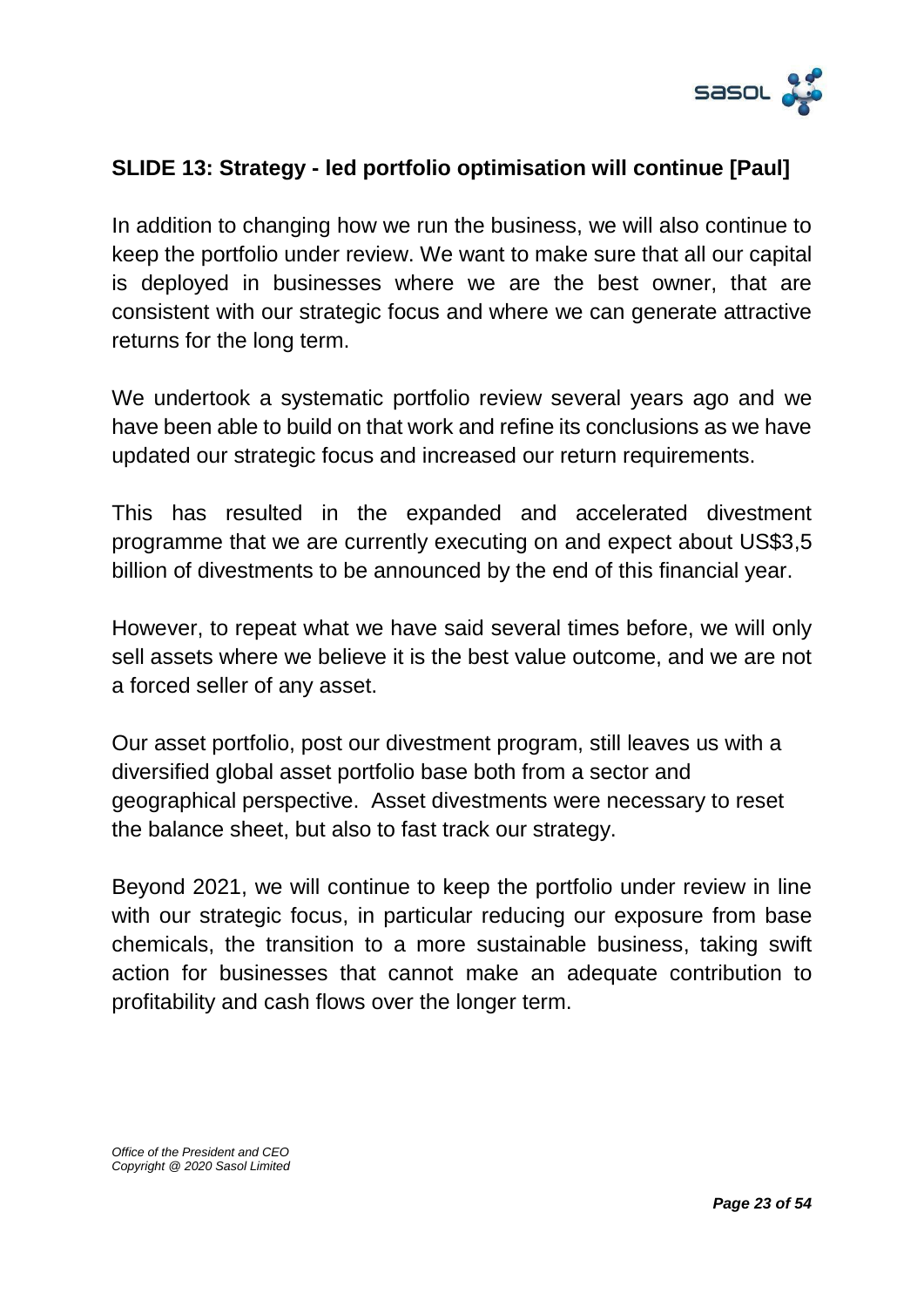

In addition, and particularly as we start to think about growth, the principles that were set out back in 2017 will continue to hold true.

This includes a commitment not to take on mega projects on a sole basis, and instead looking at partnering and other options over time, to ensure access to breadth of best-in-class capabilities and a more balanced approach to managing financial risk.

Over time we believe this is another factor that can help to build confidence in our ability to deliver sustainable returns.

I will now hand over to Marius to take you through our comprehensive Sasol 2.0 transformation programme.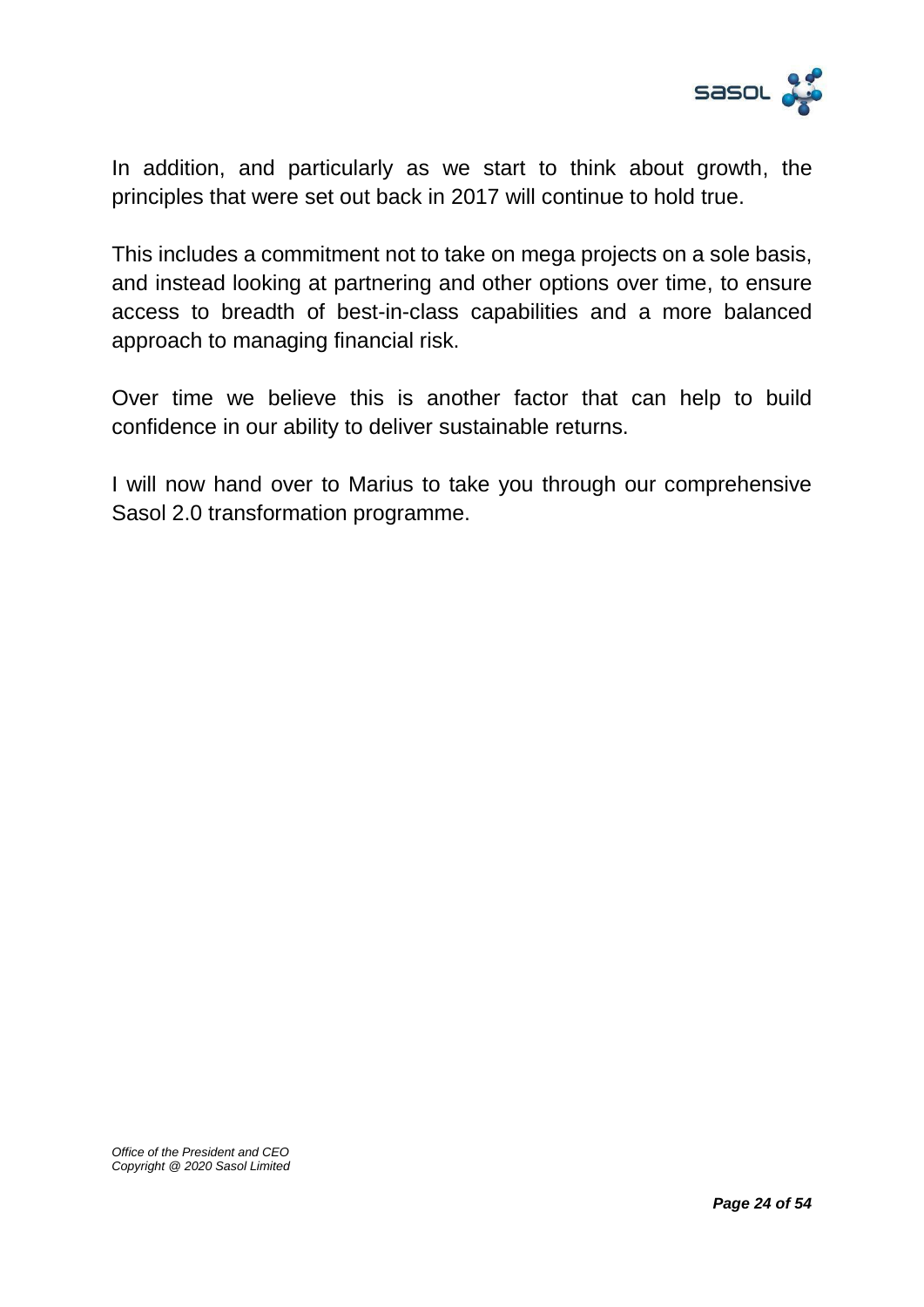

# **SLIDES 14: SASOL 2.0 to drive change and deliver Future Sasol [Marius]**

Thank you Paul, and good afternoon. My name is Marius Brand, and I am the Executive Vice President responsible for the Sasol 2.0 Transformation programme.

I am going to talk you through some of the detail of the Sasol 2.0 transformation process, as well as the detailed initiatives we are adopting to deliver the targets that Paul and Fleetwood have talked about.

To avoid any doubt, Sasol 2.0 is **the** programme which we believe will transform Sasol to a fundamentally more competitive organisation, which is positioned to deliver value well into the future.

I will talk you through the implementation process and principles we are adopting to execute this programme, and share some of the levers and examples we are employing to unlock the value targets which were mentioned earlier.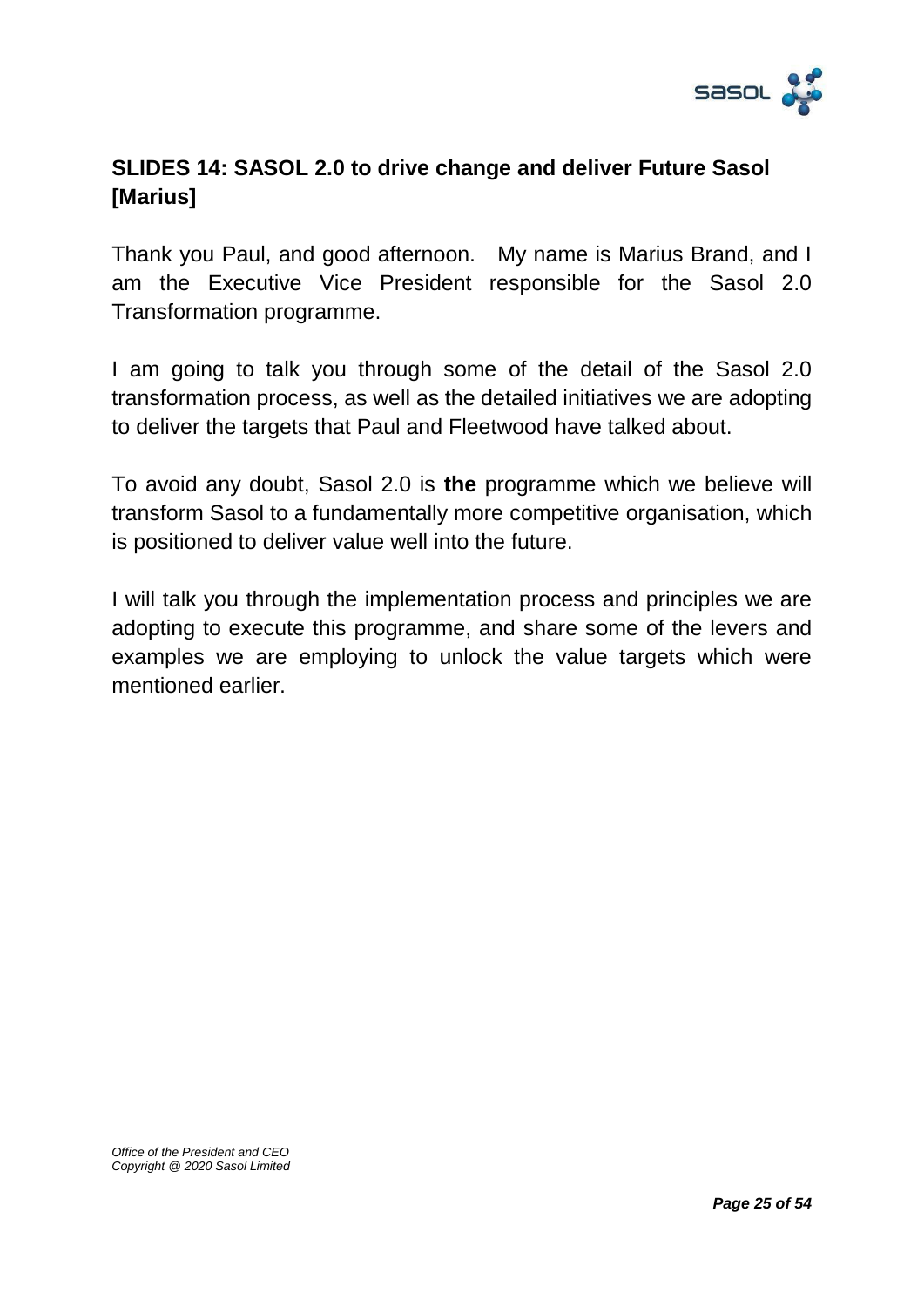

# **SLIDE 15: SASOL 2.0 is a comprehensive transformation programme [Marius]**

The Sasol 2.0 transformation programme brings together a number of important elements that combine to deliver the change we require.

The foundation of the transformation is a new Operating Model.

This has been a significant undertaking, and was achieved with minimum disruption to our business and customers, and we are already starting to see the benefits of the change. We also want to build an organisation which is sustainable, competitive and once again is energised and inspired.

We have been looking critically at both businesses – Chemicals and Energy - to see how they stack up against peers, and to try and identify where improvements can be made. This process has identified a number of areas for change with many initiatives suggested, and can be grouped into three main areas:

- customer centricity,
- operational excellence and
- innovation.

Customer centricity will focus on best-in class customer experience in our Chemicals business, while in the Energy business, the focus will be improving on our differentiated position in both mobility and gas markets.

Operational excellence will be underpinned by safety as a key priority, while also delivering efficiency improvements which are sustainable, and applying best-in-class technology in a risk and financially acceptable environment.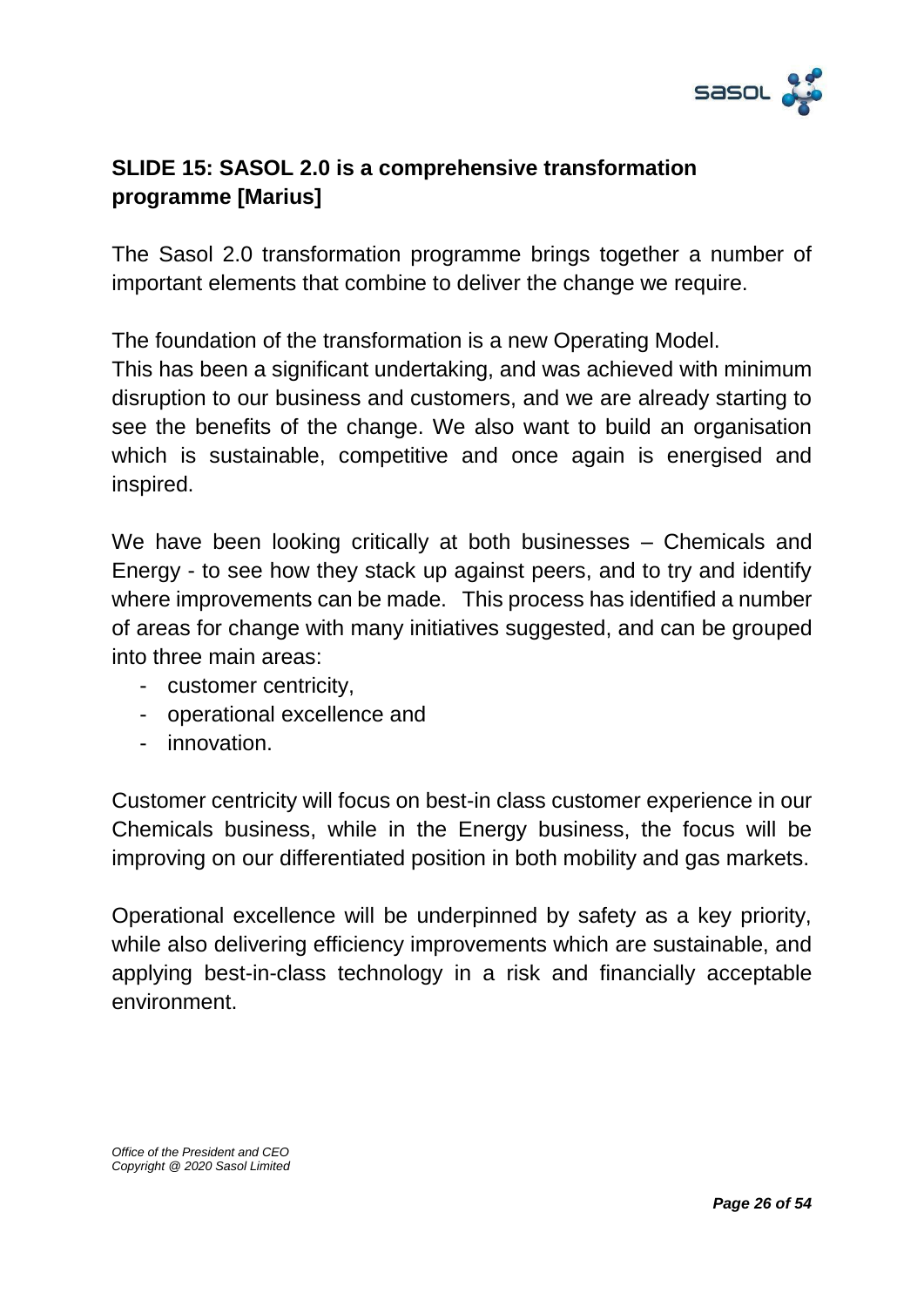

We once again want to see innovation as a key theme in the group, particularly on customer solutions in the markets we currently serve, as well as new markets in the future.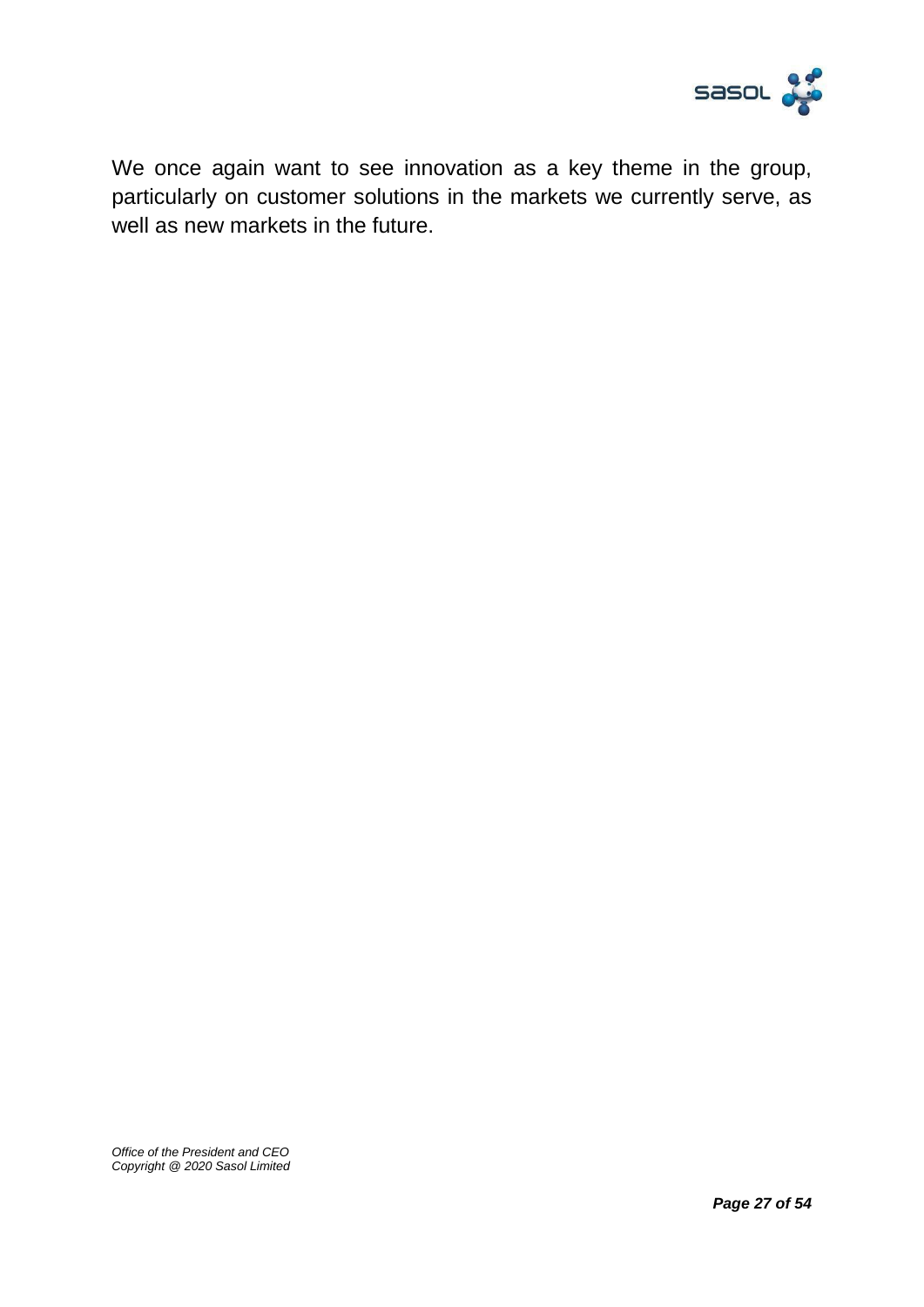

# **SLIDE 16: Adopting proven transformation principles with executive accountability [Marius]**

An effective change management plan requires more than just identifying potential improvement initiatives. It is important that there is a systematic process to coordinate the actions, and ensure effective and sustained delivery.

The first task is to assess and pressure-test all the potential improvement initiatives, to make sure that they are validated, refined, planned and implemented on an efficient and effective basis with resources allocated on a risk / return adjusted basis. The value finally unlocked needs to be sustainable. With nearly 1000 improvement initiatives to be attended to, line ownership and frequent progress monitoring is of the utmost importance.

Alongside this, real time transparency and accountability are critical to make sure that the change is delivered on time, and any lessons learnt are incorporated *en route*. A gradual ramp-up of value from initiatives, together with a good balance of initiatives across the businesses, are key to reducing our risk, and ensuring sustainable savings.

This, in turn, is supported with a change risk management process to make sure that the change does not have inadvertent negative consequences.

The centrally-led and coordinated Renewal Delivery Office ensures focus and consistency in execution across the group, with a direct reporting line to Fleetwood. This office has now been in place for many months and with a number of initiatives now validated, planned, in the process of being implemented and are delivering strong results. I am pleased to say that the Sasol 2.0 delivery framework, governance and process is performing well.

*Office of the President and CEO Copyright @ 2020 Sasol Limited*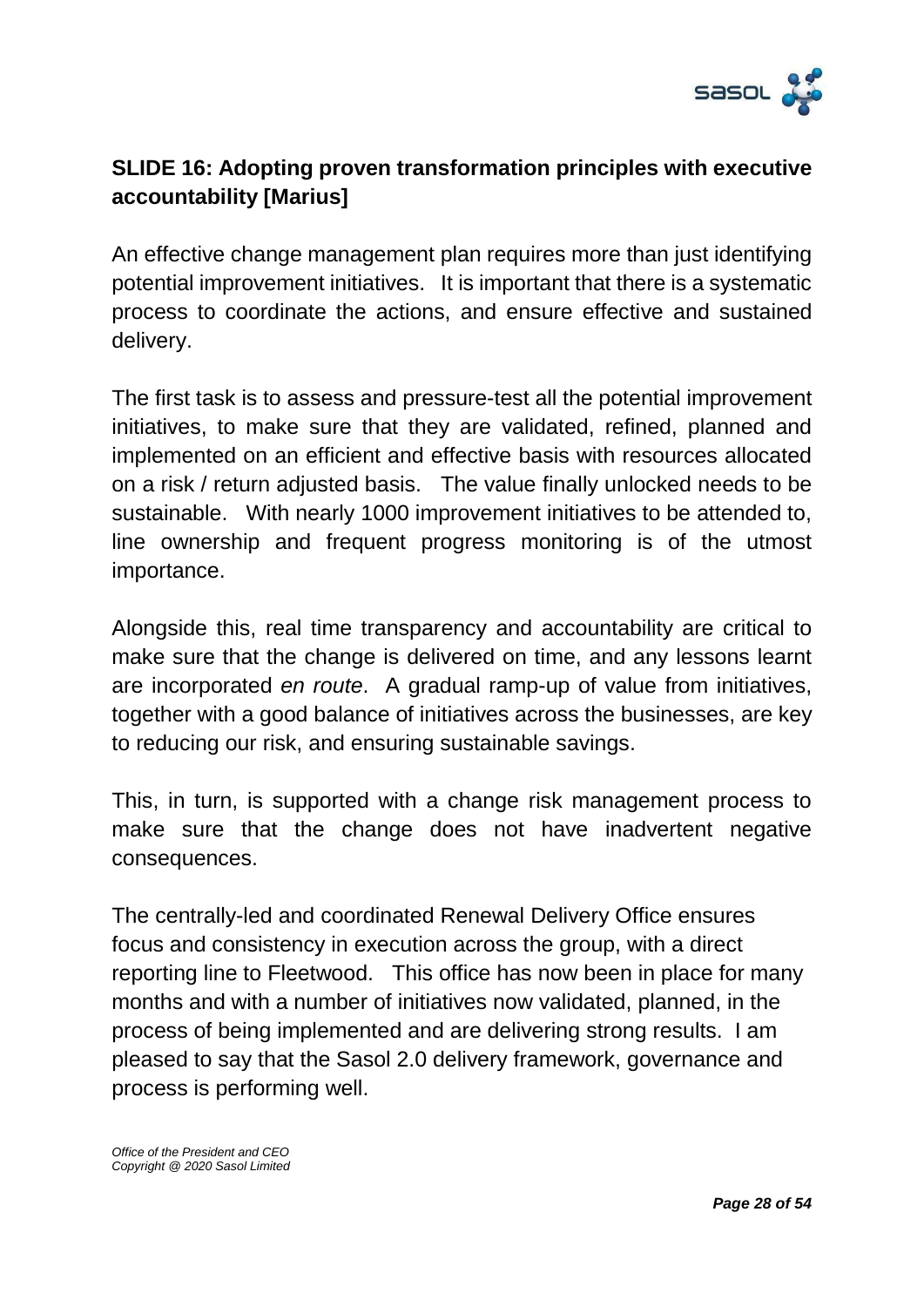

### **SLIDE 17: Leveraging and augmenting our core capabilities [Marius]**

Given the huge amount of change that we are subjecting the organisation to, particularly at a time when we are facing unprecedented challenges from COVID-19, the obvious question is whether the organisation is able to cope.

The answer to that is yes. However, it is taking a significant amount of thought and care and is achieved in a number of different ways.

The first step, we have already talked about, is the change to the new Operating Model which has resulted in a 25% leaner management layer. We are already also seeing the benefits of decision making that is closer to the front line.

This, in turn, is allowing us to leverage other capabilities that we already have, notably our leading technologies and solutions capabilities. With chemicals for example, we will leverage our technology and capabilities in our essential care business. In Energy, our FT technology allows us flexibility to adapt to changing market needs and introduce new complementing technologies.

However, beyond this we also recognise that in part, changing for the better, involves developing a capability set and we are seeking to do this in a number of ways. Firstly, where relevant we are looking at long term partnerships with relevant industry leaders and global customers where this can result in win-win outcomes. We are also expanding our portfolio by partnering with sustainable technology providers.

As a final element, we recognize the importance of having the right capabilities available to realise Future Sasol. Here we will be strengthening existing and developing new capabilities, by investing in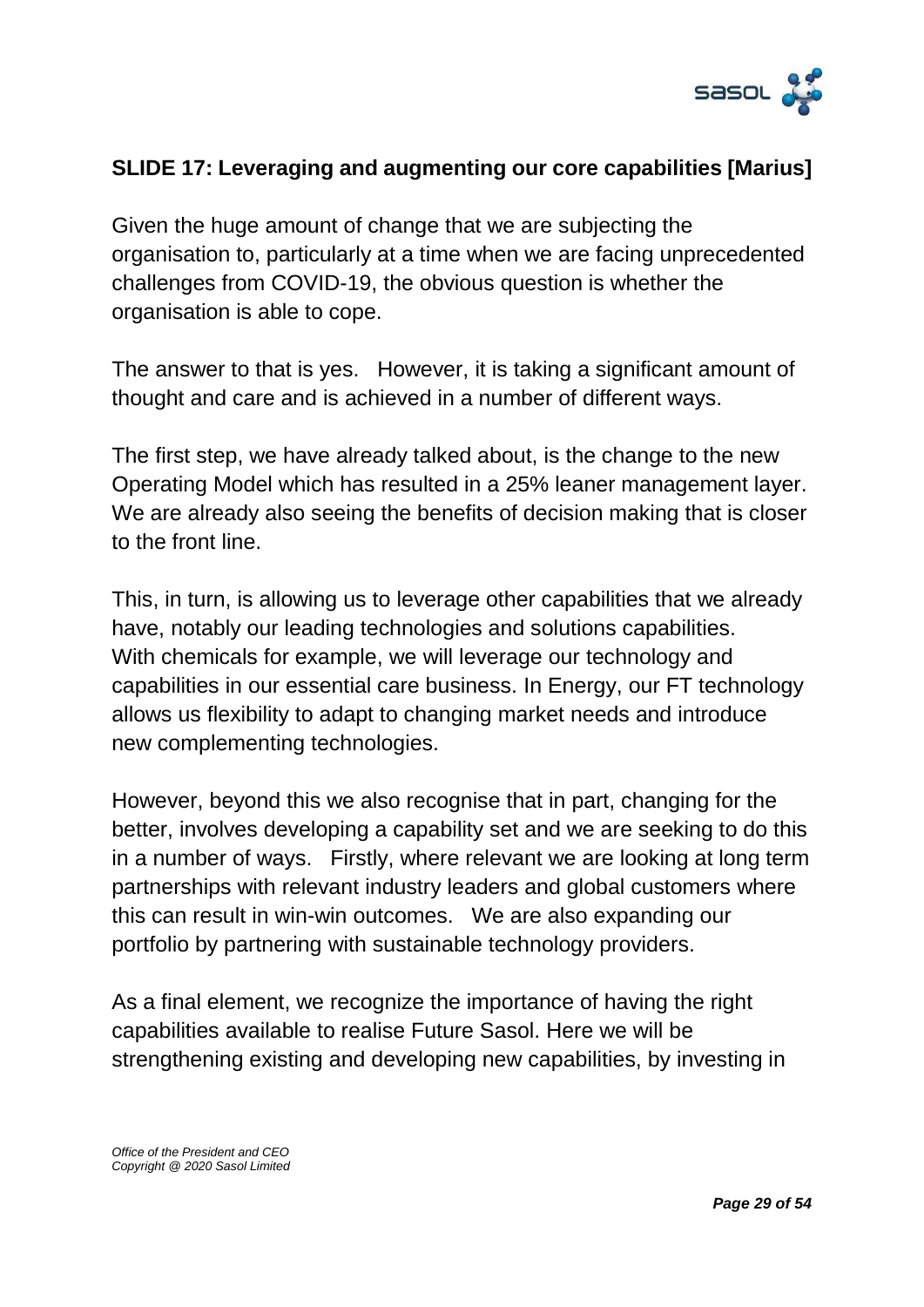

our teams through focused training initiatives, and bringing on new capabilities where necessary.

Therefore, across all of these different elements we believe that we have the toolkit that we need to deliver the initiatives we have identified. With this framework and process in place, we will continue to review the effectiveness of the Sasol 2.0 programme, as challenges and opportunities evolve.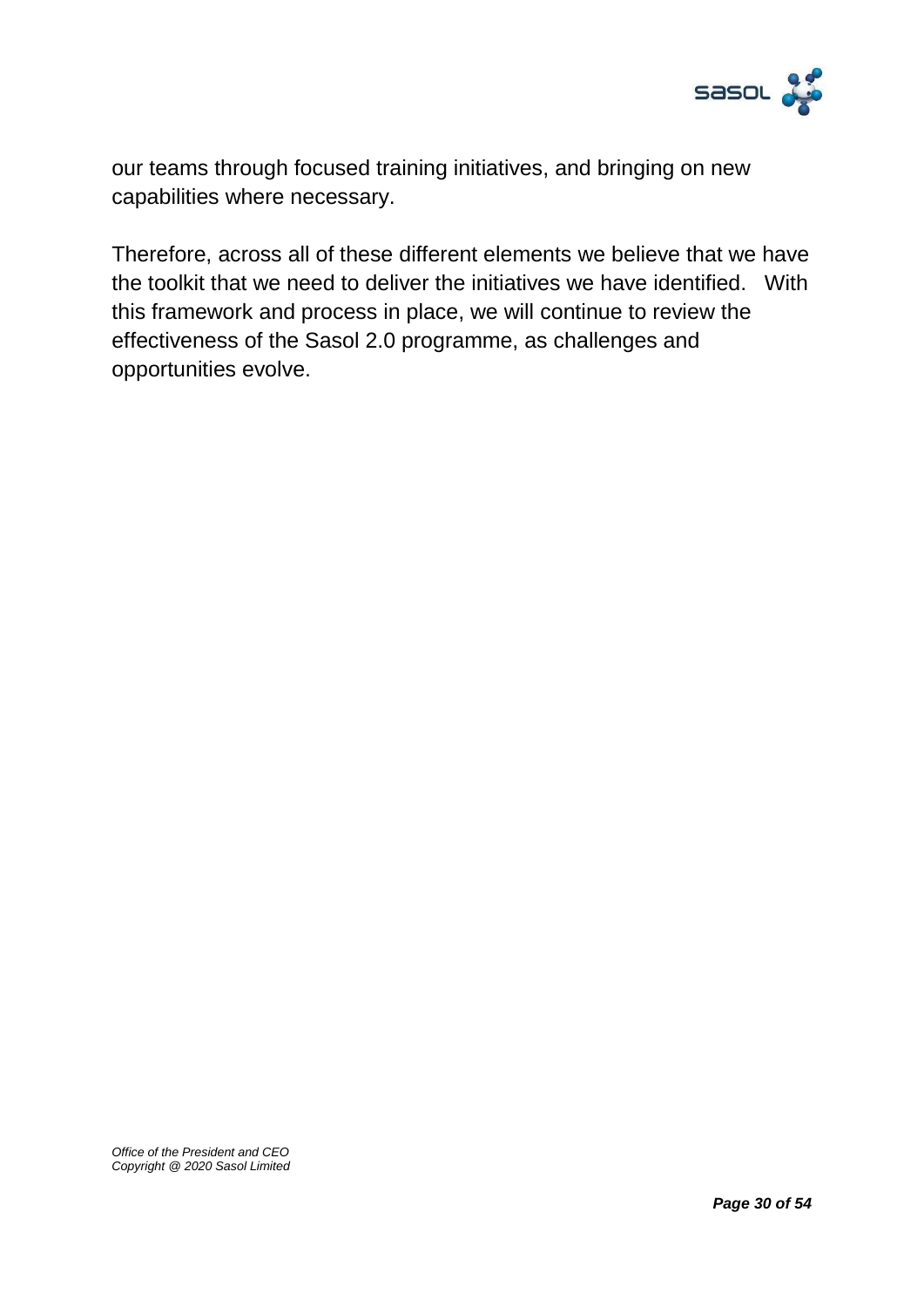

# **SLIDE 18: Sasol 2.0 to drive change and deliver Future Sasol [Marius]**

Let's now turn to our delivery plan for Sasol 2.0, to provide you with some granularity on "HOW" we will achieve our targets, including a few examples of initiatives which are delivering early wins.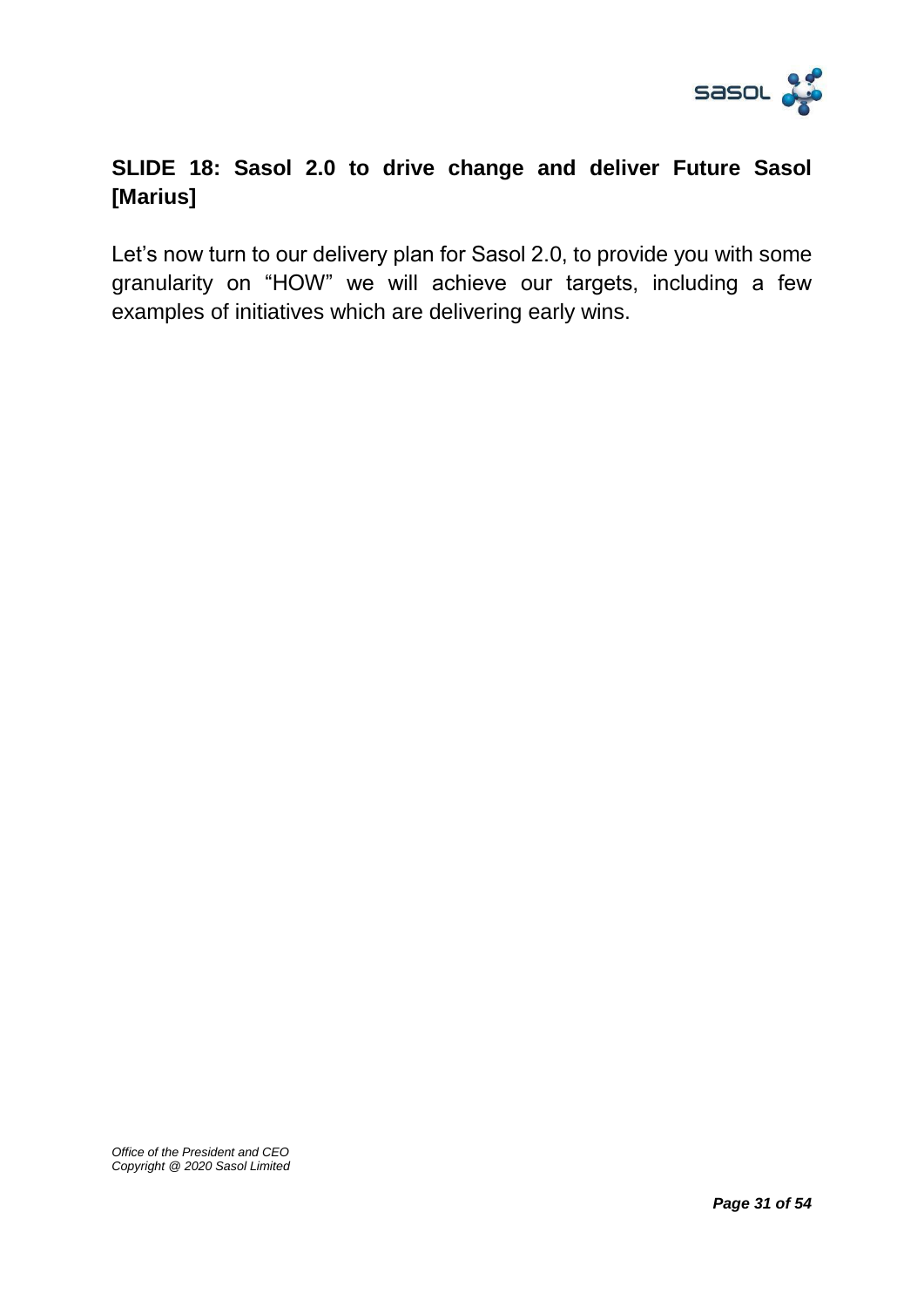

### **SLIDE 19: Sasol 2.0 execution well underway [Marius]**

Sasol 2.0 will be a multi-year journey, spanning across 3 phases. It should be noted that this journey began earlier this year, with significant progress made over the last few months. It also builds on the crisis response plan, an in particular the cash conservation efforts, which have already delivered over US\$1 billion of cash improvement in the past financial year.

The initial 3 months were spent on a rapid diagnostic of our situation, laying the foundation for the programme design. It allowed us to establish targets based on clear gaps, which specified the delivery model, all while already realising early benefits.

Currently we are transitioning from the Develop phase into the Implementation phase, which will continue until financial year 25, when we will reach the full run rate of sustainable value from all initiatives. As Paul has indicated, we have an objective of delivering the majority of these targets by end of financial year 23.

However, we will also be focused on embedding a continuous improvement and innovation mindset and culture, that will help us maintain the benefits of this transformation going into the longer term, well beyond the financial year 25 timeline. This is imperative to protect and improve our cost competitiveness, and business continuity into the future.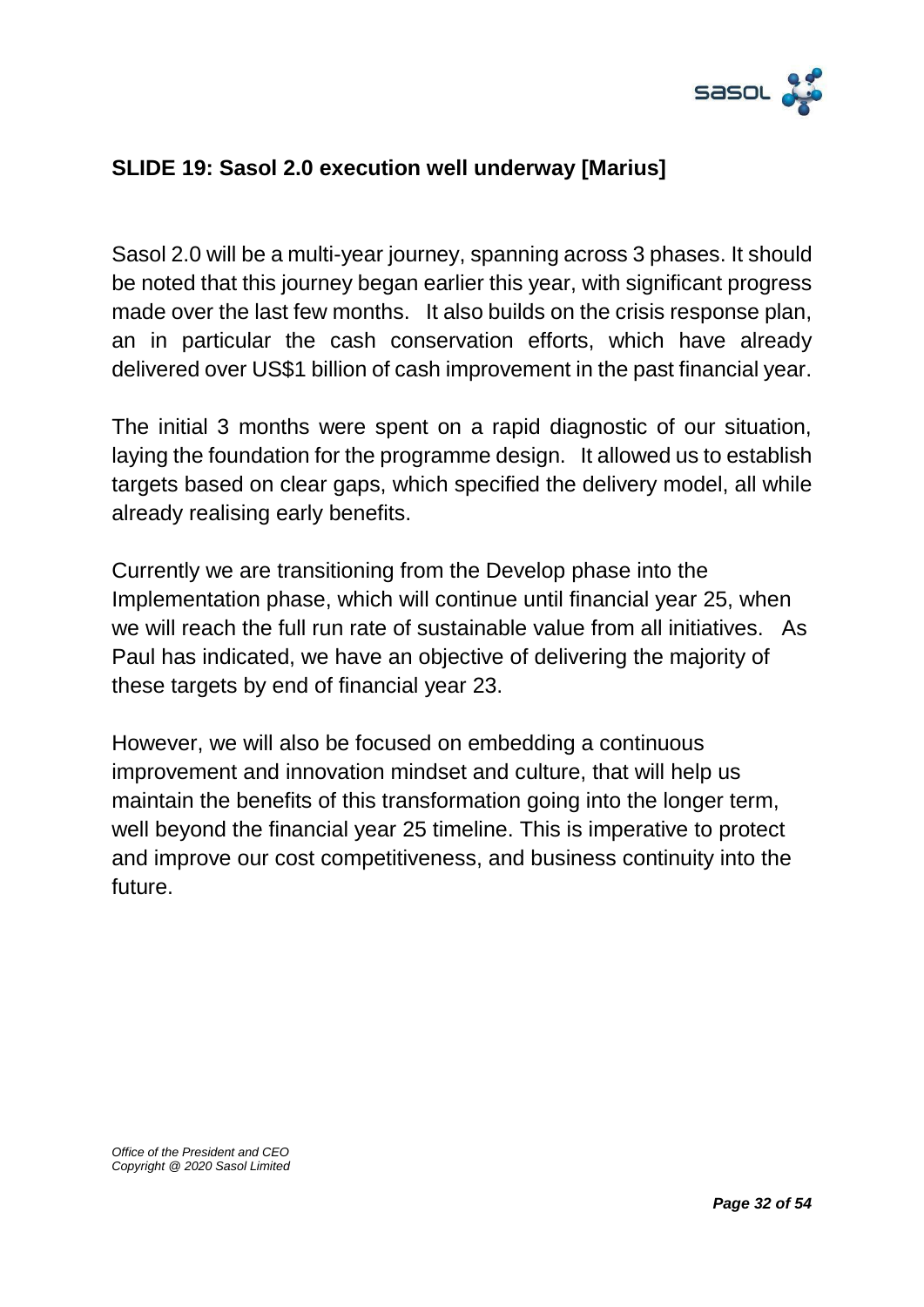

# **SLIDE 20: Sasol 2.0: Cash fixed cost reduction aligned with peer performance [Marius]**

Turning to cash fixed costs, where we aim to close the gap to leading peer performance.

We plan to reduce our cash fixed costs by 8 to 10 billion Rand, against our financial year 20 baseline, by financial year 25. We will achieve this by focusing on four key levers:

- Optimisation of the organisation, including delayering, consolidation of functions and further development of shared services across the group;
- Improving our productivity, through cost efficiency and process effective improvements, complimented by the advanced use of digital solutions across our organisation;
- Reducing our cost of doing business, including elimination of low value work and focusing on new ways of working post COVID-19, and enabled by our new operating model; and
- Lastly, improving our 3<sup>rd</sup> party external spend, which translates to more effective buy and spend programmes, and exploring new partnership models

I will now talk through only a few examples which are already mobilised, and which have significant value. However, there are many more prioritised initiatives in the initiative value pipeline that are not highlighted here, which are well underway to deliver 100% of the target.

A good example of an comprehensive initiative is the implementation of the new operating model. This will result in lower cost structures from 2021 onwards, equating to approximately 1 billion Rand in EBIT uplift. This involves a number of key changes to structures, decision making frameworks and business processes.

*Office of the President and CEO Copyright @ 2020 Sasol Limited*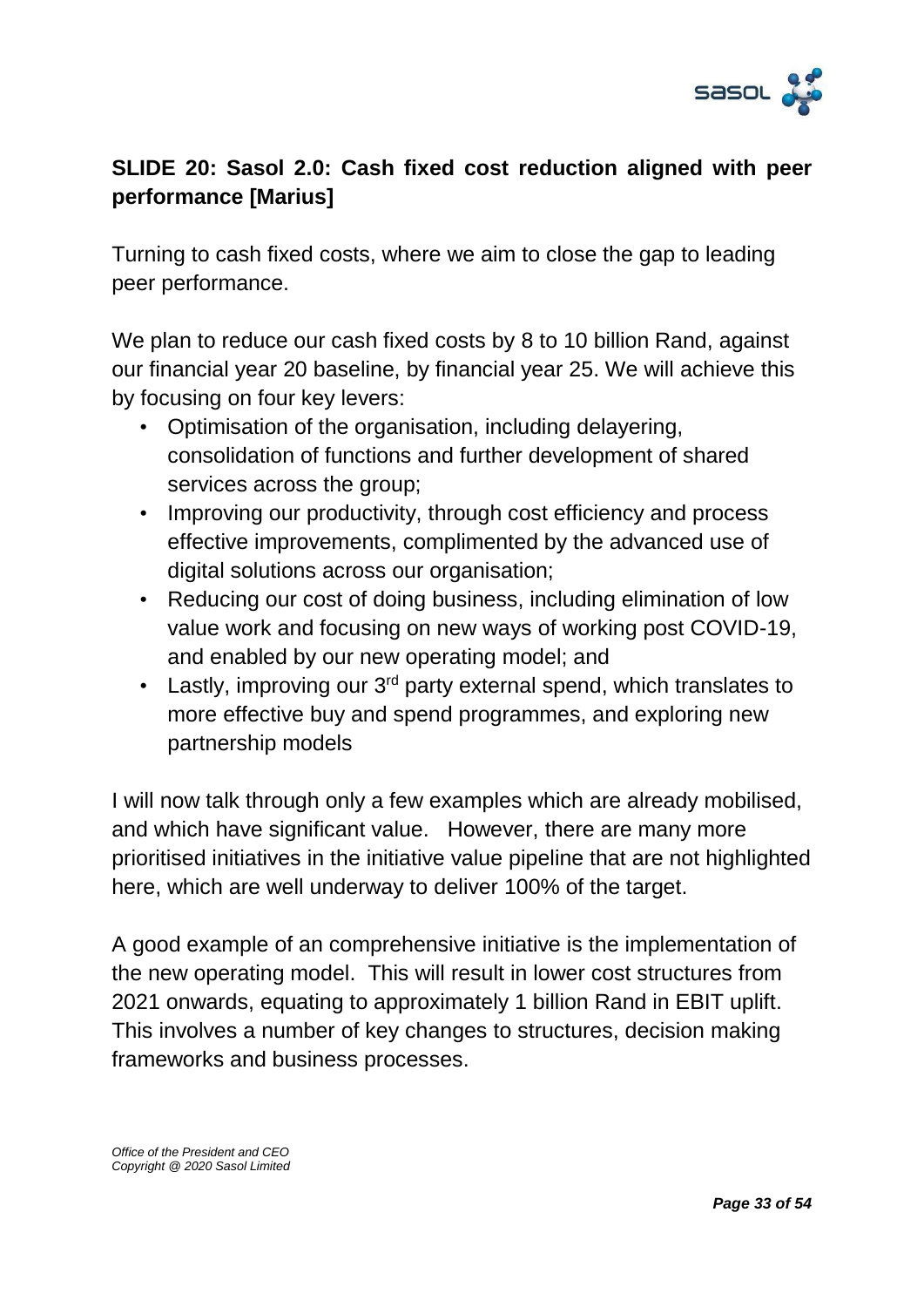

- The new management organisation that is about 25% leaner, with more proximity to the frontline
- A more customer and innovation focused organisation, reflected by having more customer facing roles

The initiative relating to optimisation of our Mining infrastructure is expected to sustainably unlock 300 to 500 million Rand once implemented. This involves the optimisation of shaft and colliery infrastructure to increase productivity, and reduce costs over time.

Indirect spend will focus on reducing the number of suppliers, and relook at the equipment specifications on our maintenance programmes to avoid over-specification. This translates to another 300 to 500 million Rand in EBIT uplift. These initiatives are built on top of effective category management and strategic sourcing frameworks already entrenched in the organisation. This is now further supported by focused, digitally-enabled capabilities and partnership mindsets.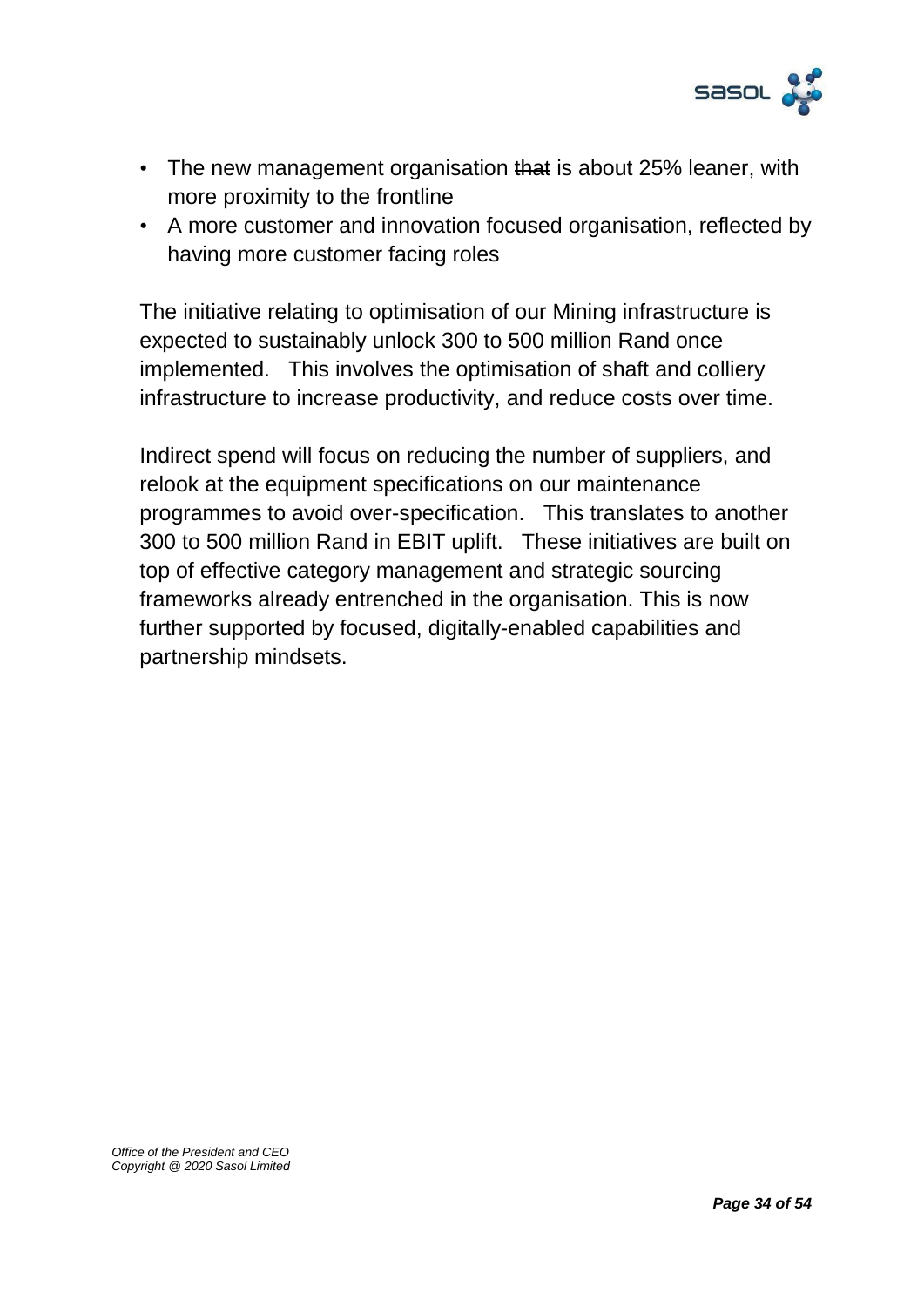

# **SLIDE 21: Sasol 2.0: Gross margin uplift to maximise cash generation [Marius]**

The next financial metric that we target to improve is Gross Margin, in order to maximise cash generation. Our ambition is to drive a gross margin uplift of 5 to 10%, against our financial year 20 baseline. This equates to 6 to 8 billion Rand by 2025.

We plan to use several levers to achieve this uplift, namely:

- Increasing our commercial portfolio value through tailor made solutions for key market segments, more focused customer intimacy and driving reliable supply. The results of application focused *research and development* are realizing sustainable improvements already;
- In operations, we will continue to optimise and improve our focus on Yield, Efficiency and Throughput, also realising full volume potential as we further optimize operations through digital applications and technology advances;
- We also hope to grow our mobility portfolio through innovative solutions in response to changing customer needs, improving our fleet support and creating a differentiated service offering;
- Lastly, as mentioned, we will use digitalisation as a key enabler, wherever it makes sense.

As it stands, we are already delivering early wins through a number of initiatives. I will talk you through some examples in our Chemicals, Energy and Mining areas.

In Chemicals we are improving customer fulfilment activities, which roughly correspond with the Order to Cash process. We will reach this through simplification and bundling of customer fulfilment activities under one banner. This will improve our inventory outbound logistics costs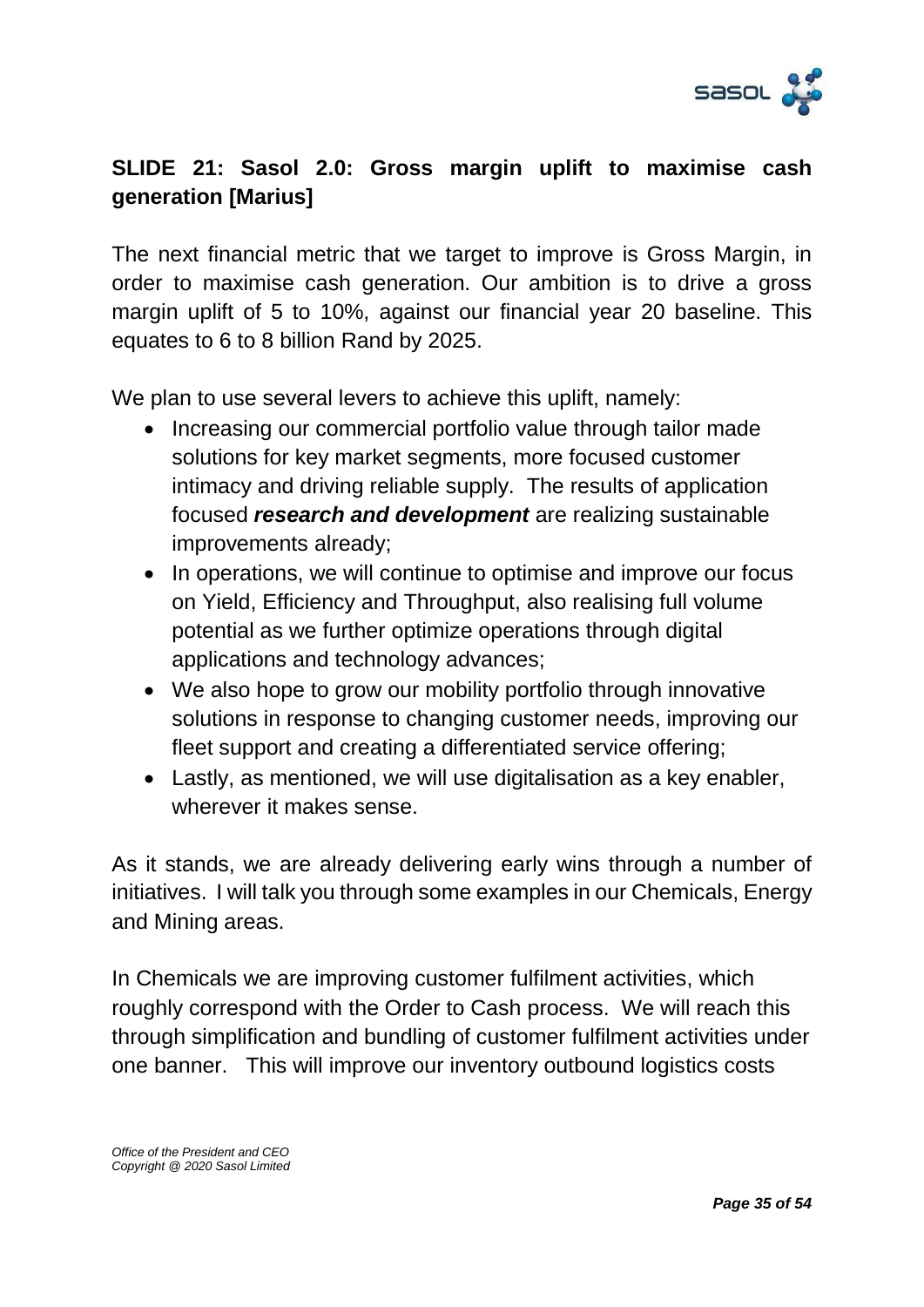

and customer experience, unlocking approximately 500 to 800 million Rand in EBIT uplift.

Moving to Energy, we are improving operations of our coal gasifiers through improved energy efficiency. Using advanced analytics, we will monitor and manage the gasifier stability index, which aims to optimise the steam to oxygen ratio for gas production. At the same time, we are also lowering greenhouse gas emissions, and unlocking 500 to 800 million Rand in EBIT uplift.

In Mining we are moving to full calendar operations. We are adjusting the operations calendar by introducing an additional shift, increasing operational time, and using advanced planning and improved dashboarding for our production capacity. The changes will ensure that we maximise own coal production, reduce coal buy-ins, and increase coal exports.

The Mining full calendar operation programme is building on the changes we have already implemented through our Siyenza business improvement programme. A combined EBIT uplift of  $0.7 - 1.2$  billion Rand is expected.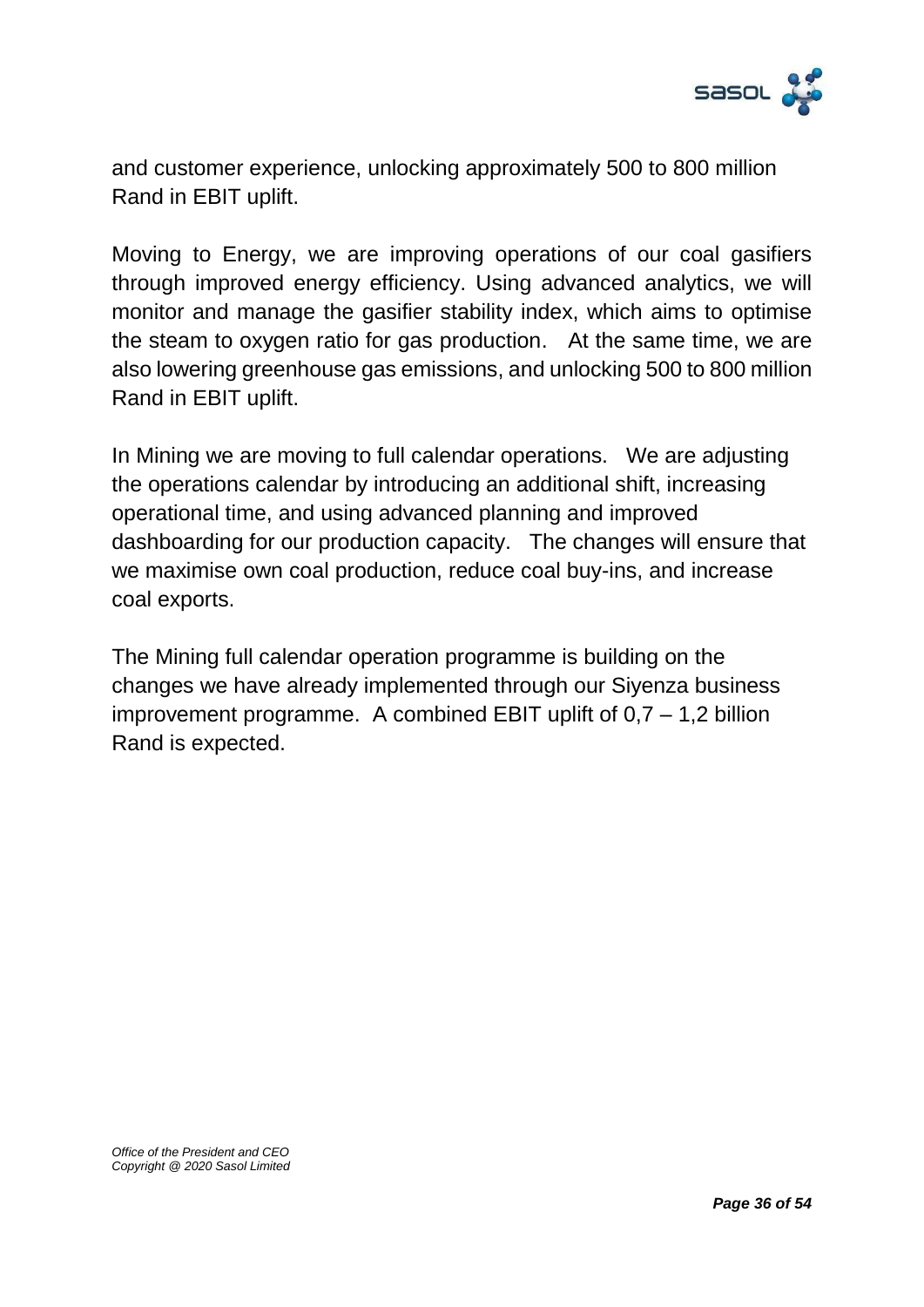

# **SLIDE 22: Sasol 2.0: Optimise Sustaining Capex and retain asset integrity [Marius]**

In order to optimise our sustaining Capex, we had to do a review of our previous planned capital spend of 30 - 40 billion Rand average per year in the period FY22 to FY25. We will reduce this to a range of 20 - 25 billion Rand annually, which equates roughly to a 30% reduction from the levels previously anticipated.

The Sasol 2.0 CAPEX target includes all license to operate mandatory and maintenance, feedstock replacement, environmental compliance, and discretionary sustenance CAPEX.

We will achieve these improvements through the following levers:

- A review of all capital-intensive projects, and re-assessing alternatives to reduce CAPEX
- Challenging the scope and optimising capital procurement to ensure that capital spend is fit-for-purpose, and uses the latest proven external spend practices; and lastly
- Increasing the use of proven fact and risk-based methodologies and practices, to ensure that shutdown and capital scope is optimised

As mentioned earlier, despite significant CAPEX reduction, we will continue to maintain asset integrity and keep our operations safe, and reliable as a first priority.

A significant value example relates to the re-sequencing of shutdowns, where we can move shutdowns from a 4 to 5 year interval cycle, employing risk-based inspections and other technical solutions to mitigate risk. Approximately 2 to 4 billion Rand savings can be realised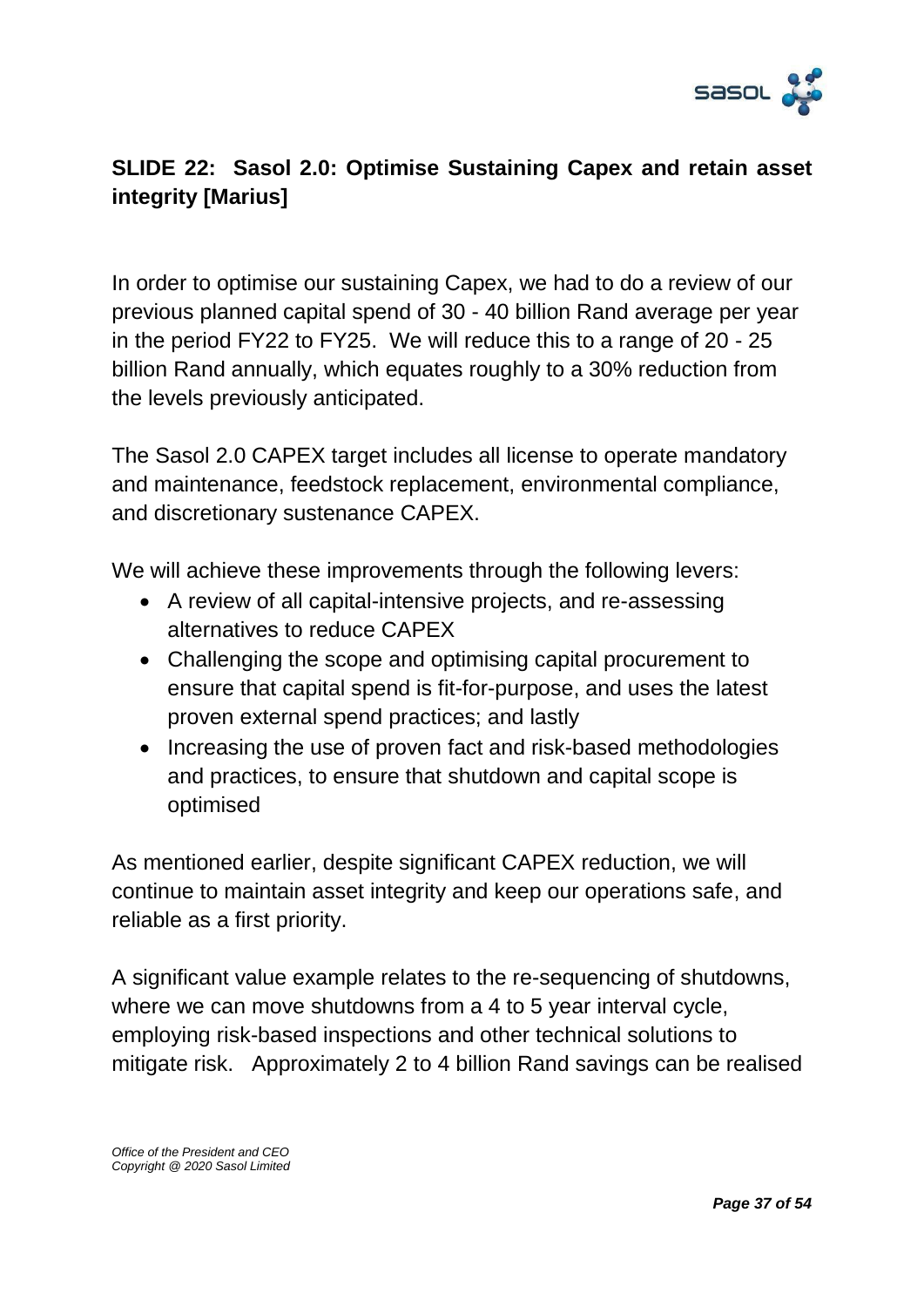

through this initiative only. Notable successes have already been recorded across several of our operations in South Africa.

Other key savings relate to the implementation of digital enablement, such as the Connected Worker, and the optimisation of warehousing and logistics centre upgrades to better utilise the space we have, versus spending money on new facilities.

These methodologies I mentioned, are benchmarked and proven in our industry and our peers, and in many cases in practice at different operational sites, thus we will not pioneer these in our facilities.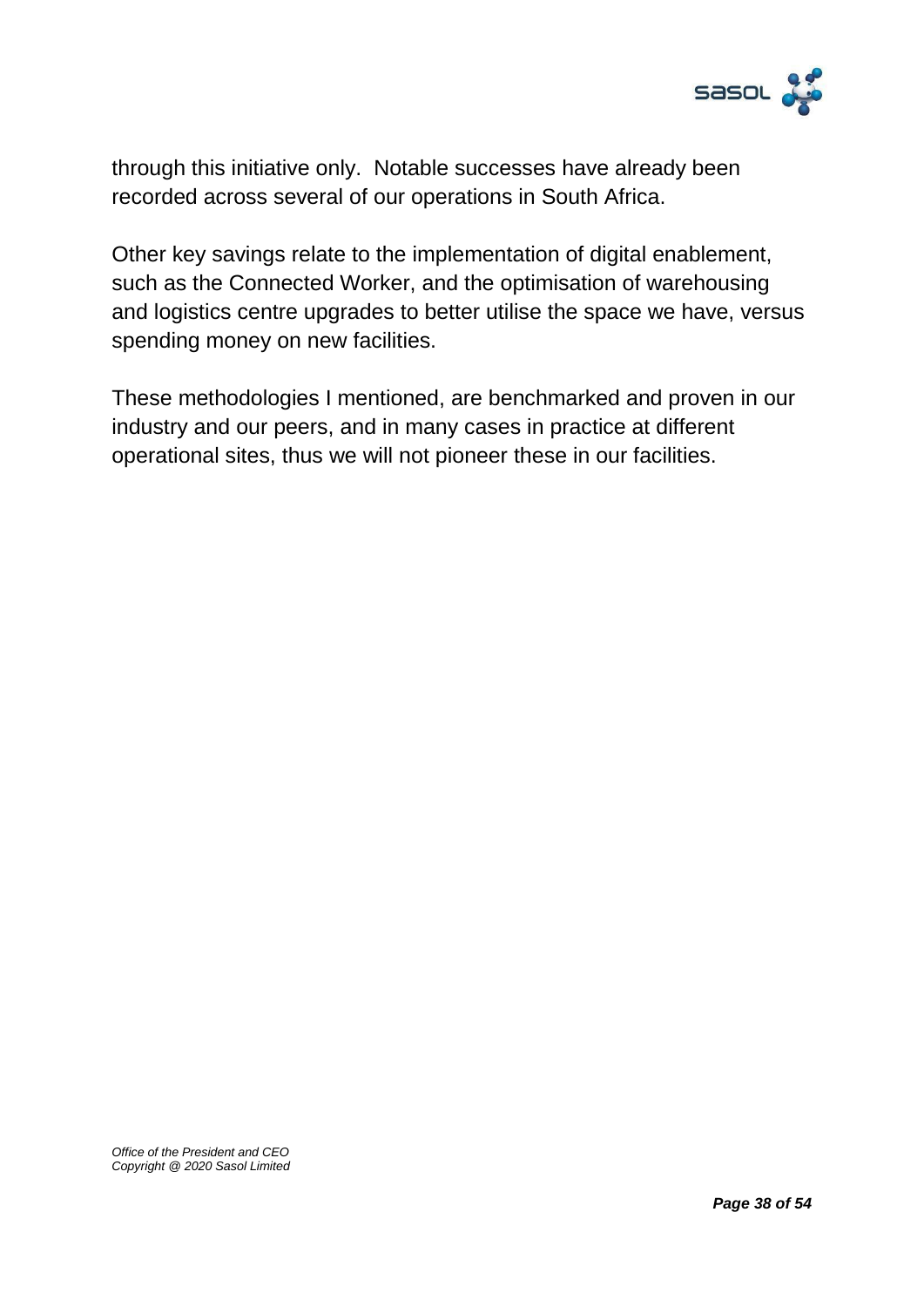

# **SLIDE 23: Sasol 2.0: Sustainable Working Capital – aligned with industry benchmarks [Marius]**

As part of Sasol 2.0 we will also aim to improve our Working Capital level by approximately 1 percentage point versus the financial year 19 level, realising a sustainable 14% working capital-to-turnover ratio going forward.

Please note on the graph that the 12,5% working capital to revenue achieved in financial year 20 is not sustainable, as the rapid decline was driven by our crisis response measures, which we deem not to be sustainable.

The key levers for Working Capital improvement are changes in the tools and processes which will impact every driver of working capital: inventory, accounts receivable and accounts payable, with a focus on sustainable improvements.

In addition, a systems integrated approach will be key to unlock value.

The following themes are at the centre of our working capital reduction effort:

- Lower our safety stock and minimise the number of storage points;
- Improve processes that have customer and supplier interfaces; and lastly
- Implement more advanced digital tools to manage working capital more effectively

We expect to value unlock value of approximately 2 billion Rand from a combination of these initiatives going forward.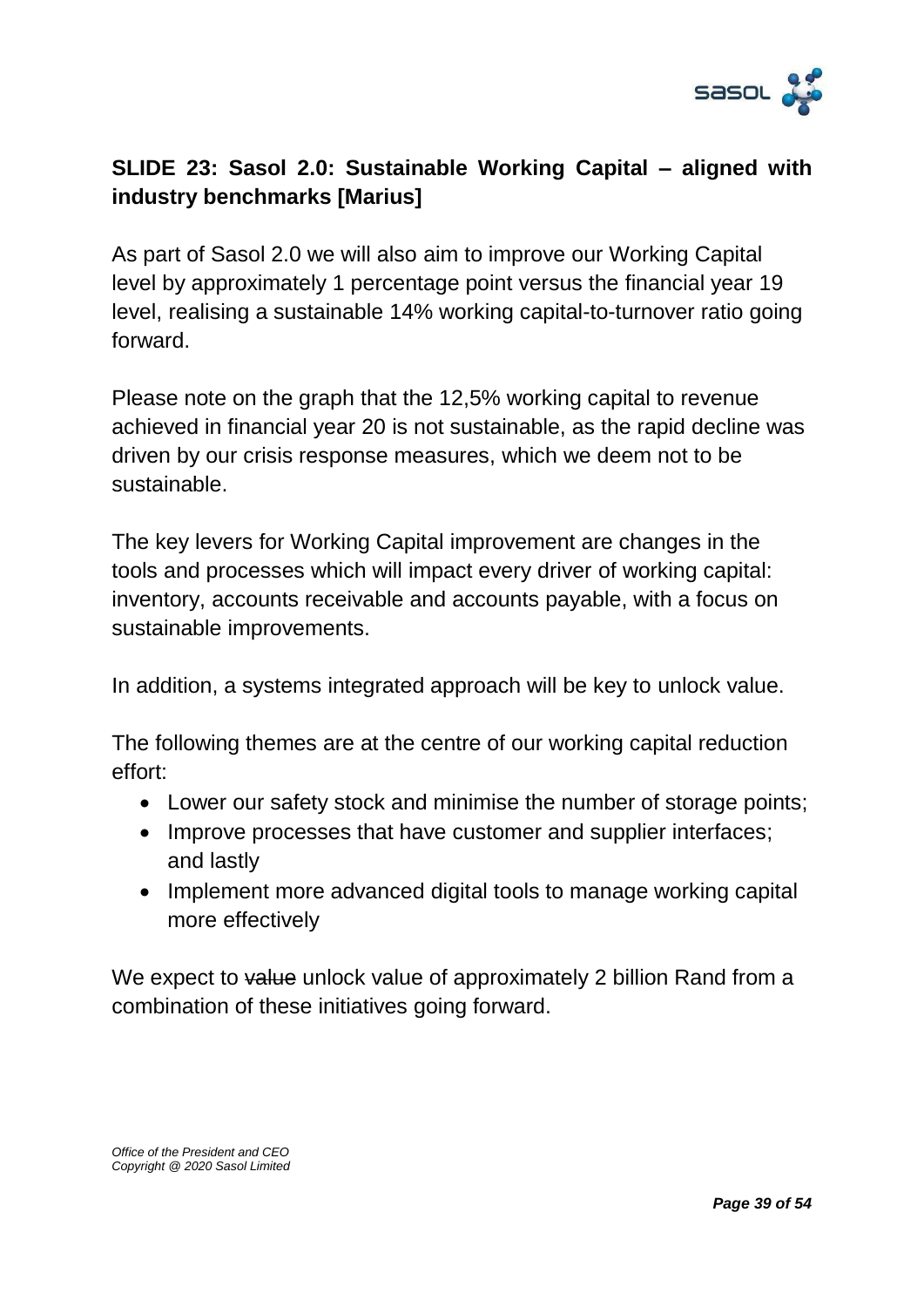

### **SLIDE 24: Sasol 2.0 in summary [Marius]**

There are many more example we are currently progressing, but I hope that, what I have shared with you gives you a clear sense, of the type of changes that are currently being progressed throughout the organisation.

Sasol 2.0 is a significant reset of Sasol, and entails deep transformation of Sasol from end-to-end. Guided by strong leadership ownership, realistic but challenging targets, a history of proven transformation process and capabilities, energised and capable employees, and a CEO lead delivery plan, we believe we are positioned to deliver Future Sasol.

On that note, I will handover to Fleetwood.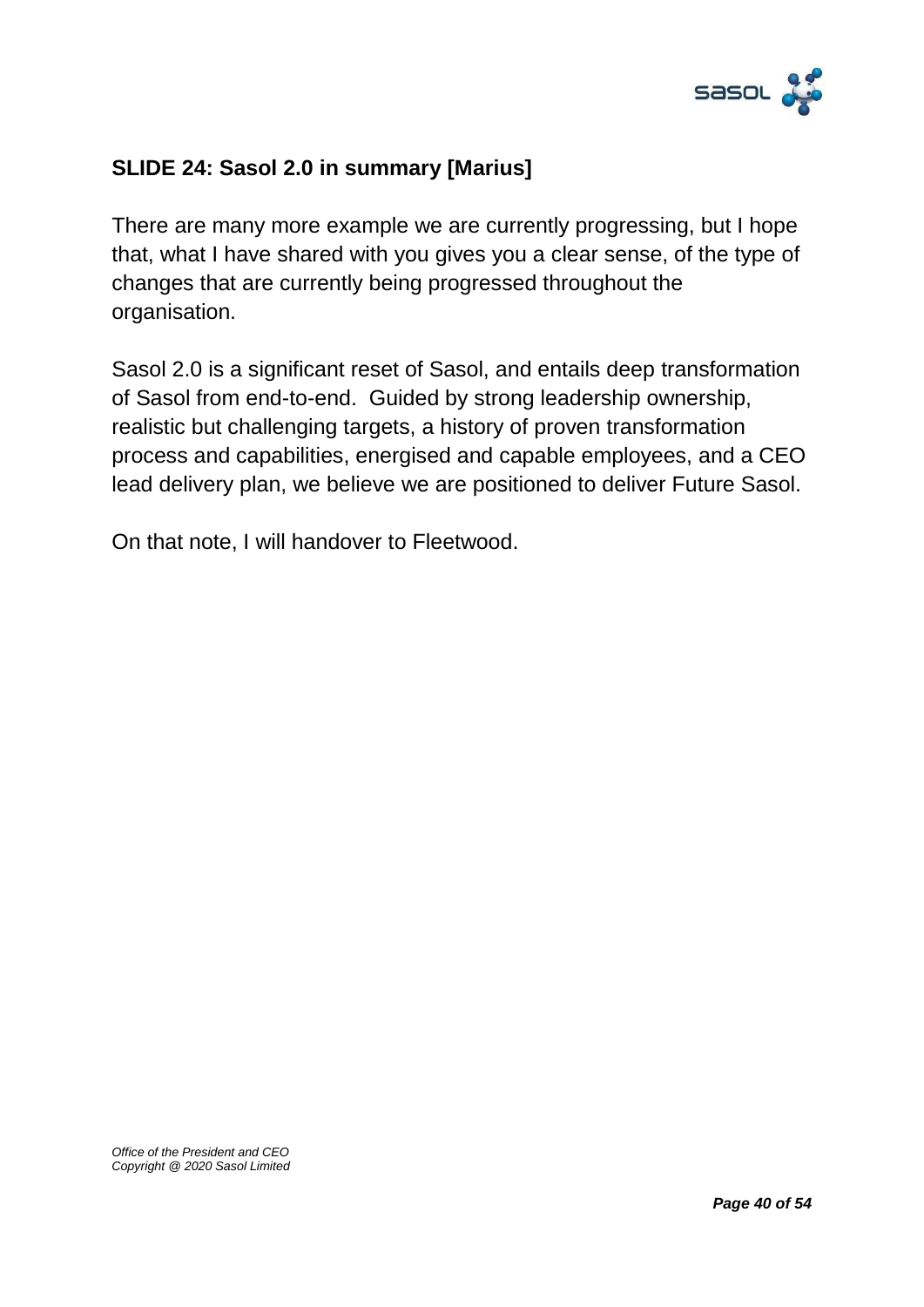

# **SLIDE 25: Sasol 2.0 enabling a more agile and competitive business [Fleetwood]**

Thank you Marius, thank you Paul.

To bring everything together, allow me to summarise the Sasol 2.0 transformation programme:

- Sasol 2.0 will transform the business into an organisation that is much more competitive – lower cost, higher margin and more capital efficient. We have **clear financial targets** for all of these goals, which together, will make this **a business** that can deliver **attractive returns even** in a 45 dollar per barrel **oil price world**,
- These targets have been identified by systematically **benchmarking** the business against peers and **identifying** many hundreds of different areas, that **can be improved**. The initiatives to address these issues are **centrally coordinated**, fully and **robustly** tested, centrally tracked with **clear accountability** and underpinned by a **robust change management** programme. This leverages internal capabilities and bring in new ones - where required.
- These initiatives combine to form a **comprehensive delivery plan**, that is **line owned and led**, enabled and accelerated by the new operating model, which is already in place and functioning effectively with a 25% **leaner management structure**.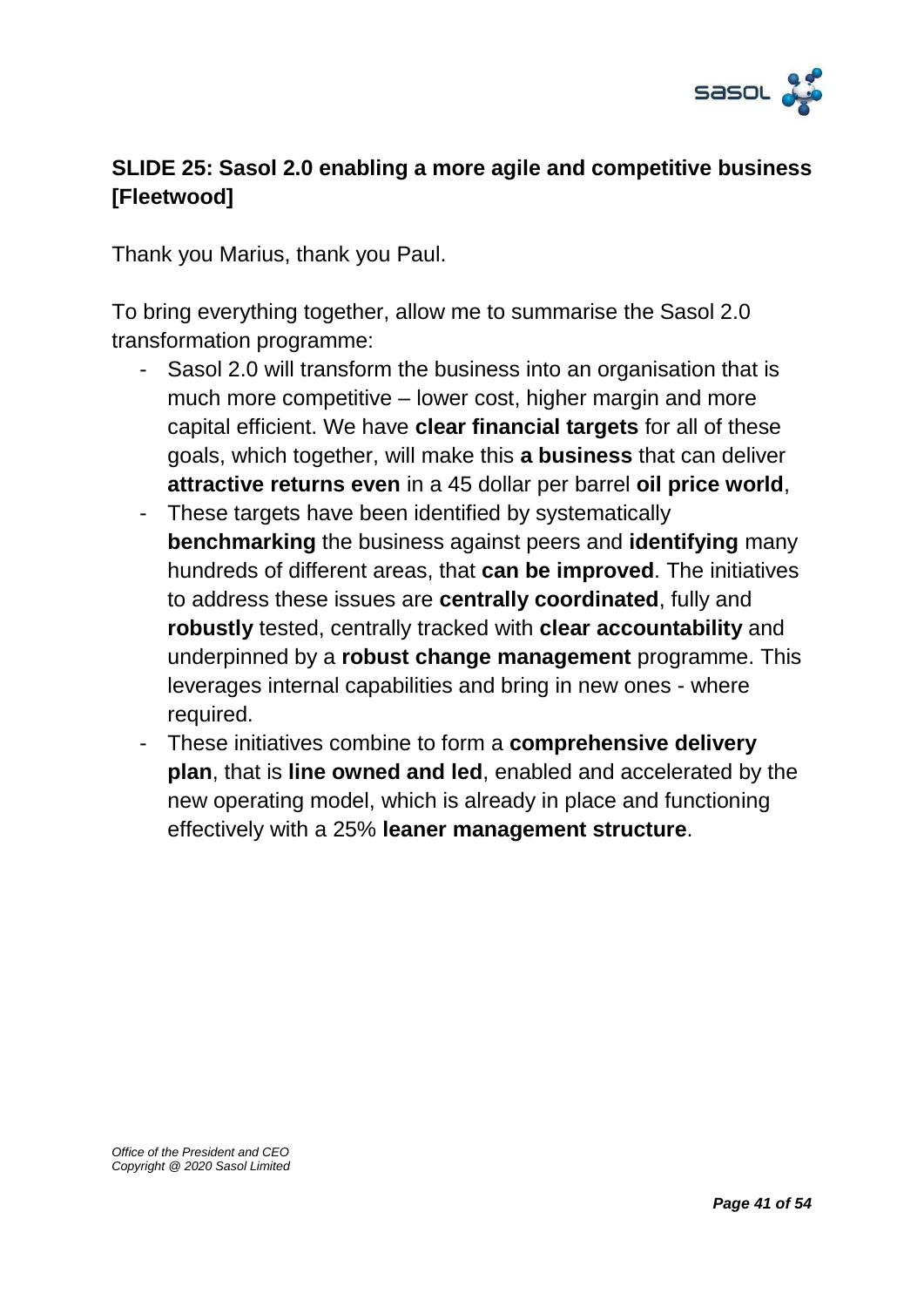

# **SLIDE 26: Agenda for today [Our ambition for Future Sasol] [Fleetwood]**

Our primary focus is on delivering Sasol 2.0. As we have now explained in some detail, if this is implemented successfully, it is a game changer for Sasol.

However, I would like to spend a few minutes talking through the outline of the **Future Sasol business** that this creates, because I think, in the process of Sasol 2.0 **we are setting up a business** that can play an **important and leading role** for generations to come.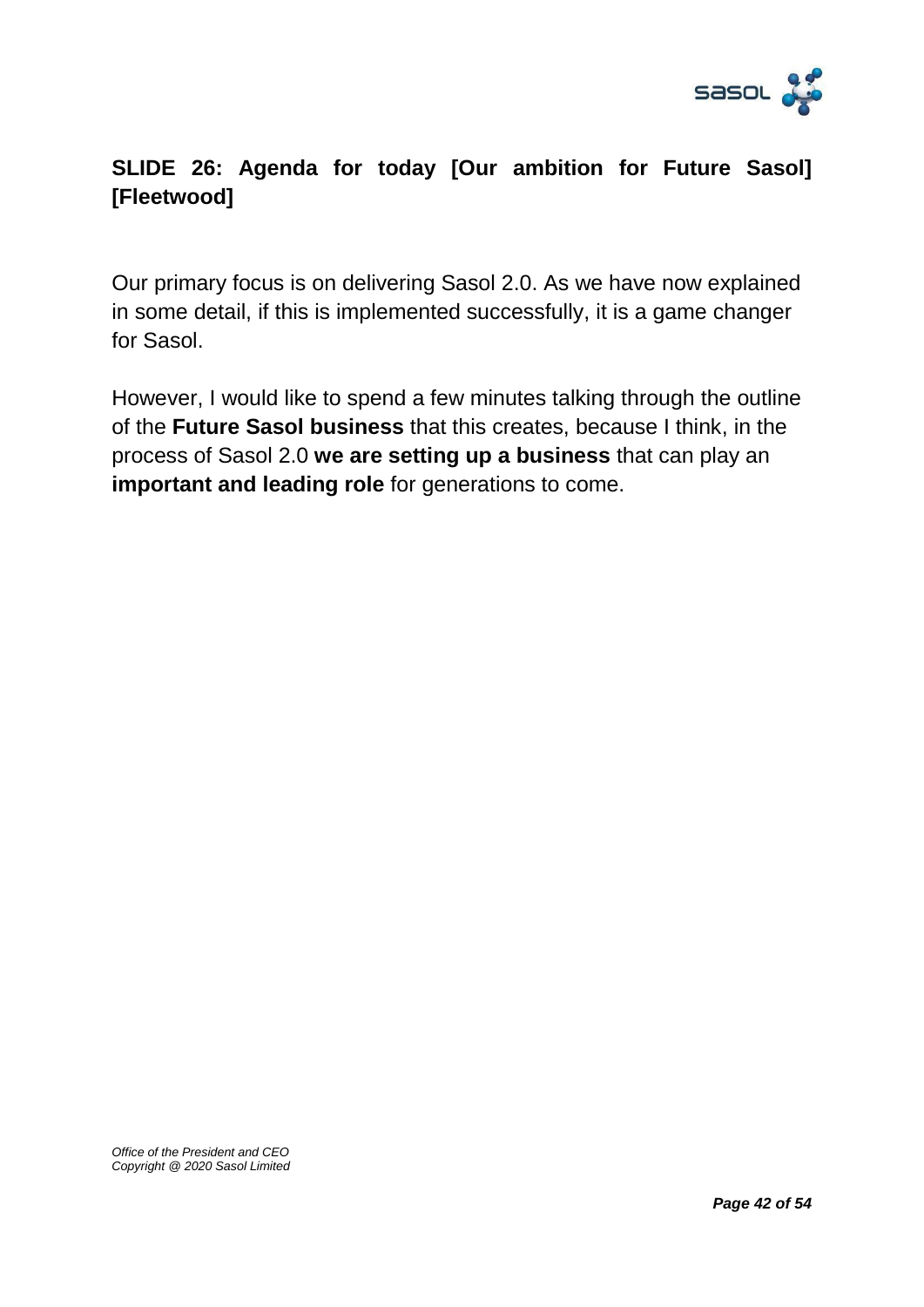

## **SLIDE 27: Be a leading, focused global specialty chemicals player [Fleetwood]**

Let us start with Chemicals.

We have already made significant progress in 2020 by repositioning the business in line with our strategy communicated in 2017 **with a focus towards specialties** through our leading positions in Essential Care Chemicals and Advanced Materials. This repositioning, included the recognition that polymers, will not be a **strategic growth area**, as we do not have scale or technology advantages, in those markets. The partnership with Lyondell Basell will allow Sasol to leverage our US investments - in **world scale assets** and to participate in the commodity cycle recovery. Our expanded base of **world class specialty chemical assets**, have backward feedstock integration, and are **well positioned** for future growth.

We remain **diversified** geographically, with well invested **assets and integrated value chains**, also in Eurasia and Africa - which serves as a great foundation for the future of the chemicals business. Our leading technologies and **enhanced market positions**, create an accelerated pivot towards Performance Solutions, which will build on our unique chemistries, together with **digital business solutions** and increased **customer centricity**.

Going forward, we will continue **the trend of moving** towards specialty chemicals and collaborating with customers and partners - with chemical **innovations** in **sustainability** and **circular solutions**.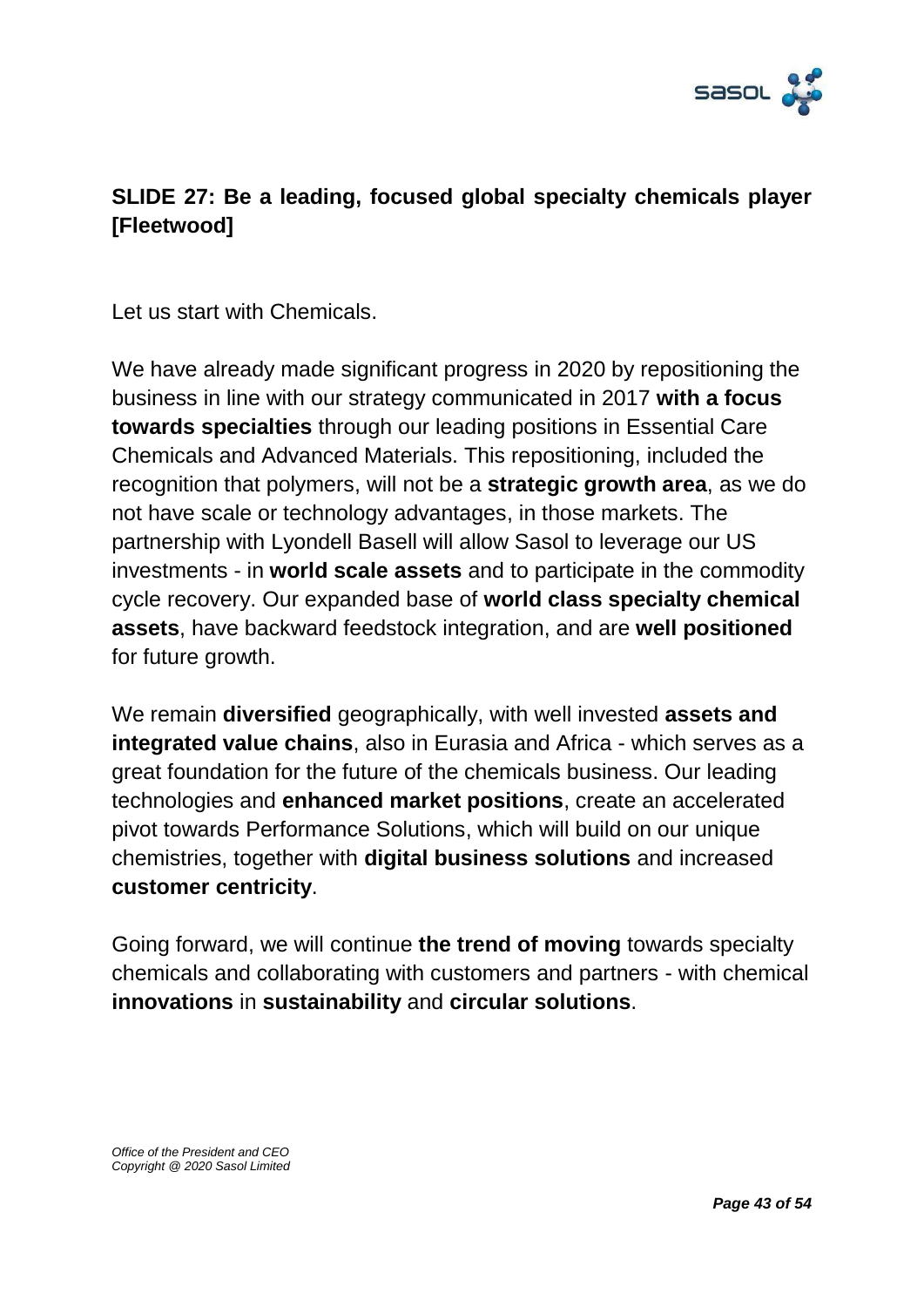

### **SLIDE 28: Leading the Energy transition in Southern Africa**

Moving on to the Energy business;

Here, we remain a regional champion in Southern Africa and look to lead the energy transition in Southern Africa and **accelerate our sustainability** goals in the coming years, as we benefit from **growth** in the demand of our products.

There are some important steps that need to be taken in the business in order to achieve this, including **feedstock transition**, focussing on **enhancing** fuel margins, becoming more **customer centric** and implementing **low carbon solutions at scale**.

Our focus on delivering affordable gas into our operations in South Africa, **remains a key tenant** of our strategy. The **promise of lower** cost green hydrogen, and the **opportunity in green** fuels, bode well for our **deep expertise** and knowledge in our Fischer Tropsch technologies. This is already **recognised** by many industry players seeking to **collaborate with us** and leveraging South Africa's potential herein.

We have actions underway to move forward on all of these objectives and **remain confident** in the long-term outlook.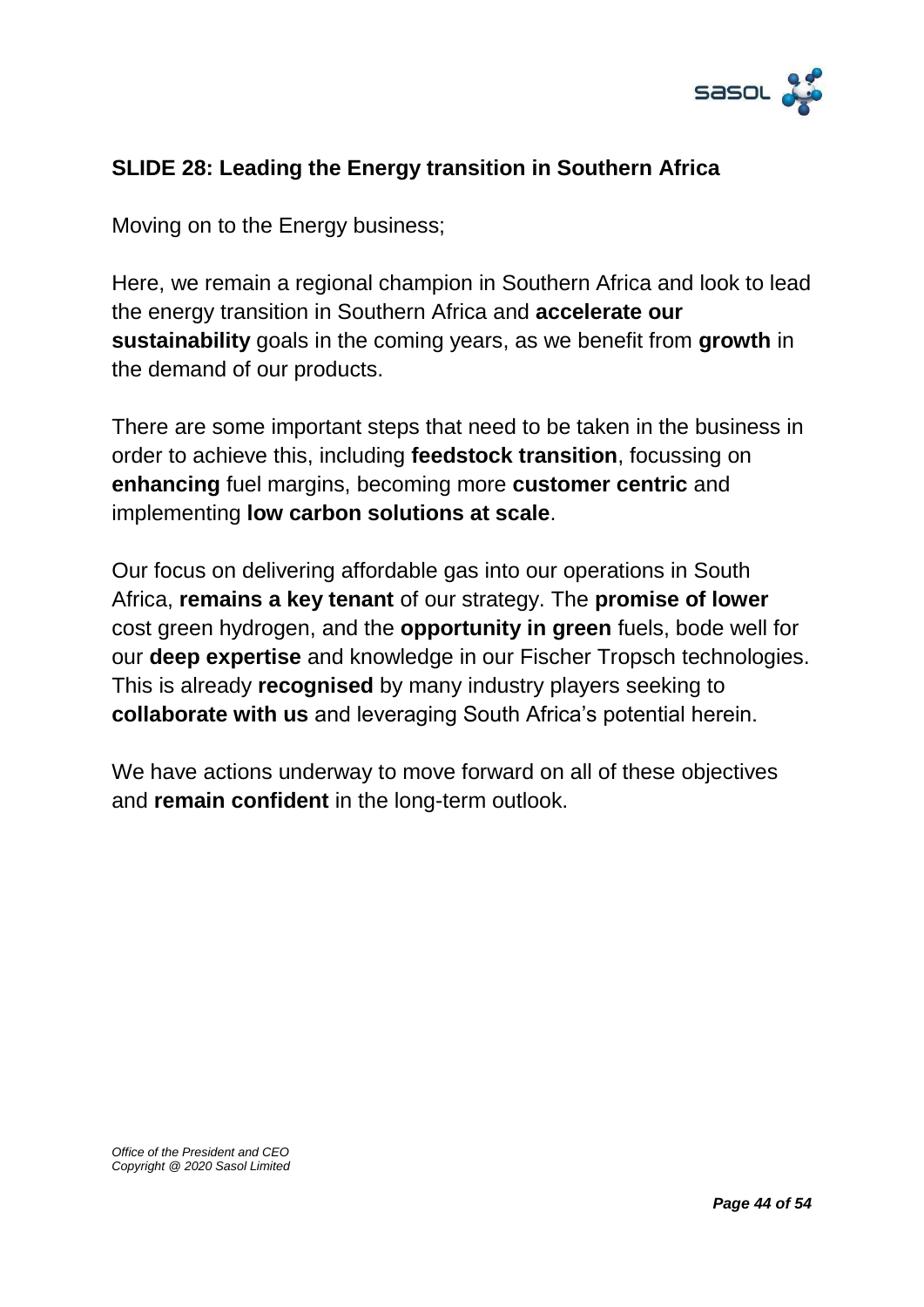

### **SLIDE 29: Sustainability plans aligned with Paris goals**

To conclude on the description of how we see Future Sasol, I want to emphasise the **development** of our sustainability vision. As I said at the outset, this remains a work in progress, but just because we don't yet have all the answers, **does not mean** that this is not a **top priority** for us. However, we need to get to the right answers.

We are already implementing our 2030 Green House Gas emission reduction roadmap and are finalising the 2050 roadmap, which we plan to communicate next year.

At the moment, we are implementing 'no regret' options for process, energy efficiency and renewable energy deployment. We already see results with 2 million tpa Green House Gas **reduction banked**, since 2017 and plan to achieve a reduction of **greater than 4 million tpa** by 2025.

From 2025 to 2030 we will advance our technology and gas infrastructure development, to lay the foundation for a transition to gas as a **complimentary feedstock**. We would like to **position ourselves** as **leaders in gas** and **leverage** renewable energy in Southern Africa. We will invest up to R11bn between 2025 and 2030 with the aim to reduce Greenhouse Gas emissions by at least 10% by 2030.

We have already formulated key principles that will guide our 2050 roadmap which is under development.

- Firstly, we want to enable **significantly more** Greenhouse gas reduction in our 2050 roadmap;
- Secondly, we would take a **leadership position** in the Southern African **hydrogen economy**;
- Thirdly, we intend delivering all of our future sustainability goals.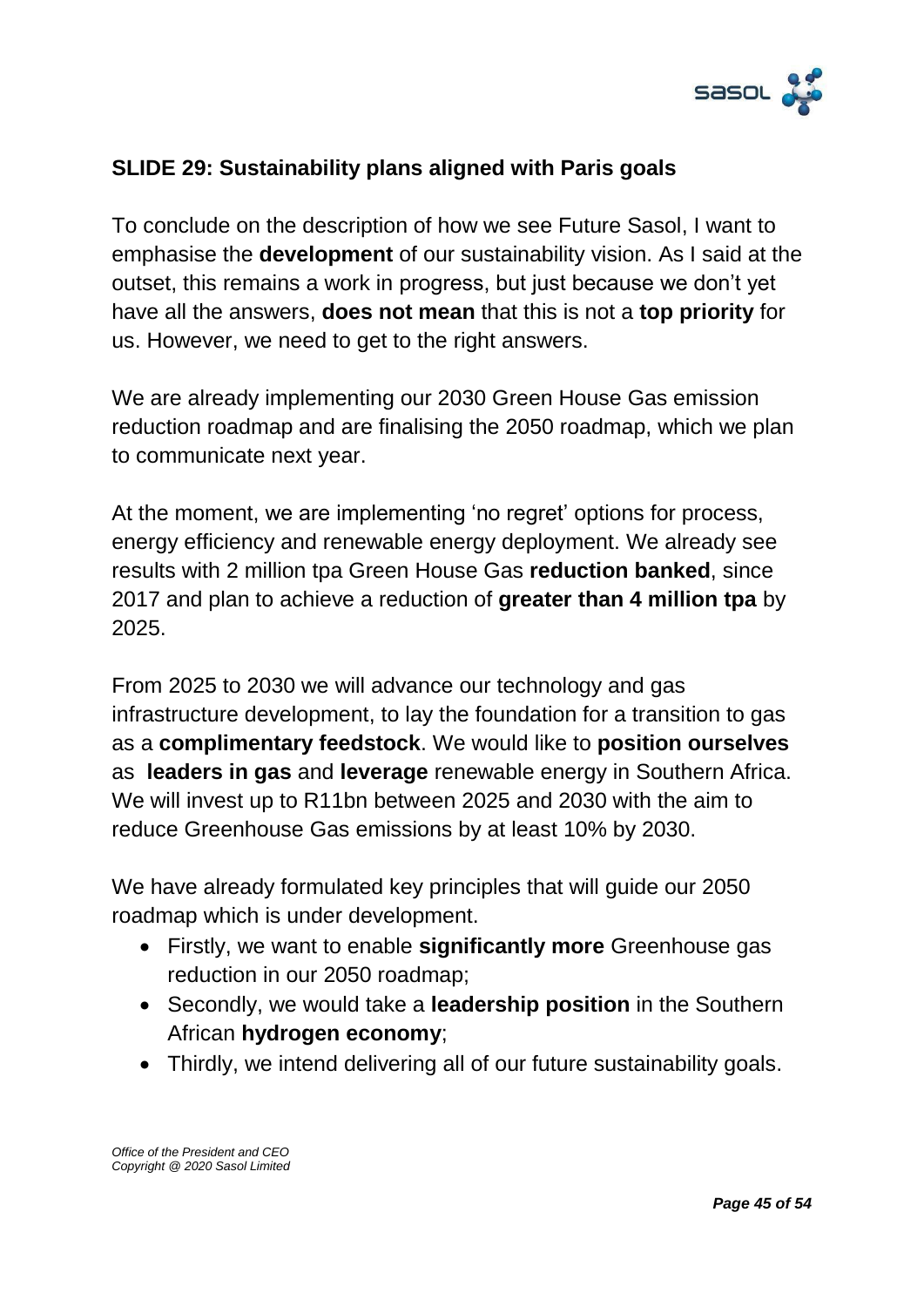

 And, lastly, we would like to lead the way in **sustainability solutions**, making it a **key part** of our future offering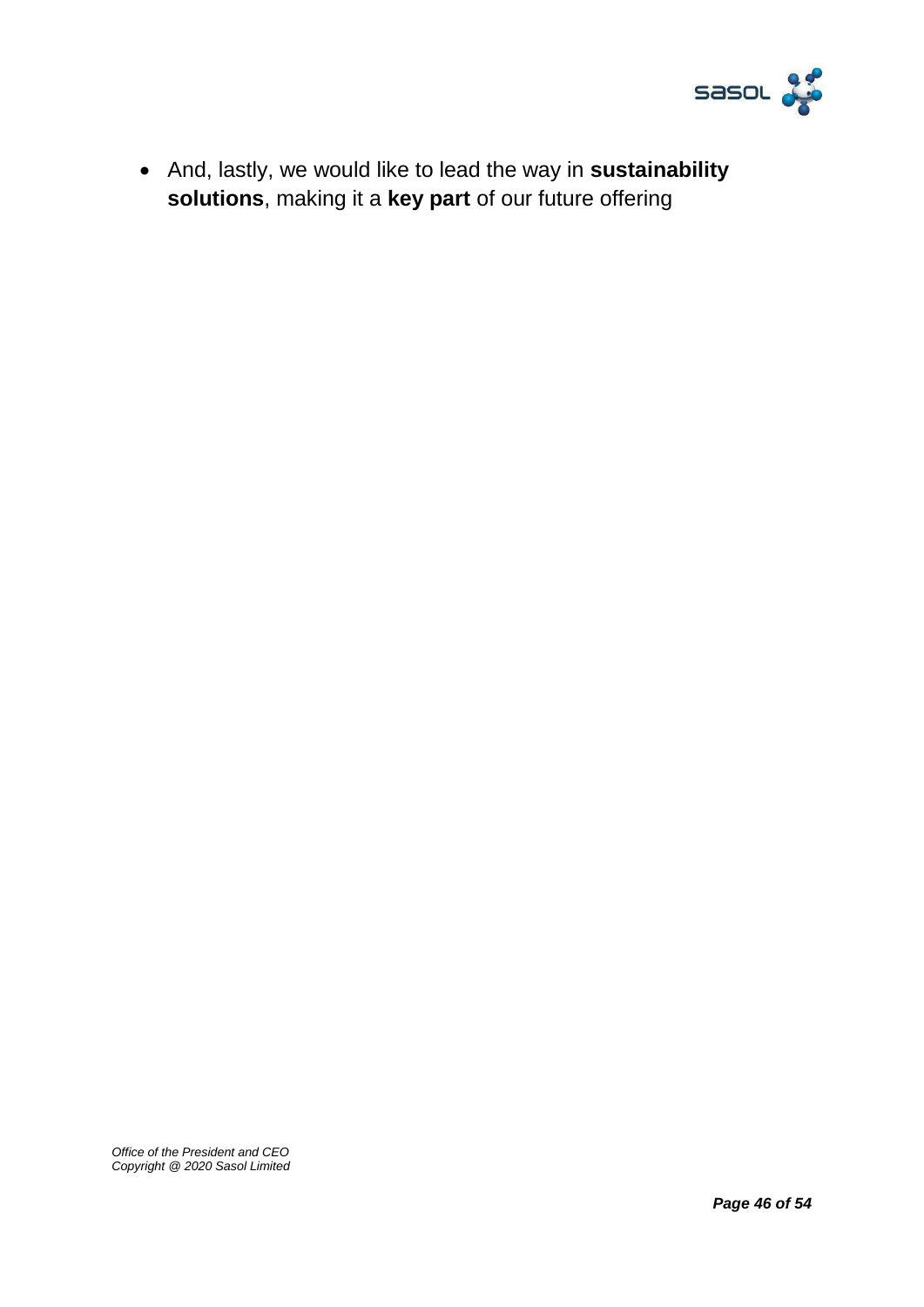

### **SLIDE 30: Innovating for a better world**

So, let me conclude this overview of Future Sasol by stating my belief that we have a **bright future ahead** for our **people** and **planet**, while delivering **profit.**

Of course, we have challenges to address. However, I hope we have **demonstrated** that we are fully aware of what those challenges are. We are **working constructively** now towards viable solutions and, when implemented, this will give us a more **competitive and more sustainable business.**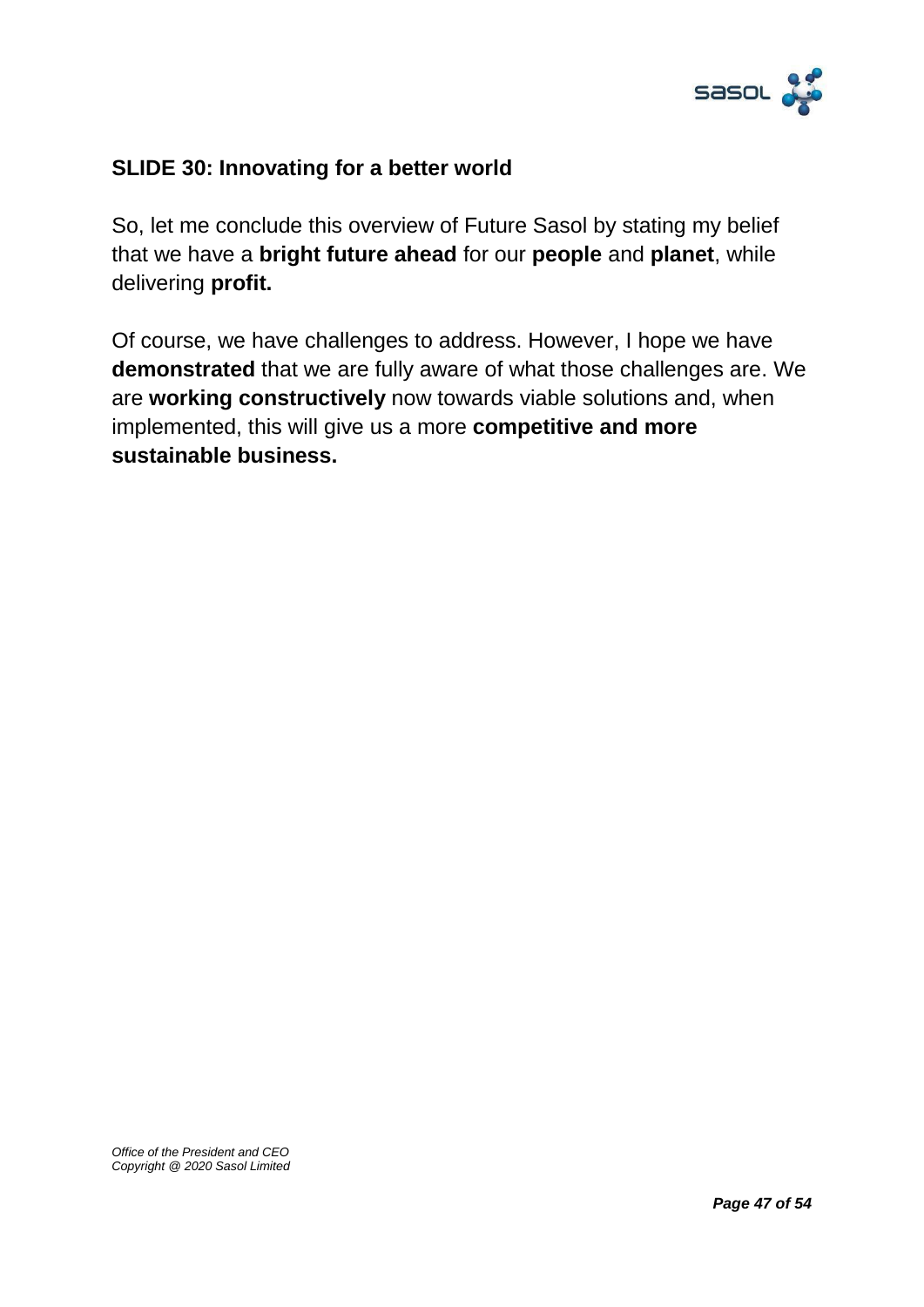

### **SLIDE 31: Agenda for today [The path forward] [Fleetwood]**

This brings us to our last agenda point, our path forward.

There is much to be done, but we will be focussed on the **successful execution** of our delivery plan, to make our **Future Sasol ambition**, a **reality**.

I re-emphasise my commitment, to **all our** stakeholders, that we will continue **to be transparent** and take you along on our journey. **Transparency**, is coined as thee**currency of trust**.

I will now handover to Paul - to discuss the key considerations in assessing the need, for a rights issue.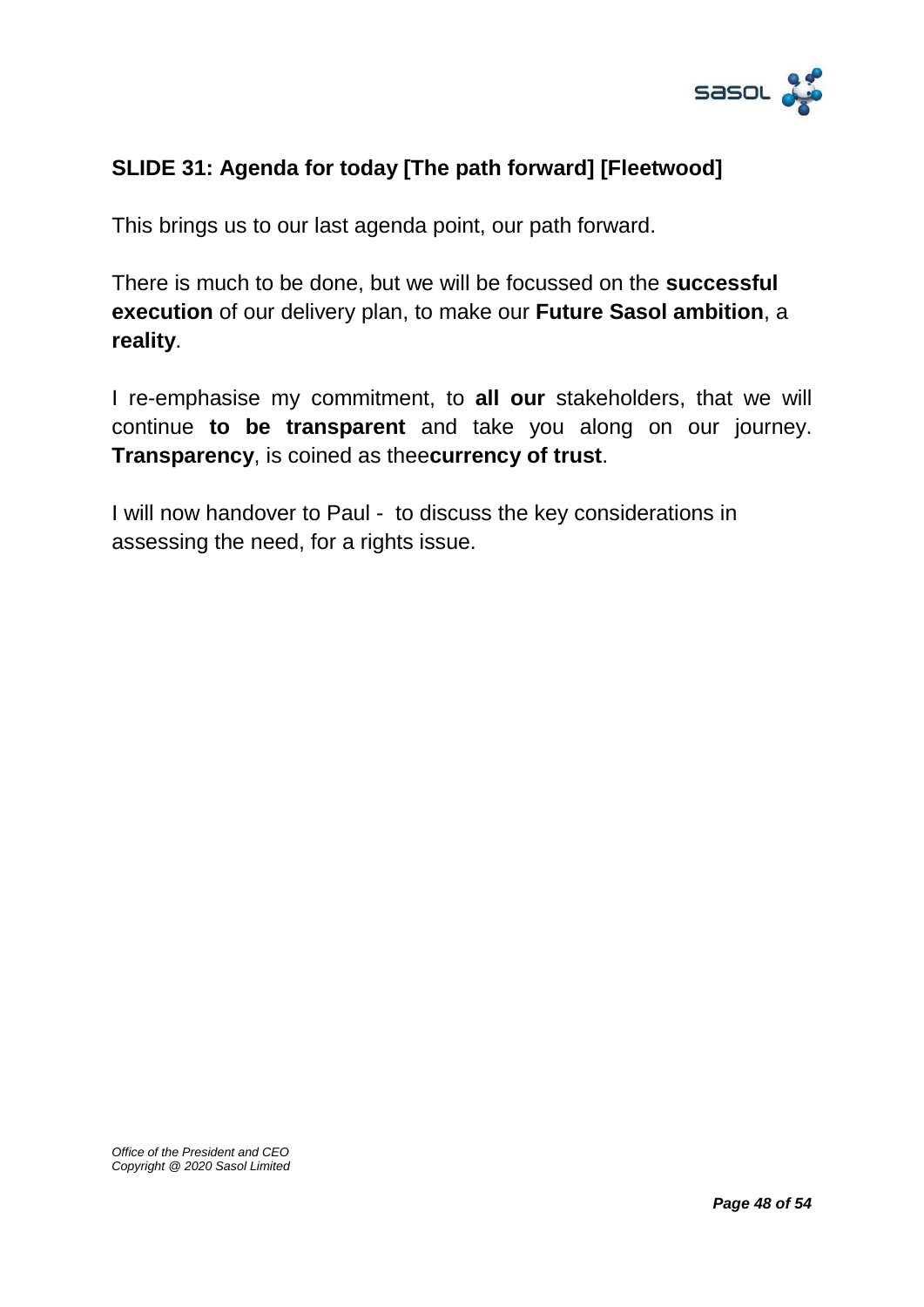

# **SLIDE 32: Rights Issue : A balanced judgement [Paul]**

Thank you Fleetwood.

One of the key questions that people want to know is whether there will be a rights issue and if so, how large will it be and when will it take place.

In short we do not yet know the answer but we can talk through the principles that frame our decision making and the time frame for doing so.

The rights issue is still an important issue that we must consider in creating a sustainable capital structure. We are aware of the intense scrutiny on this matter. It has definitely proven to be the right decision to only consider a rights issue as a final step. There is no doubt that we have put ourselves in a much stronger position than earlier in the year.

As we said earlier, by the end of this financial year we want our balance sheet to be back in a sustainable position. In assessing that, we need to consider a number of factors:

- Firstly, we want to be confident that we can operate within the covenant thresholds, we're grateful for the flexibility that we've had from lenders. By the end of the financial year we want to be comfortable that we will sustainably operate within our covenant threshold going forward, allowing for reasonable volatility in the macro environment
- Secondly we want to make sure we have and can maintain a robust liquidity position – it was a prudent view on liquidity that allowed us to survive the onset of the crisis and this remains a key priority in an uncertain world that can see profound short term swings;
- In considering whether we will meet these tests, we need to consider the outlook for the business and implementation of strategy. This includes business performance, Sasol 2.0 progress, macro economic volatility and asset divestments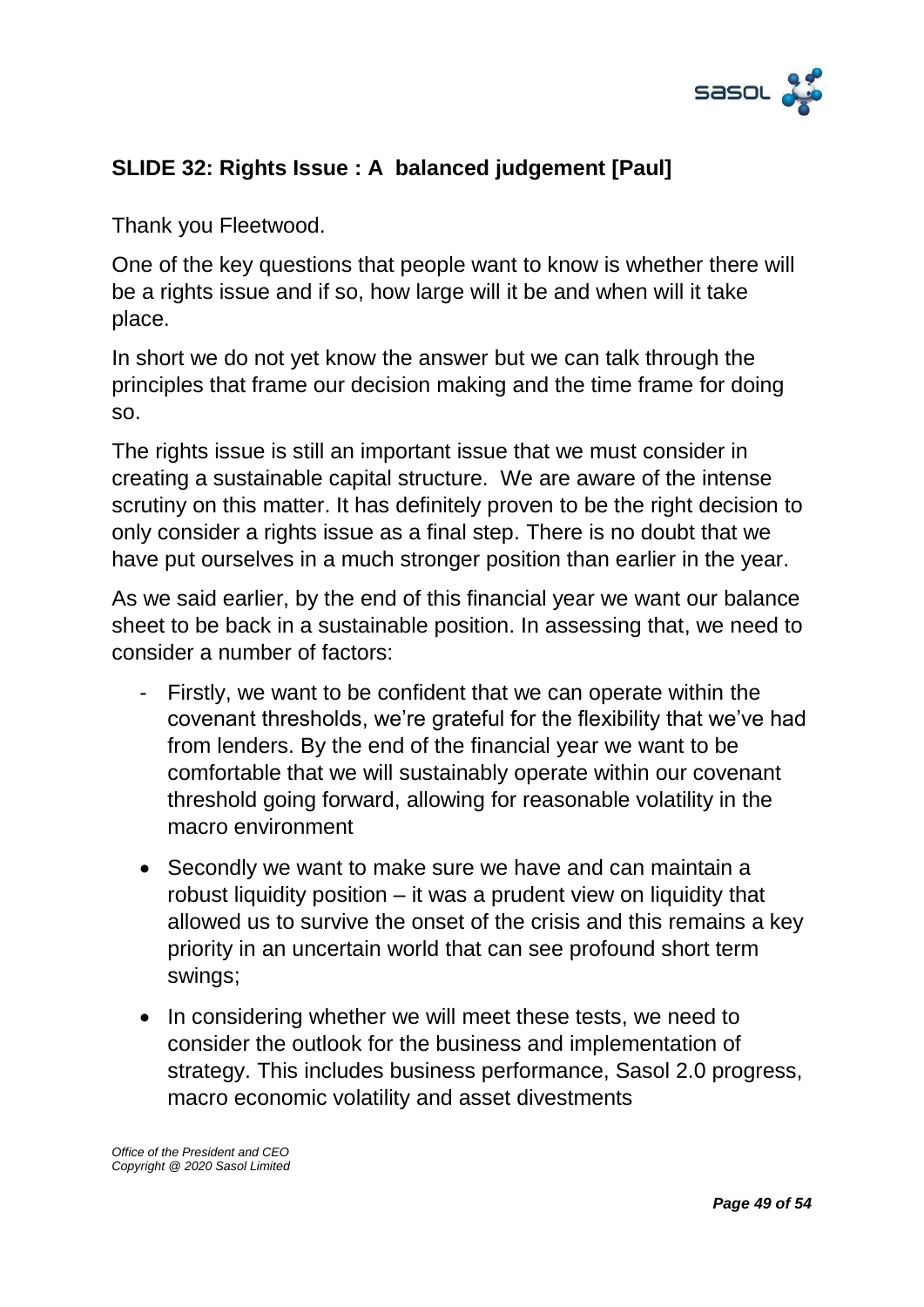

We intend to look at all these factors early next year and see whether a rights issue is required.

With that, I will hand back to Fleetwood to conclude.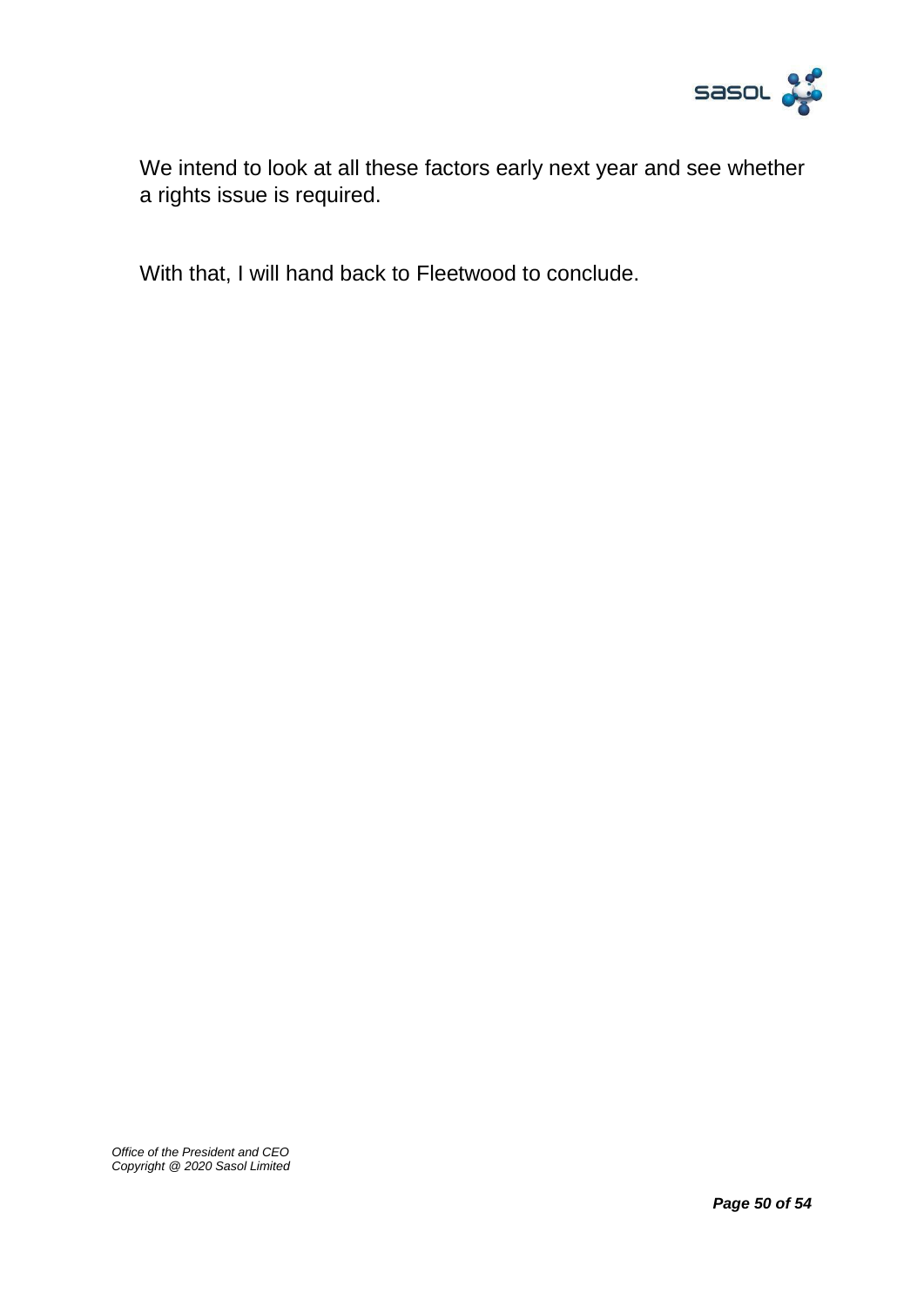

### **SLIDE 33: The way forward [Fleetwood]**

I would like to run through the plan going forward. We will continue to update the market **every 6 months** on progress, as we go through this transformation process.

We have already covered a lot of ground this year, with the response plan, the divestments **and today** the overview of our Sasol 2.0 transformation programme.

Going forward, **in February**, we will provide an additional update on the Sasol 2.0 progress, as part of the Financial Year 21 interim results announcement, and of course, we will give you **an update** on our financial position and whether a Rights Issue, will proceed or not.

**Finally**, we will hold a Capital Markets Day around **mid calendar year** 21, where we will update you both on **strategy and our 2050 sustainability roadmap**.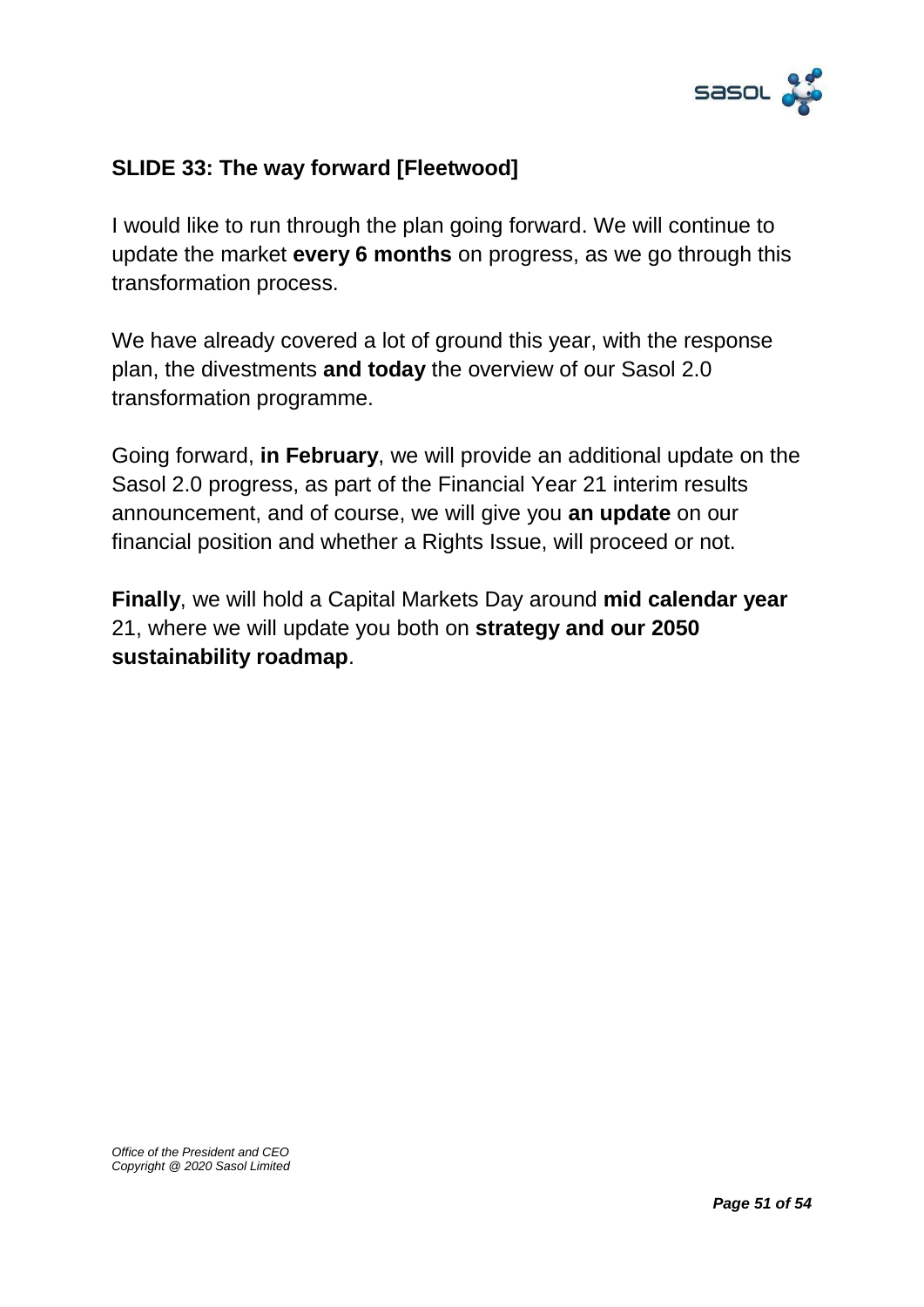

### **SLIDE 34: Innovating for a better world [Fleetwood]**

In conclusion, let me recap the key messages for today:

- We understand how to **leverage our capabilities** and track record, together with favourable macro imperatives to support our growth prospects;
- We have a **game changing** Sasol 2.0 transformation plan, which is **underpinned** by **credible financial** targets. This has identified many areas where we **can improve** and we have a wellcoordinated **plan** in place, **to deliver** those improvements utilising a newer, leaner and more agile operating model;
- We are committed **to leading** the energy transition in Southern Africa through a **balanced and holistic approach**, and have made good progress in this regard;
- Finally, Sasol 2.0 **will lead us** to our ambition of Future Sasol which is **positioned for sustainable value creation** in a low oil price world, with an **attractive investment** case.

There are many challenges for us still to address along the way, but this **is genuinely exciting**. We will deliver competitive returns which is "Better for the Planet" and "Better for People", and **restore** our **blue chip status** in the very near future, being **proudly rooted** in South Africa.

**Thank you** for listening.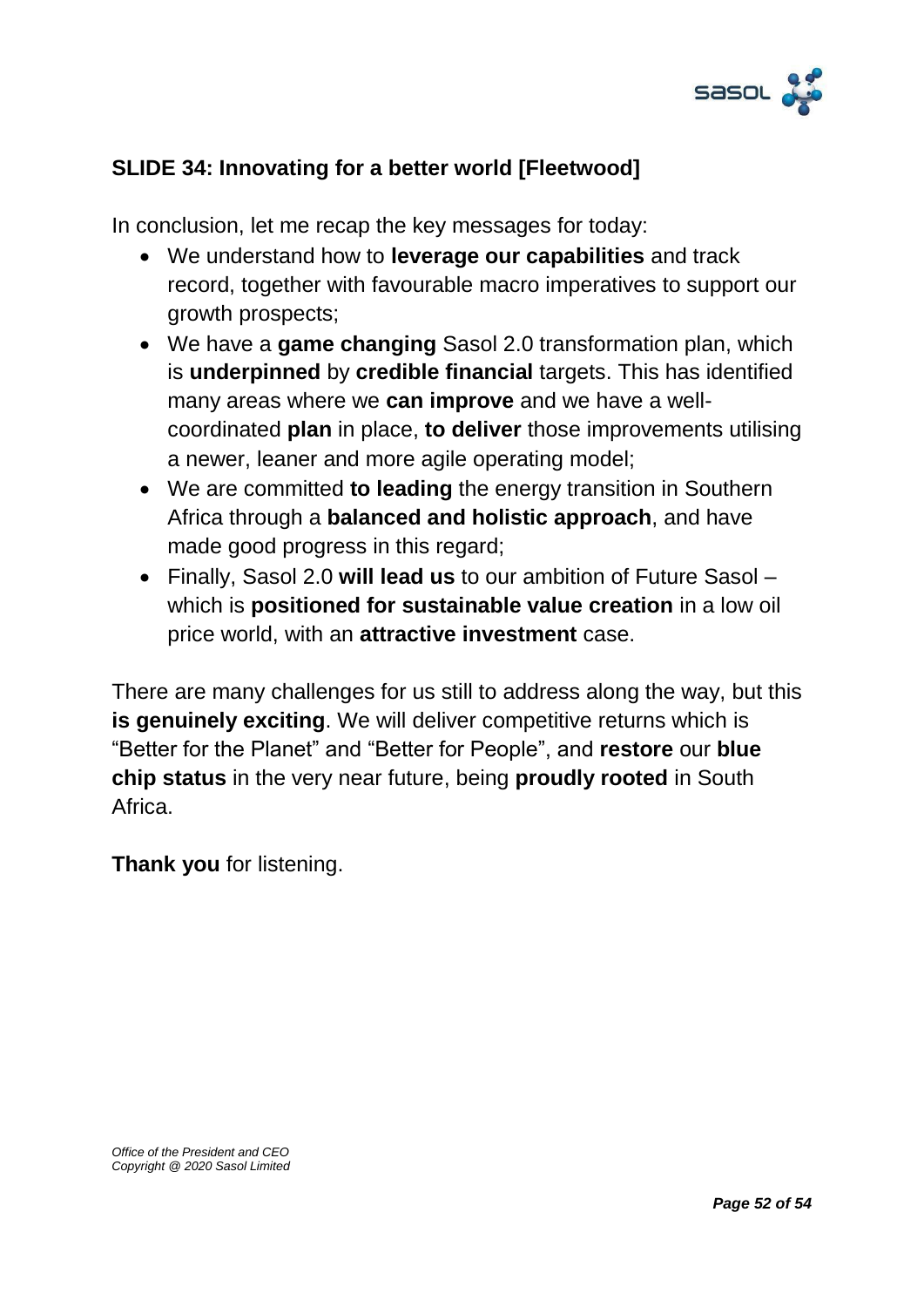

**SLIDE 35: Q&A [Fleetwood]**

We will now open the floor for questions, which will be facilitated by our **Chief Investor Relations Officer**, Feroza **Syed**.

*Office of the President and CEO Copyright @ 2020 Sasol Limited*